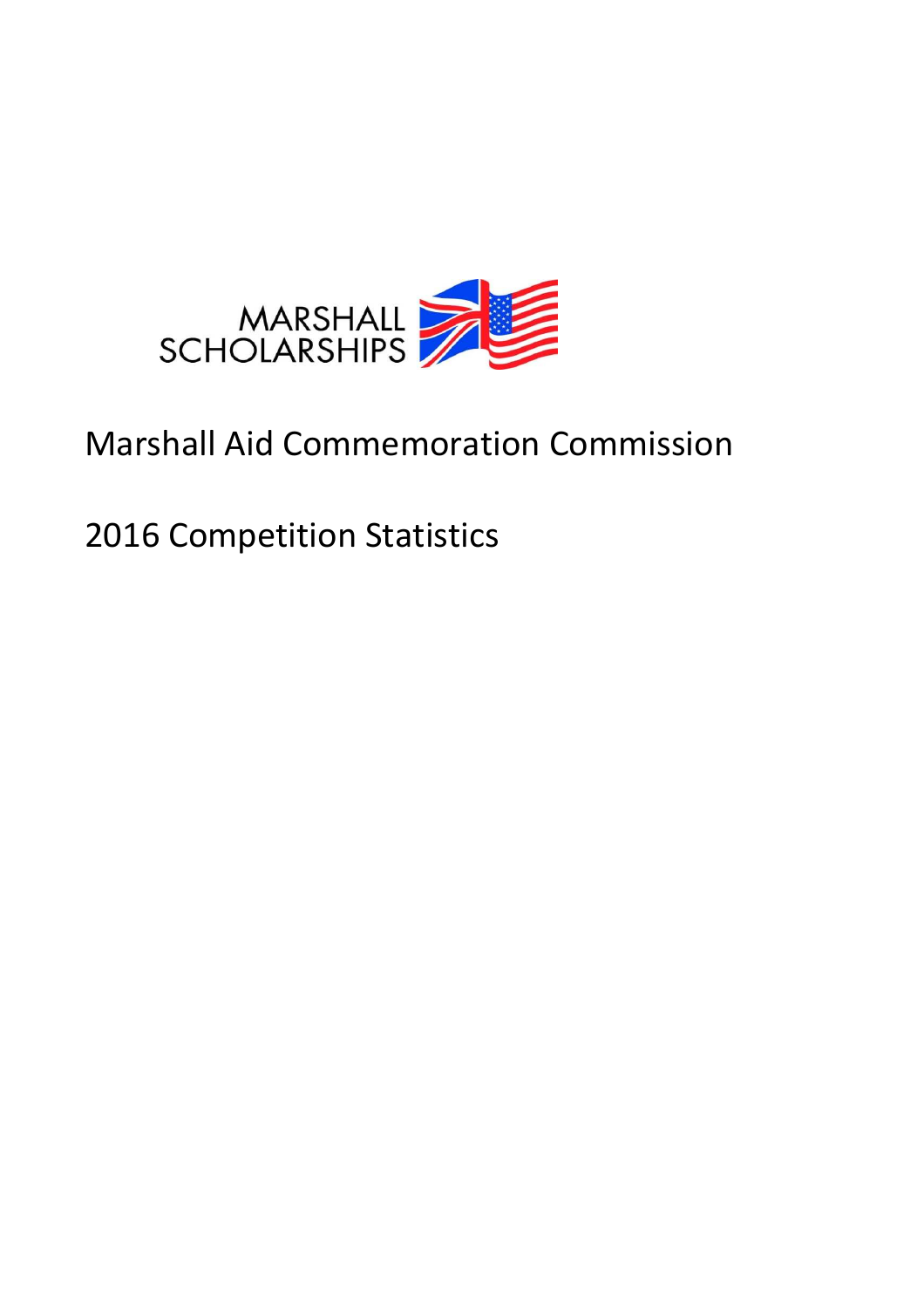**Trends**

# **Endorsed Interviewed Selected Candidates Under Review 516 158 158 158 Path Selected** One Year 14.2% 10.1% 15.6% Two Year 685.8% 89.9% 84.4% **Gender** Men 43.9% 49.4% 65.6% Women 56.1% 56.1% 50.6% 34.4% **Universities Presenting Candidates** Ivy League 17.4% 19.6% 25.0% Other Private Universities 17.3% 44.9% 46.9% State/Public Universities 32.1% 30.4% 25.0% Service Academies **3.3%** 5.1% 3.1% Employer Endorsed  $0.0\%$  0.0% 0.0% 0.0% **Preferred UK University** University of Oxford 27.6% 29.7% 21.9% University of Cambridge 10.3% 11.4% 9.4% University of London 29.3% 35.4% 40.6% Other English Universities 15.1% 17.7% 21.9% Nothern Irish Universities 1.2% 0.6% 0.0% Scottish Universities 15.3% 3.8% 6.3% Welsh Universities  $1.3\%$  1.3%  $0.0\%$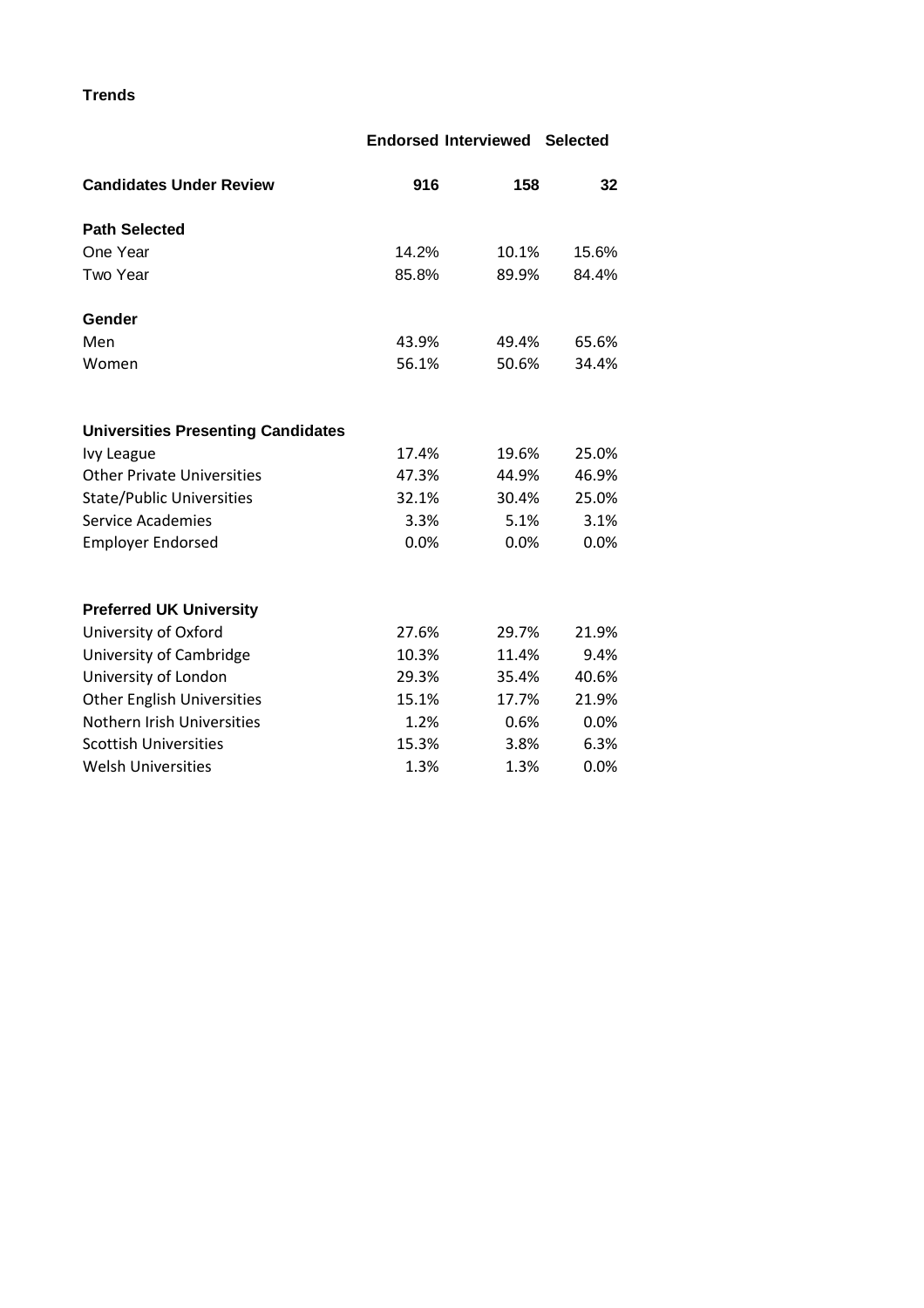**Trends**

|                                           |     | <b>Endorsed Interviewed Selected</b> |                |  |
|-------------------------------------------|-----|--------------------------------------|----------------|--|
| <b>Candidates Under Review</b>            | 916 | 158                                  | 32             |  |
| <b>Path Selected</b>                      |     |                                      |                |  |
| One Year                                  | 130 | 16                                   | 5              |  |
| Two Year                                  | 786 | 142                                  | 27             |  |
| Gender                                    |     |                                      |                |  |
| Men                                       | 402 | 80                                   | 21             |  |
| Women                                     | 514 | 78                                   | 11             |  |
| <b>Universities Presenting Candidates</b> |     |                                      |                |  |
| <b>Ivy League</b>                         | 159 | 31                                   | 8              |  |
| <b>Other Private Universities</b>         | 433 | 71                                   | 15             |  |
| <b>State/Public Universities</b>          | 294 | 48                                   | 8              |  |
| <b>Service Academies</b>                  | 30  | 8                                    | 1              |  |
| <b>Employer Endorsed</b>                  | 0   | 0                                    | 0              |  |
| <b>Preferred UK University</b>            |     |                                      |                |  |
| University of Oxford                      | 253 | 47                                   | 7              |  |
| University of Cambridge                   | 94  | 18                                   | 3              |  |
| University of London                      | 268 | 56                                   | 13             |  |
| <b>Other English Universities</b>         | 138 | 28                                   | 7              |  |
| Nothern Irish Universities                | 11  | $\mathbf{1}$                         | 0              |  |
| <b>Scottish Universities</b>              | 140 | 6                                    | $\overline{2}$ |  |
| <b>Welsh Universities</b>                 | 12  | $\overline{2}$                       | 0              |  |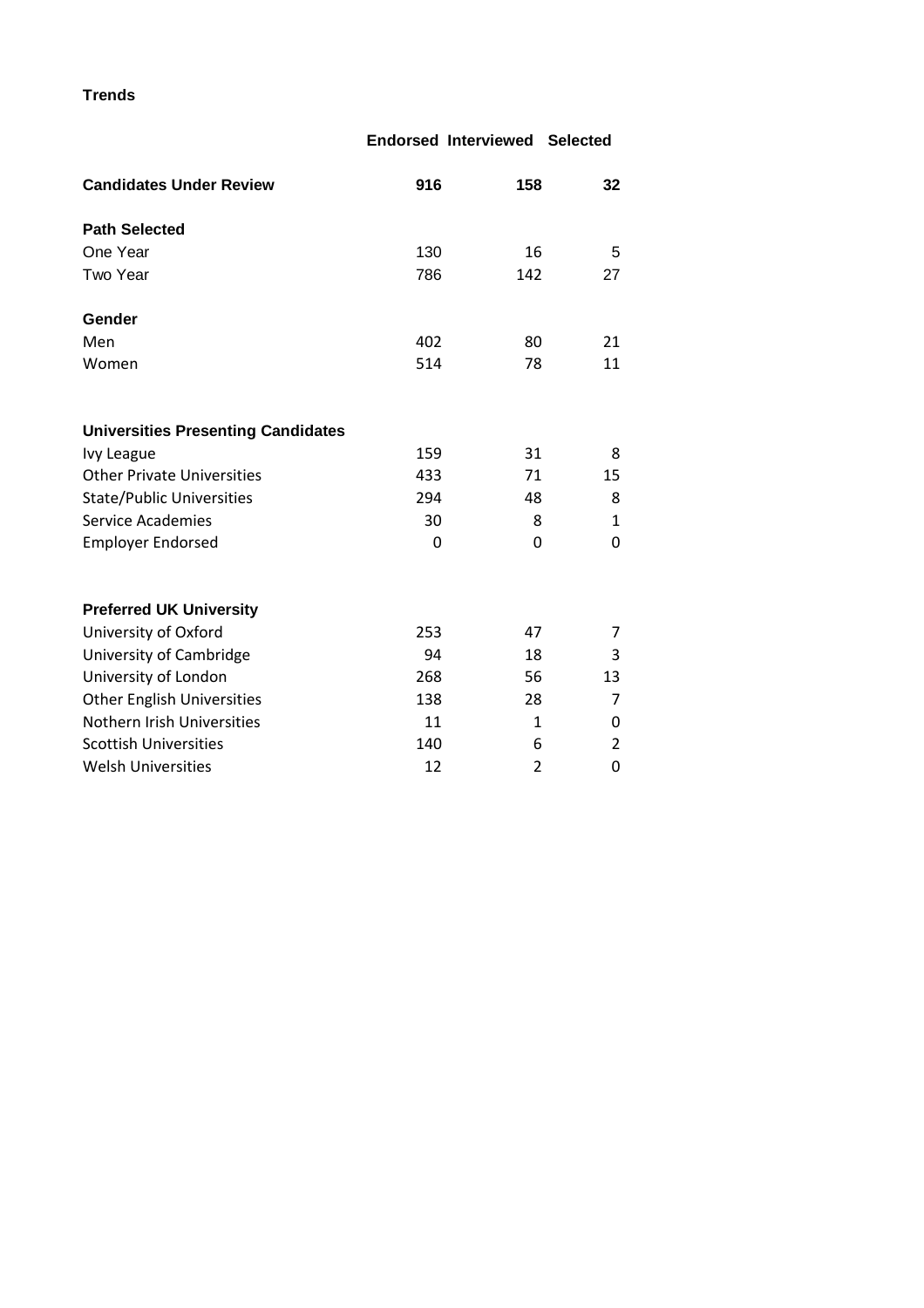| Comparisons                               |        |                     |        |        |        |        |        |        |       |       |       |       |       |       |       |
|-------------------------------------------|--------|---------------------|--------|--------|--------|--------|--------|--------|-------|-------|-------|-------|-------|-------|-------|
|                                           |        | Endorsed            |        |        |        |        |        |        |       |       |       |       |       |       |       |
|                                           | 2002   | 2003                | 2004   | 2005   | 2006   | 2007   | 2008   | 2009   | 2010  | 2011  | 2012  | 2013  | 2014  | 2015  | 2016  |
| Gender                                    |        |                     |        |        |        |        |        |        |       |       |       |       |       |       |       |
| Men                                       | 48.2%  | 49.3%               | 51.0%  | 48.1%  | 47.4%  | 50.0%  | 50.3%  | 49.4%  | 45.2% | 48.1% | 52.1% | 48.5% | 45.8% | 46.6% | 43.9% |
| Women                                     | 51.8%  | 50.7%               | 49.0%  | 51.9   | 52.6%  | 50.0%  | 49.7%  | 50.6%  | 54.8% | 51.9% | 47.9% | 51.5% | 54.2% | 53.4% | 56.1% |
|                                           |        |                     |        |        |        |        |        |        |       |       |       |       |       |       |       |
| Path Selected                             |        |                     |        |        |        |        |        |        |       |       |       |       |       |       |       |
| One Year                                  | 0.0%   | 0.0%                | 0.0%   | 0.0%   | 0.0%   | 0.0%   | 0.0%   | 0.0%   | 16.0% | 16.0% | 14.0% | 14.0% | 12.0% | 14.0% | 14.2% |
| Two Year                                  | 100.0% | 100.0%              | 100.0% | 100.0% | 100.0% | 100.0% | 100.0% | 100.0% | 84.0% | 84.0% | 86.0% | 86.0% | 88.0% | 86.0% | 85.8% |
|                                           |        |                     |        |        |        |        |        |        |       |       |       |       |       |       |       |
| <b>Universities Presenting Candidates</b> |        |                     |        |        |        |        |        |        |       |       |       |       |       |       |       |
| Ivy League                                | 17.4%  | 15.7%               | 16.0%  | 11.8%  | 11.2%  | 12.3%  | 10.8%  | 10.7%  | 11.9% | 12.8% | 13.1% | 15.8% | 16.3% | 16.7% | 17.4% |
| Other Private Universities                | 47.4%  | 48.2%               | 41.8%  | 52.2%  | 54.3%  | 51.5%  | 51.0%  | 46.7%  | 50.9% | 51.8% | 52.2% | 47.3% | 47.9% | 48.4% | 47.3% |
| <b>State/Public Universities</b>          | 30.1%  | 31.8%               | 37.4%  | 30.1%  | 30.1%  | 31.3%  | 31.9%  | 30.2%  | 31.2% | 30.2% | 29.9% | 32.0% | 30.1% | 31.9% | 32.1% |
| Service Academies                         | 4.9%   | 4.3%                | 4.8%   | 5.4%   | 4.4%   | 4.5%   | 6.1%   | 5.3%   | 5.9%  | 5.2%  | 4.8%  | 4.2%  | 5.5%  | 3.0%  | 3.3%  |
| <b>Employer Endorsed</b>                  | 0.4%   | 0.0%                | 0.0%   | 0.5%   | 0.0%   | 0.4%   | 0.1%   | 0.3%   | 0.1%  | 0.0%  | 0.0%  | 1.0%  | 0.1%  | 0.1%  | 0.0%  |
|                                           |        |                     |        |        |        |        |        |        |       |       |       |       |       |       |       |
|                                           |        |                     |        |        |        |        |        |        |       |       |       |       |       |       |       |
| <b>Preferred UK University</b>            |        |                     |        |        |        |        |        |        |       |       |       |       |       |       |       |
| University of Oxford                      | 35.4%  | 31.2%               | 32.3%  | 32.0%  | 31.5%  | 32.4%  | 30.9%  | 30.8%  | 28.0% | 29.3% | 36.1% | 28.2% | 29.1% | 31.0% | 27.6% |
| University of Cambridge                   | 13.8%  | 11.4%               | 12.7%  | 13.0%  | 12.9%  | 13.0%  | 12.3%  | 12.4%  | 11.4% | 12.9% | 11.1% | 11.2% | 11.4% | 11.3% | 10.3% |
| Universities in London                    | 17.3%  | 20.9%               | 22.6%  | 25.7%  | 25.9%  | 26.7%  | 25.4%  | 26.3%  | 31.0% | 29.5% | 33.0% | 32.9% | 33.9% | 30.0% | 29.3% |
| Other English Universities                | 21.6%  | 14.4%               | 20.9%  | 19.3%  | 18.7%  | 17.6%  | 20.1%  | 17.5%  | 18.6% | 17.6% | 17.5% | 15.9% | 16.4% | 16.3% | 15.1% |
| Nothern Irish Universities                | 1.0%   | 0.6%                | 1.6%   | 0.9%   | 1.4%   | 1.0%   | 1.2%   | 1.7%   | 1.1%  | 1.5%  | 1.0%  | 7.0%  | 0.3%  | 1.0%  | 1.2%  |
| <b>Scottish Universities</b>              | 10.0%  | 5.1%                | 8.8%   | 7.6%   | 8.8%   | 6.8%   | 8.2%   | 10.3%  | 8.3%  | 7.9%  | 9.1%  | 10.3% | 7.8%  | 9.7%  | 15.3% |
| <b>Welsh Universities</b>                 | 1.0%   | 0.3%                | 1.3%   | 1.5%   | 0.7%   | 0.6%   | 1.8%   | 1.0%   | 1.5%  | 1.2%  | 0.8%  | 0.7%  | 1.0%  | 0.6%  | 1.3%  |
|                                           |        |                     |        |        |        |        |        |        |       |       |       |       |       |       |       |
|                                           | 2002   | Interviewed<br>2003 | 2004   | 2005   | 2006   | 2007   | 2008   | 2009   | 2010  | 2011  | 2012  | 2013  | 2014  | 2015  | 2016  |
|                                           |        |                     |        |        |        |        |        |        |       |       |       |       |       |       |       |
| Gender                                    |        |                     |        |        |        |        |        |        |       |       |       |       |       |       |       |
| Men                                       | 56.5%  | 56.1%               | 61.0%  | 52.5%  | 52.8%  | 51.8%  | 58.3%  | 59.3%  | 56.8% | 57.6% | 53.9% | 57.2% | 46.8% | 49.4% | 49.4% |
| Women                                     | 43.5%  | 43.9%               | 39.0%  | 47.5%  | 47.2%  | 48.2%  | 41.7%  | 40.7%  | 43.2% | 42.4% | 46.1% | 42.8% | 53.2% | 50.6% | 50.6% |
|                                           |        |                     |        |        |        |        |        |        |       |       |       |       |       |       |       |
| Path Selected                             |        |                     |        |        |        |        |        |        |       |       |       |       |       |       |       |
| One Year                                  | 0.0%   | 0.0%                | 0.0%   | 0.0%   | 0.0%   | 0.0%   | 0.0%   | 0.0%   | 15.0% | 15.0% | 10.0% | 10.0% | 5.1%  | 15.0% | 10.1% |
| Two Year                                  | 100.0% | 100.0%              | 100.0% | 100.0% | 100.0% | 100.0% | 100.0% | 100.0% | 85.0% | 85.0% | 90.0% | 90.0% | 94.9% | 85.0% | 89.9% |
| <b>Universities Presenting Candidates</b> |        |                     |        |        |        |        |        |        |       |       |       |       |       |       |       |
|                                           |        |                     |        |        |        |        |        |        |       |       |       |       |       |       |       |
| lvy League                                | 23.0%  | 15.3%               | 18.2%  | 16.9%  | 14.9%  | 22.6%  | 17.3%  | 19.1%  | 20.4% | 22.8% | 21.4% | 22.0% | 21.2% | 22.0% | 19.6% |
| Other Private Universities                | 40.4%  | 36.5%               | 41.5%  | 47.5%  | 42.9%  | 43.9%  | 40.5%  | 45.1%  | 40.7% | 44.9% | 46.1% | 40.3% | 39.7% | 40.2% | 44.9% |
| <b>State/Public Universities</b>          | 29.2%  | 40.9%               | 32.1%  | 26.3%  | 34.2%  | 26.8%  | 29.8%  | 25.9%  | 33.3% | 22.2% | 26.0% | 28.3% | 27.6% | 29.3% | 30.4% |
| Service Academies                         | 7.5%   | 7.3%                | 8.2%   | 8.1%   | 8.1%   | 6.7%   | 12.5%  | 9.3%   | 5.6%  | 10.1% | 6.5%  | 9.4%  | 11.5% | 8.5%  | 5.1%  |
| <b>Employer Endorsed</b>                  | 0.0%   | 0.0%                | 0.0%   | 1.3%   | 0.0%   | 0.0%   | 0.0%   | 0.6%   | 0.0%  | 0.0%  | 0.0%  | 0.0%  | 0.0%  | 0.0%  | 0.0%  |
|                                           |        |                     |        |        |        |        |        |        |       |       |       |       |       |       |       |
| <b>Preferred UK University</b>            |        |                     |        |        |        |        |        |        |       |       |       |       |       |       |       |
| University of Oxford                      | 44.7%  | 35.0%               | 34.6%  | 49.4%  | 39.1%  | 41.5%  | 34.5%  | 38.9%  | 31.5% | 38.0% | 38.3% | 30.2% | 37.2% | 32.9% | 29.7% |
| University of Cambridge                   | 14.9%  | 14.0%               | 20.8%  | 16.3%  | 16.1%  | 18.3%  | 11.9%  | 15.4%  | 14.8% | 14.6% | 13.6% | 15.1% | 10.3% | 17.7% | 11.4% |
| Universities in London                    | 13.0%  | 22.3%               | 22.6%  | 20.0%  | 27.3%  | 25.0%  | 30.4%  | 24.7%  | 38.3% | 27.2% | 31.8% | 39.6% | 34.6% | 24.4% | 35.4% |
| Other English Universities                | 21.1%  | 11.5%               | 15.7%  | 9.4%   | 11.2%  | 7.3%   | 16.7%  | 14.2%  | 9.9%  | 14.6% | 10.4% | 8.2%  | 12.8% | 14.6% | 17.7% |
| Nothern Irish Universities                | 0.6%   | 0.0%                | 2.5%   | 1.3%   | 1.2%   | 1.2%   | 1.8%   | 1.9%   | 0.0%  | 0.6%  | 0.6%  | 1.3%  | 0.0%  | 1.8%  | 0.6%  |
| <b>Scottish Universities</b>              | 5.6%   | 5.1%                | 3.1%   | 3.8%   | 3.7%   | 4.9%   | 4.2%   | 3.7%   | 4.9%  | 5.1%  | 4.5%  | 5.7%  | 3.8%  | 7.9%  | 3.8%  |
| <b>Welsh Universities</b>                 | 0.0%   | 0.0%                | 0.6%   | 0.0%   | 1.2%   | 1.8%   | 0.6%   | 1.2%   | 0.6%  | 0.0%  | 0.6%  | 0.0%  | 1.3%  | 0.6%  | 1.3%  |
|                                           |        |                     |        |        |        |        |        |        |       |       |       |       |       |       |       |
|                                           |        | Selected            |        |        |        |        |        |        |       |       |       |       |       |       |       |
|                                           | 2002   | 2003                | 2004   | 2005   | 2006   | 2007   | 2008   | 2009   | 2010  | 2011  | 2012  | 2013  | 2014  | 2015  | 2016  |
| Gender                                    |        |                     |        |        |        |        |        |        |       |       |       |       |       |       |       |
| Men                                       | 55.0%  | 70.0%               | 63.6%  | 53.5%  | 63.0%  | 56.8%  | 51.4%  | 72.5%  | 62.9% | 60.6% | 52.8% | 76.5% | 52.9% | 54.8% | 65.6% |
| Women                                     | 45.0%  | 30.0%               | 36.4%  | 46.5%  | 37.0%  | 43.2%  | 48.6%  | 27.5%  | 37.1% | 39.4% | 47.2% | 23.5% | 47.1% | 45.2% | 34.4% |
|                                           |        |                     |        |        |        |        |        |        |       |       |       |       |       |       |       |
| Path Selected                             |        |                     |        |        |        |        |        |        |       |       |       |       |       |       |       |
| One Year                                  | 0.0%   | 0.0%                | 0.0%   | 0.0%   | 0.0%   | 0.0%   | 0.0%   | 0.0%   | 14.0% | 3.0%  | 8.0%  | 15.0% | 5.9%  | 13.0% | 15.6% |
| Two Year                                  | 100.0% | 100.0%              | 100.0% | 100.0% | 100.0% | 100.0% | 100.0% | 100.0% | 86.0% | 97.0% | 92.0% | 85.0% | 94.1% | 87.0% | 84.4% |
| <b>Universities Presenting Candidates</b> |        |                     |        |        |        |        |        |        |       |       |       |       |       |       |       |
|                                           |        |                     |        |        |        |        |        |        |       |       |       |       |       |       |       |
| Ivy League                                | 30.0%  | 15.0%               | 9.1%   | 16.3%  | 18.6%  | 20.5%  | 18.9%  | 17.5%  | 20.0% | 27.3% | 22.2% | 17.6% | 23.5% | 25.8% | 25.0% |
| Other Private Universities                | 35.0%  | 40.0%               | 50.0%  | 48.8%  | 44.2%  | 36.4%  | 29.7%  | 50.0%  | 45.7% | 54.5% | 41.7% | 38.2% | 35.3% | 35.5% | 46.9% |
| <b>State/Public Universities</b>          | 22.5%  | 40.0%               | 31.8%  | 20.9%  | 32.6%  | 31.8%  | 40.5%  | 20.0%  | 28.6% | 15.2% | 27.8% | 35.3% | 32.4% | 35.5% | 25.0% |
| Service Academies                         | 12.5%  | 5.0%                | 9.1%   | 9.3%   | 4.7%   | 11.4%  | 10.8%  | 12.5%  | 5.7%  | 3.0%  | 8.3%  | 8.8%  | 8.8%  | 3.2%  | 3.1%  |
| <b>Employer Endorsed</b>                  | 0.0%   | 0.0%                | 0.0%   | 4.7%   | 0.0%   | 0.0%   | 0.0%   | 0.0%   | 0.0%  | 0.0%  | 0.0%  | 0.0%  | 0.0%  | 0.0%  | 0.0%  |
|                                           |        |                     |        |        |        |        |        |        |       |       |       |       |       |       |       |
| Preferred UK University                   |        |                     |        |        |        |        |        |        |       |       |       |       |       |       |       |
|                                           |        |                     |        |        |        |        |        |        |       |       |       |       |       |       |       |
| University of Oxford                      | 47.5%  | 42.5%               | 27.3%  | 44.2%  | 46.5%  | 36.4%  | 32.4%  | 30.0%  | 25.7% | 36.4% | 36.1% | 26.5% | 47.1% | 19.4% | 21.9% |
| University of Cambridge                   | 17.5%  | 12.5%               | 13.6%  | 20.9%  | 20.9%  | 25.0%  | 10.8%  | 20.0%  | 17.1% | 18.2% | 11.1% | 14.7% | 14.7% | 19.4% | 9.4%  |
| University of London                      | 17.5%  | 22.5%               | 38.6%  | 23.3%  | 11.6%  | 25.0%  | 29.7%  | 30.0%  | 48.6% | 24.2% | 41.7% | 44.1% | 29.4% | 29.0% | 40.6% |
| Other English Universities                | 7.5%   | 7.5%                | 11.4%  | 9.3%   | 16.3%  | 6.8%   | 18.9%  | 12.5%  | 8.6%  | 12.1% | 8.3%  | 8.8%  | 8.8%  | 22.6% | 21.9% |
| Nothern Irish Universities                | 1.0%   | 0.0%                | 1.6%   | 0.0%   | 2.3%   | 0.0%   | 2.7%   | 0.0%   | 0.0%  | 0.0%  | 0.0%  | 2.9%  | 0.0%  | 0.0%  | 0.0%  |
| <b>Scottish Universities</b>              | 10.0%  | 5.0%                | 4.5%   | 2.3%   | 2.3%   | 6.8%   | 5.4%   | 2.5%   | 0.0%  | 9.1%  | 2.8%  | 2.9%  | 0.0%  | 9.7%  | 6.3%  |
| <b>Welsh Universities</b>                 | 0.0%   | 0.0%                | 2.3%   | 0.0%   | 0.0%   | 0.0%   | 0.0%   | 5.0%   | 0.0%  | 0.0%  | 0.0%  | 0.0%  | 0.0%  | 0.0%  | 0.0%  |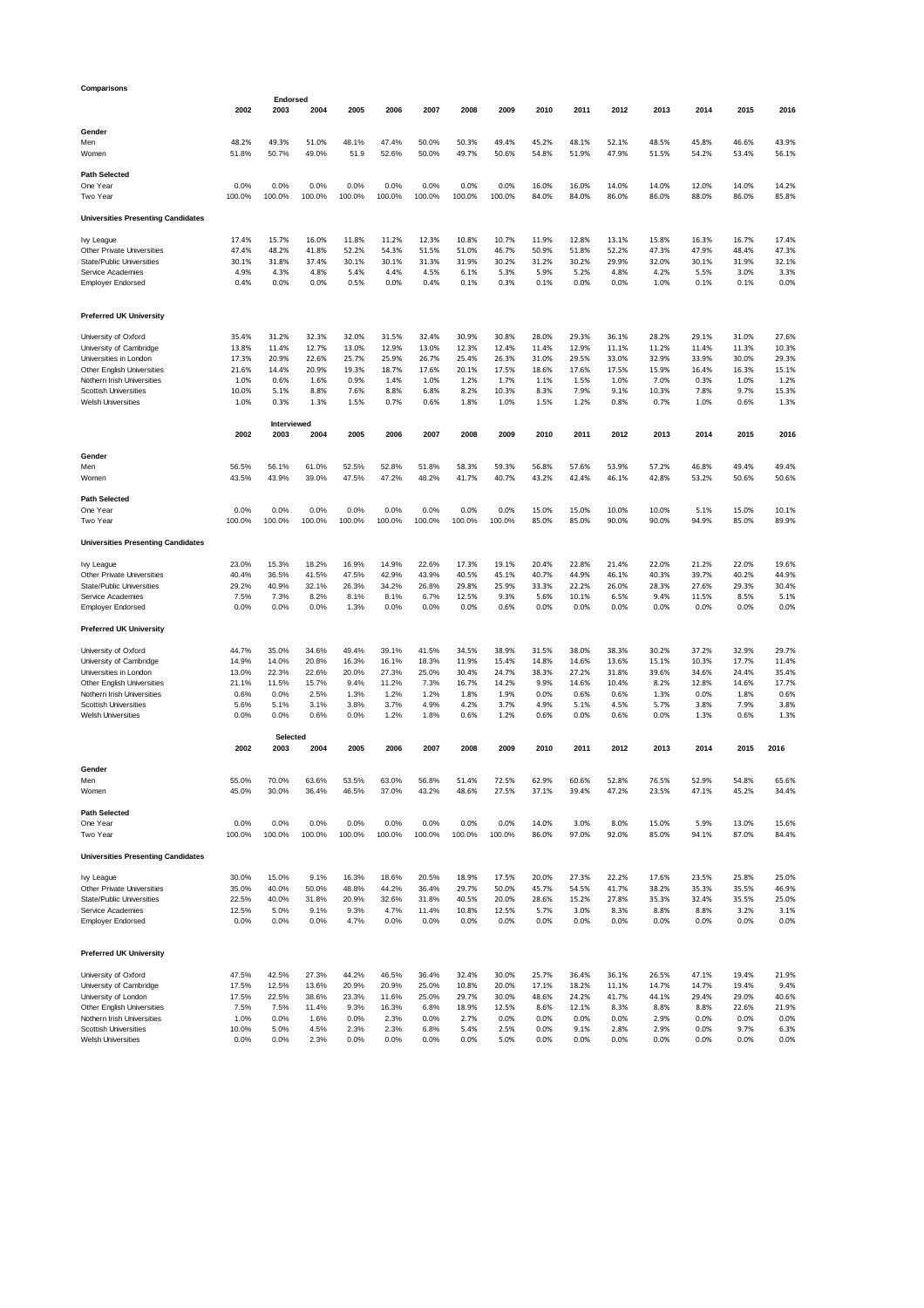# **Total Number of Endorsed**

|                                          | <b>ATL</b>             | <b>BOS</b>     | <b>CHIG</b>   | DC                  | HOU           | LA            | <b>NY</b>      | SF            | <b>TOTAL</b> |
|------------------------------------------|------------------------|----------------|---------------|---------------------|---------------|---------------|----------------|---------------|--------------|
| <b>BY REGION</b>                         | 123                    | 99             | 170           | 87                  | 110           | 80            | 166            | 81            | 916          |
| % of National Pool                       | 13.4%                  | 10.8%          | 18.6%         | 9.5%                | 12.0%         | 8.7%          | 18.1%          | 8.8%          |              |
| <b>GENDER</b>                            |                        |                |               |                     |               |               |                |               |              |
| Men                                      | 41                     | 49             | 79            | 42                  | 49            | 39            | 68             | 35            | 402          |
| % of Regional Pool                       | 33.33%                 | 49.49%         | 46.47%        | 48.28%              | 44.55%        | 48.75%        | 40.96%         | 43.21%        |              |
| % of National Pool                       | 4.48%                  | 5.35%          | 8.62%         | 4.59%               | 5.35%         | 4.26%         | 7.42%          | 3.82%         | 43.89%       |
|                                          |                        |                |               |                     |               |               |                |               |              |
| Women                                    | 82                     | 50             | 91            | 45                  | 61            | 41            | 98             | 46            | 514          |
| % of Regional Pool                       | 66.67%                 | 50.51%         | 53.53%        | 51.72%              | 55.45%        | 51.25%        | 59.04%         | 56.79%        |              |
| % of National Pool                       | 8.95%                  | 5.46%          | 9.93%         | 4.91%               | 6.66%         | 4.48%         | 10.70%         | 5.02%         | 56.11%       |
| UNIVERSITIES PRESENTING CANDIDATES       |                        |                |               |                     |               |               |                |               |              |
| <b>Ivy League</b>                        | 10                     | 31             | 16            | 16                  | 12            | 14            | 40             | 20            | 159          |
| % of Regional Pool                       | 8.1%                   | 31.3%          | 9.4%          | 18.4%               | 10.9%         | 17.5%         | 24.1%          | 24.7%         |              |
| % of National Pool                       | 1.1%                   | 3.4%           | 1.7%          | 1.7%                | 1.3%          | 1.5%          | 4.4%           | 2.2%          | 17.4%        |
|                                          |                        |                |               |                     |               |               |                |               |              |
| <b>Other Private Universities</b>        | 53                     | 49             | 82            | 42                  | 48            | 32            | 91             | 36            | 433          |
| % of Regional Pool                       | 43.1%                  | 49.5%          | 48.2%         | 48.3%               | 43.6%         | 40.0%         | 54.8%          | 44.4%         |              |
| % of National Pool                       | 5.8%                   | 5.3%           | 9.0%          | 4.6%                | 5.2%          | 3.5%          | 9.9%           | 3.9%          | 47.3%        |
| <b>State/Public Universities</b>         | 57                     | 18             | 65            | 26                  | 46            | 31            | 30             | 21            | 294          |
| % of Regional Pool                       | 46.3%                  | 18.2%          | 38.2%         | 29.9%               | 41.8%         | 38.8%         | 18.1%          | 25.9%         |              |
| % of National Pool                       | 6.2%                   | 2.0%           | 7.1%          | 2.8%                | 5.0%          | 3.4%          | 3.3%           | 2.3%          | 32.1%        |
| <b>Service Academies</b>                 | 3                      | $\mathbf{1}$   | 7             | 3                   | 4             | 3             | 5              | 4             | 30           |
| % of Regional Pool                       | 2.4%                   | 1.0%           | 4.1%          | 3.4%                | 3.6%          | 3.8%          | 3.0%           | 4.9%          |              |
| % of National Pool                       | 0.3%                   | 0.1%           | 0.8%          | 0.3%                | 0.4%          | 0.3%          | 0.5%           | 0.4%          | 3.3%         |
| PREFERRED UK UNIVERSITY                  |                        |                |               |                     |               |               |                |               |              |
| <b>University of Oxford</b>              | 20                     | 30             | 44            | 25                  | 31            | 28            | 50             | 25            | 253          |
| % of Regional Pool                       | 16.3%                  | 30.3%          | 25.9%         | 28.7%               | 28.2%         | 35.0%         | 30.1%          | 30.9%         |              |
| % of National Pool                       | 2.2%                   | 3.3%           | 4.8%          | 2.7%                | 3.4%          | 3.1%          | 5.5%           | 2.7%          | 27.6%        |
| <b>University of Cambridge</b>           | 8                      | 8              | 17            | 8                   | 12            | 10            | 21             | 10            | 94           |
| % of Regional Pool                       | 6.5%                   | 8.1%           | 10.0%         | 9.2%                | 10.9%         | 12.5%         | 12.7%          | 12.3%         |              |
| % of National Pool                       | 0.9%                   | 0.9%           | 1.9%          | 0.9%                | 1.3%          | 1.1%          | 2.3%           | 1.1%          | 10.3%        |
| <b>University of London</b>              | 39                     | 32             | 44            | 29                  | 35            | 19            | 52             | 18            | 268          |
| % of Regional Pool                       | 31.7%                  | 32.3%          | 25.9%         | 33.3%               | 31.8%         | 23.8%         | 31.3%          | 22.2%         |              |
| % of National Pool                       | 4.3%                   | 3.5%           | 4.8%          | 3.2%                | 3.8%          | 2.1%          | 5.7%           | 2.0%          | 29.3%        |
| <b>Other English Universities</b>        | 30                     | 14             | 29            | 10                  | 15            | 14            | 16             | 10            | 138          |
| % of Regional Pool                       | 24.4%                  | 14.1%          | 17.1%         | 11.5%               | 13.6%         | 17.5%         | 9.6%           | 12.3%         |              |
| % of National Pool                       | 3.3%                   | 1.5%           | 3.2%          | 1.1%                | 1.6%          | 1.5%          | 1.7%           | 1.1%          | 15.1%        |
|                                          |                        |                |               |                     |               |               |                |               |              |
| <b>Northern Irish Universities</b>       | $\overline{2}$<br>1.6% | $\overline{2}$ | 3<br>1.8%     | $\mathbf 1$<br>1.1% | $1\,$<br>0.9% | 0<br>0.0%     | $\overline{2}$ | 0             | 11           |
| % of Regional Pool<br>% of National Pool | 0.2%                   | 2.0%<br>0.2%   | 0.3%          | 0.1%                | 0.1%          | 0.0%          | 1.2%<br>0.2%   | 0.0%<br>0.0%  | 1.2%         |
|                                          |                        |                |               |                     |               |               |                |               |              |
| <b>Scottish Universities</b>             | 22<br>17.9%            | 12<br>12.1%    | 30            | 13                  | 13            | 9             | 23             | 18            | 140          |
| % of Regional Pool<br>% of National Pool | 2.4%                   | 1.3%           | 17.6%<br>3.3% | 14.9%<br>1.4%       | 11.8%<br>1.4% | 11.3%<br>1.0% | 13.9%<br>2.5%  | 22.2%<br>2.0% | 15.3%        |
|                                          |                        |                |               |                     |               |               |                |               |              |
| <b>Welsh Universities</b>                | $\overline{2}$         | $\mathbf{1}$   | 3             | $\mathbf 1$         | 3             | 0             | $\overline{2}$ | 0             | 12           |
| % of Regional Pool                       | 1.6%                   | 1.0%           | 1.8%          | 1.1%                | 2.7%          | 0.0%          | 1.2%           | 0.0%          |              |
| % of National Pool                       | 0.2%                   | 0.1%           | 0.3%          | 0.1%                | 0.3%          | 0.0%          | 0.2%           | 0.0%          | 1.3%         |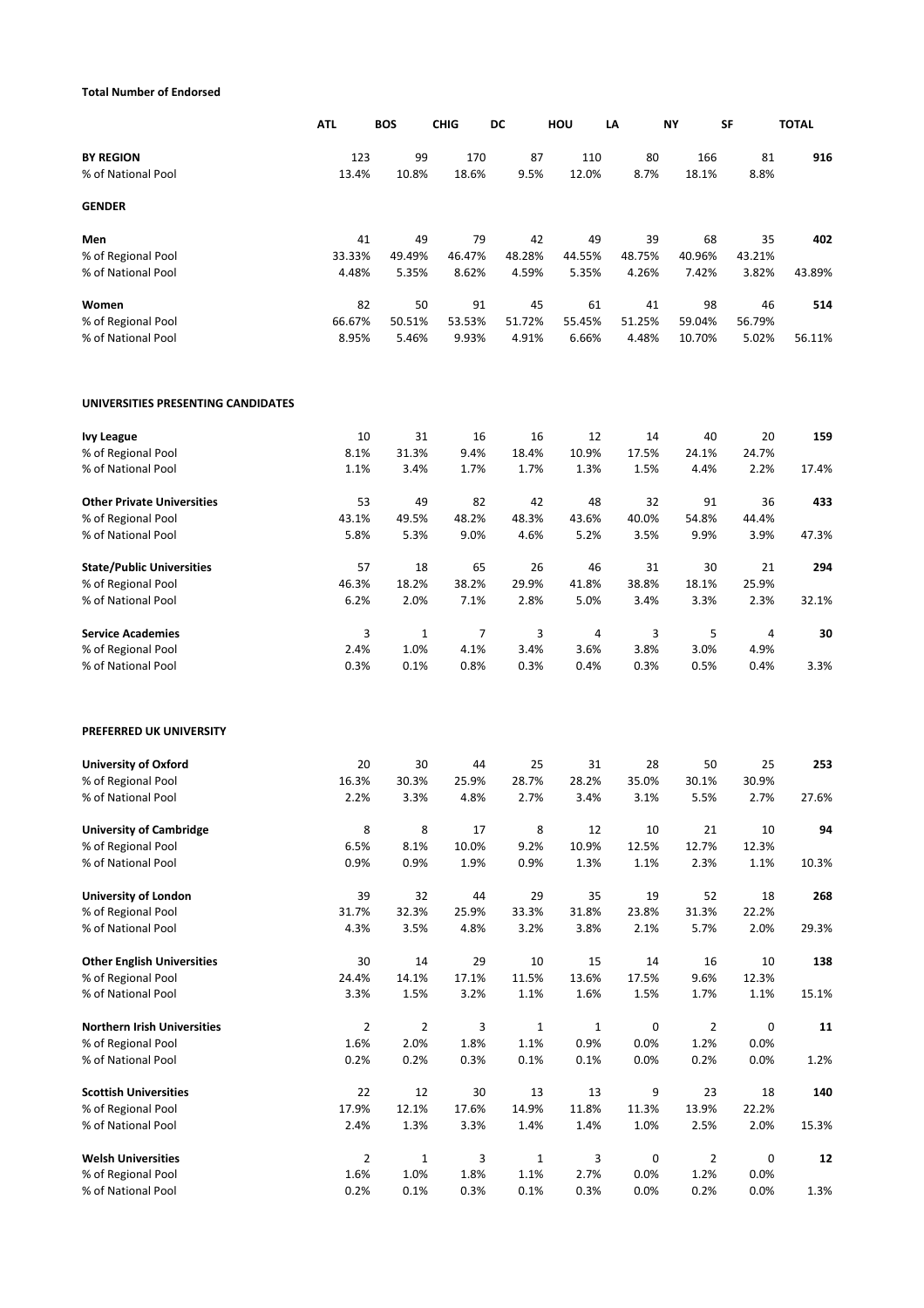#### **Universities Presenting Candidates**

|                                                                               | ATI. | BOS                        | <b>CHIG</b>                | DC             | HOU              | LA               | NY                      | SF                         | <b>TOTAL</b>   |                      |
|-------------------------------------------------------------------------------|------|----------------------------|----------------------------|----------------|------------------|------------------|-------------------------|----------------------------|----------------|----------------------|
|                                                                               |      |                            |                            |                |                  |                  |                         |                            |                |                      |
| <b>ALABAMA</b>                                                                |      |                            |                            |                |                  |                  |                         |                            |                |                      |
| Auburn University                                                             |      | 6                          | $\pmb{0}$                  | 0              | 0                | 0                | 0                       | 0                          | 0              | 6                    |
| Samford University                                                            |      | 3                          | $\pmb{0}$                  | $\mathbf 0$    | $\pmb{0}$        | 0                | 0                       | $\mathbf 0$                | 0              | 3                    |
| University of Alabama - Birmingham                                            |      | $\overline{2}$             | $\pmb{0}$                  | 0              | 0                | 0                | 0                       | $\mathbf 0$                | 0              | $\overline{2}$       |
| University of Alabama - Tuscaloosa                                            |      | 1                          | $\pmb{0}$                  | $\mathbf 0$    | $\pmb{0}$        | 0                | 0                       | $\mathbf 0$                | 0              | $\mathbf 1$          |
| <b>ALASKA</b>                                                                 |      |                            |                            |                |                  |                  |                         |                            |                |                      |
| University of Alaska - Anchorage                                              |      | $\mathbf 0$                | 0                          | $\pmb{0}$      | 0                | 0                | 0                       | 0                          | $\mathbf 1$    | 1                    |
| <b>ARIZONA</b>                                                                |      |                            |                            |                |                  |                  |                         |                            |                |                      |
| Arizona State University                                                      |      | 0                          | $\pmb{0}$                  | $\pmb{0}$      | $\pmb{0}$        | 0                | 2                       | 0                          | 0              | 2                    |
| Northern Arizona University                                                   |      | $\mathbf 0$                | $\pmb{0}$                  | $\pmb{0}$      | $\mathbf 0$      | 0                | 3                       | $\bf 0$                    | 0              | 3                    |
| University of Arizona                                                         |      | $\mathbf 0$                | $\pmb{0}$                  | $\mathbf 0$    | 0                | 0                | $\overline{2}$          | $\mathbf 0$                | 0              | $\mathbf 2$          |
| <b>ARKANSAS</b>                                                               |      |                            |                            |                |                  |                  |                         |                            |                |                      |
| <b>Hendrix College</b>                                                        |      | $\mathbf 0$                | $\pmb{0}$                  | $\mathbf 0$    | 0                | 1                | 0                       | $\mathbf 0$                | 0              | 1                    |
| <b>Ouachita Baptist University</b>                                            |      | $\mathbf 0$                | $\pmb{0}$                  | $\pmb{0}$      | $\mathbf 0$      | $\mathbf 1$      | 0                       | $\bf 0$                    | 0              | $\,1\,$              |
| University of Arkansas - Fayetteville                                         |      | $\mathbf 0$                | 0                          | $\mathbf{1}$   | 0                | 4                | 0                       | 0                          | 0              | 5                    |
| <b>CALIFORNIA</b>                                                             |      |                            |                            |                |                  |                  |                         |                            |                |                      |
| California Institute of Technology                                            |      | $\mathbf 0$                | 0                          | $\pmb{0}$      | 0                | 0                | 1                       | 0                          | 0              | 1                    |
| California State University - Dominguez Hills                                 |      | 0                          | 0                          | 0              | 0                | 0                | $\mathbf{1}$            | 0                          | 0              | $1\,$                |
| California State University - Fullerton                                       |      | $\mathbf 0$                | 0                          | 0              | 0                | 0                | 1                       | 0                          | 0              | $\mathbf{1}$         |
| California State University - Los Angeles                                     |      | $\mathbf 0$                | 0                          | 0              | 0                | 0                | $\overline{\mathbf{2}}$ | 0                          | $\mathbf 0$    | $\overline{2}$       |
| Claremont McKenna College                                                     |      | $\mathbf 0$                | 0                          | 0              | 0                | 0                | 1                       | 0                          | 0              | $\mathbf 1$          |
| Occidental College                                                            |      | $\mathbf 0$                | 0                          | 0              | 1                | 0                | 0                       | 0                          | $\mathbf 0$    | 1                    |
| Pomona College                                                                |      | $\mathbf 0$                | $\mathbf 0$                | 0              | $\mathbf 0$      | 0                | $\overline{2}$          | 0                          | $\mathbf 1$    | 3                    |
| Santa Clara University                                                        |      | $\mathbf 0$                | 0                          | 0              | 0                | 0                | 0                       | $\mathbf 0$                | $\mathbf 1$    | $\mathbf{1}$         |
| <b>Stanford University</b>                                                    |      | 1                          | $\pmb{0}$                  | 4              | $\overline{2}$   | 0                | 3                       | $\mathbf 0$                | 5              | 15                   |
| University of California - Berkeley                                           |      | $\mathbf 0$                | $\pmb{0}$                  | $1\,$          | 0                | 0                | 0                       | $\mathbf 0$                | $\bf 0$        | $\mathbf{1}$         |
| University of California - Davis                                              |      | $\mathbf 0$                | 0                          | 0              | 0                | 0                | $\overline{2}$          | 0                          | 3              | 5                    |
| University of California - Los Angeles                                        |      | $\mathbf 0$                | 0                          | 0              | 0                | 0                | 3                       | 0                          | 0              | 3                    |
| University of California - Riverside                                          |      | $\mathbf 0$<br>$\mathbf 0$ | 0<br>0                     | 0<br>0         | $\mathbf 0$<br>0 | 0<br>0           | 1<br>3                  | 0<br>0                     | 0<br>0         | $\mathbf 1$<br>3     |
| University of California - Santa Barbara<br>University of Southern California |      | $\mathbf 0$                | 0                          | $\mathbf{1}$   | $\mathbf 0$      | $\mathbf 1$      | 3                       | 0                          | 0              | 5                    |
| University of the Pacific                                                     |      | $\mathbf 0$                | 0                          | 0              | 0                | 0                | 0                       | 0                          | $\mathbf 1$    | $1\,$                |
| <b>Whittier College</b>                                                       |      | $\mathbf 0$                | $\pmb{0}$                  | $\mathbf 0$    | 0                | 0                | 2                       | $\mathbf 0$                | 0              | $\overline{2}$       |
|                                                                               |      |                            |                            |                |                  |                  |                         |                            |                |                      |
| COLORADO                                                                      |      |                            |                            |                |                  |                  |                         |                            |                |                      |
| Colorado College                                                              |      | 0                          | 0                          | 0              | 0                | 1                | 0                       | 0                          | 0              | 1                    |
| Colorado Mesa University<br>Colorado State University                         |      | $\mathbf 0$<br>$\mathbf 0$ | $\pmb{0}$<br>$\pmb{0}$     | 0<br>0         | 0<br>0           | $\mathbf 1$<br>5 | 0<br>0                  | $\mathbf 0$<br>$\mathbf 0$ | 0<br>0         | $\mathbf{1}$<br>5    |
| United States Air Force Academy                                               |      | 1                          | $\pmb{0}$                  | 4              | $\mathbf{1}$     | 3                | $\overline{2}$          | $\overline{2}$             | $\overline{2}$ | 15                   |
| University of Colorado System - Boulder                                       |      | $1\,$                      | 0                          | $\,1\,$        | 0                | 4                | 0                       | 0                          | 0              | 6                    |
| University of Colorado System - Denver                                        |      | $\mathbf 0$                | 0                          | $\,1\,$        | 0                | 0                | 0                       | 0                          | 0              | 1                    |
| University of Denver                                                          |      | $\mathbf 0$                | 0                          | 0              | 0                | $\overline{2}$   | 0                       | 0                          | 0              | $\overline{2}$       |
|                                                                               |      |                            |                            |                |                  |                  |                         |                            |                |                      |
| <b>CONNECTICUT</b>                                                            |      |                            |                            |                |                  |                  |                         |                            |                |                      |
| <b>Connecticut College</b><br>Quinnipiac University                           |      | $\pmb{0}$<br>$\pmb{0}$     | $\mathbf 1$<br>$\mathbf 1$ | 0<br>$\pmb{0}$ | 0<br>$\pmb{0}$   | 0<br>0           | 0<br>0                  | 0<br>$\pmb{0}$             | 0<br>0         | $1\,$<br>$\mathbf 1$ |
| University of Connecticut                                                     |      | $\pmb{0}$                  | 6                          | $\pmb{0}$      | $\pmb{0}$        | 0                | 0                       | $\pmb{0}$                  | 0              | 6                    |
| University of Hartford                                                        |      | $\pmb{0}$                  | $\mathbf 1$                | $\pmb{0}$      | $\pmb{0}$        | 0                | 0                       | $\pmb{0}$                  | 0              | $\mathbf 1$          |
| Yale University                                                               |      | 1                          | 8                          | 3              | 5                | $\mathbf 1$      | $\mathbf{1}$            | 8                          | 4              | 31                   |
|                                                                               |      |                            |                            |                |                  |                  |                         |                            |                |                      |
| <b>DELAWARE</b><br>University of Delaware                                     |      | 0                          | $\pmb{0}$                  | $\pmb{0}$      | $\overline{2}$   | 0                | 1                       | $\mathbf 1$                | 0              | 4                    |
|                                                                               |      |                            |                            |                |                  |                  |                         |                            |                |                      |
| <b>DISTRICT OF COLUMBIA</b>                                                   |      |                            |                            |                |                  |                  |                         |                            |                |                      |
| American University                                                           |      | $\mathbf{1}$               | 0                          | $\pmb{0}$      | 3                | 0                | 0                       | 0                          | 0              | 4                    |
| George Washington University                                                  |      | $\mathbf 1$                | $\pmb{0}$                  | $\pmb{0}$      | $\pmb{0}$        | $\pmb{0}$        | 0                       | $\pmb{0}$                  | 0              | $\mathbf 1$          |
| Georgetown University                                                         |      | $\mathbf 1$                | $\mathbf 1$                | $\,1\,$        | 3                | 0                | 0                       | $\bf 0$                    | 0              | 6                    |
| <b>Howard University</b>                                                      |      | 0                          | $\pmb{0}$                  | $\pmb{0}$      | $\overline{2}$   | 0                | 0                       | $\pmb{0}$                  | 0              | $\overline{2}$       |
| <b>FLORIDA</b>                                                                |      |                            |                            |                |                  |                  |                         |                            |                |                      |
| <b>Barry University</b>                                                       |      | $\mathbf{1}$               | $\pmb{0}$                  | $\pmb{0}$      | $\pmb{0}$        | 0                | 0                       | 0                          | 0              | $1\,$                |
| <b>Eckerd College</b>                                                         |      | $\mathbf{1}$               | $\pmb{0}$                  | $\pmb{0}$      | $\pmb{0}$        | 0                | 0                       | $\pmb{0}$                  | 0              | $\mathbf 1$          |
| Florida International University                                              |      | $\overline{4}$             | $\pmb{0}$                  | 0              | $\pmb{0}$        | 0                | 0                       | $\pmb{0}$                  | 0              | 4                    |
| Florida State University                                                      |      | 3                          | $\pmb{0}$                  | $\pmb{0}$      | $\pmb{0}$        | 0                | 0                       | $\pmb{0}$                  | 0              | 3                    |
| <b>Rollins College</b>                                                        |      | $\mathbf 0$                | 0                          | 0              | $1\,$            | $\mathbf 1$      | 0                       | 0                          | 0              | $\mathbf 2$          |
| University of Central Florida                                                 |      | $\,1\,$                    | 0                          | 0              | 0                | 0                | 0                       | 0                          | 0              | $\mathbf 1$          |
| University of Florida                                                         |      | $1\,$                      | $\pmb{0}$<br>$\pmb{0}$     | 0              | 0                | 0                | 0<br>0                  | 0                          | 0              | $\mathbf 1$          |
| University of Miami<br>University of South Florida                            |      | 3<br>$\mathbf{1}$          | $\pmb{0}$                  | 0<br>0         | 0<br>0           | 0<br>0           | 0                       | 0<br>$\pmb{0}$             | 0<br>0         | 3<br>$\mathbf 1$     |
|                                                                               |      |                            |                            |                |                  |                  |                         |                            |                |                      |
| <b>GEORGIA</b>                                                                |      |                            |                            |                |                  |                  |                         |                            |                |                      |
| Agnes Scott College                                                           |      | $\mathbf{1}$               | 0                          | $\pmb{0}$      | $\pmb{0}$        | 0                | 0                       | 0                          | 0              | $1\,$                |
| <b>Emory University</b>                                                       |      | 5                          | $\pmb{0}$                  | $\pmb{0}$      | $\pmb{0}$        | $\pmb{0}$        | 0                       | 0                          | $\mathbf 1$    | 6                    |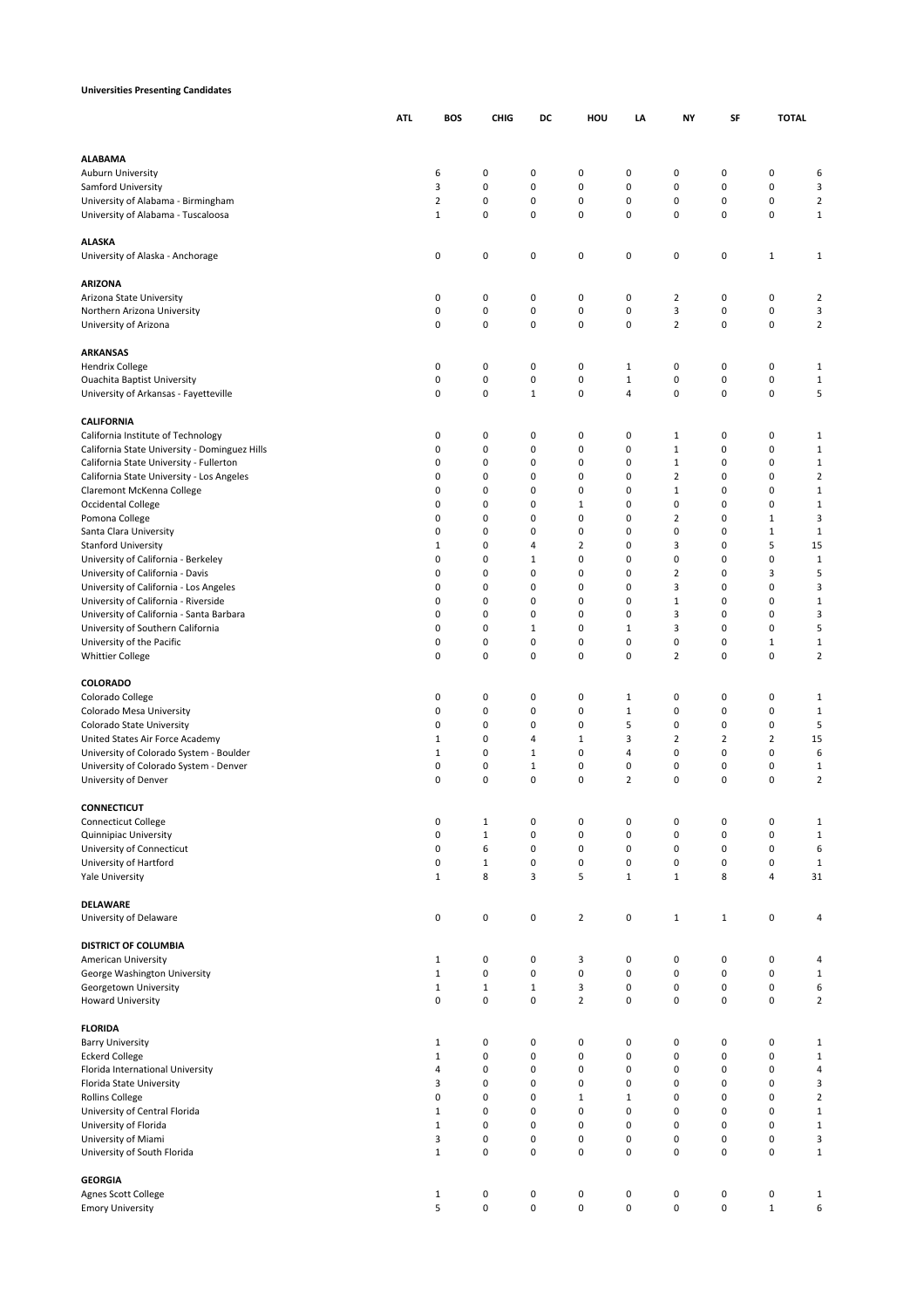| Georgia Institute of Technology           | 5              | 0              | 0                       | 0              | $\mathbf 0$    | 0              | 0              | 0              | 5              |
|-------------------------------------------|----------------|----------------|-------------------------|----------------|----------------|----------------|----------------|----------------|----------------|
|                                           |                |                |                         |                |                |                |                |                |                |
| Georgia State University                  | $\mathbf 1$    | 0              | 0                       | 0              | $\pmb{0}$      | 0              | $\mathbf 0$    | 0              | $\mathbf 1$    |
| Mercer University                         | $\overline{2}$ | 0              | 0                       | 0              | $1\,$          | 0              | $\pmb{0}$      | 0              | 3              |
|                                           |                |                |                         |                |                |                |                |                |                |
| Morehouse College                         | $\mathbf 1$    | 0              | 0                       | 0              | $\pmb{0}$      | 0              | 0              | 0              | $\mathbf 1$    |
| Oglethorpe University                     | $\mathbf{1}$   | 0              | 0                       | 0              | $\mathbf 0$    | 0              | 0              | 0              | $\mathbf 1$    |
|                                           |                |                |                         |                |                |                |                |                |                |
| Savannah College of Art & Design          | $\mathbf 0$    | 0              | $\mathbf 0$             | 0              | $\mathbf 0$    | 0              | $\,1\,$        | 0              | $\mathbf 1$    |
| Spelman College                           | $\mathbf{1}$   | 0              | $\mathbf 0$             | 1              | $\mathbf 0$    | 0              | $\mathbf 0$    | 0              | $\mathbf 2$    |
|                                           |                |                |                         |                |                |                |                |                |                |
| University of Georgia                     | $\overline{2}$ | 0              | $\mathbf{1}$            | 0              | $\mathbf 1$    | 0              | $\mathbf 0$    | 0              | 4              |
|                                           |                |                |                         |                |                |                |                |                |                |
|                                           |                |                |                         |                |                |                |                |                |                |
| HAWAII                                    |                |                |                         |                |                |                |                |                |                |
| University of Hawaii - Manoa              | 0              | 0              | 0                       | 0              | $\pmb{0}$      | $\,1\,$        | 0              | 0              | $\mathbf{1}$   |
|                                           |                |                |                         |                |                |                |                |                |                |
|                                           |                |                |                         |                |                |                |                |                |                |
| <b>IDAHO</b>                              |                |                |                         |                |                |                |                |                |                |
|                                           |                |                |                         |                |                |                |                |                |                |
| <b>Boise State University</b>             | 0              | 0              | 0                       | 0              | $\pmb{0}$      | 0              | 0              | 3              | 3              |
| Brigham Young University-Idaho            | 0              | 0              | $\pmb{0}$               | 0              | $\pmb{0}$      | $\mathbf 1$    | 0              | 0              | $\mathbf 1$    |
|                                           |                |                |                         |                |                |                |                |                |                |
|                                           |                |                |                         |                |                |                |                |                |                |
|                                           |                |                |                         |                |                |                |                |                |                |
| <b>ILLINOIS</b>                           |                |                |                         |                |                |                |                |                |                |
| Aurora University                         | 0              | 0              | 1                       | 0              | 0              | 0              | 0              | 0              | $\mathbf{1}$   |
|                                           |                |                |                         |                |                |                |                |                |                |
| <b>Bradley University</b>                 | 0              | 0              | $\mathbf{1}$            | 0              | $\pmb{0}$      | 0              | 0              | $\bf 0$        | $\mathbf 1$    |
| Columbia College - IL                     | 0              | 0              | $\mathbf{1}$            | 0              | $\mathbf 0$    | 0              | $\mathbf 0$    | 0              | $\mathbf{1}$   |
|                                           |                |                |                         |                |                |                |                |                |                |
| DePaul University                         | 0              | 0              | $\overline{2}$          | 0              | $\mathbf 0$    | 0              | $\mathbf 0$    | 0              | $\overline{2}$ |
| Governors State University                | 0              | 0              | $\mathbf{1}$            | 0              | $\mathbf 0$    | 0              | $\mathbf 0$    | 0              | $\mathbf 1$    |
|                                           |                |                |                         |                |                |                |                |                |                |
| Lake Forest College                       | 0              | 0              | 0                       | 0              | $1\,$          | 0              | $\mathbf 0$    | 0              | $\mathbf{1}$   |
| Northwestern University                   | 0              | 1              | 3                       | 2              | $\overline{2}$ | $\overline{2}$ | $\mathbf 0$    | $1\,$          | 11             |
|                                           |                |                |                         |                |                |                |                |                |                |
| University of Chicago                     | $\mathbf 1$    | $\mathbf 1$    | $\overline{7}$          | $\mathbf 1$    | $\pmb{0}$      | $\,1\,$        | $\,1\,$        | $\mathbf 1$    | 13             |
| University of Illinois - Chicago          | 0              | 0              | $\overline{2}$          | 0              | $\mathbf 0$    | 0              | 0              | 0              | $\overline{2}$ |
|                                           |                |                |                         |                |                |                |                |                |                |
| University of Illinois - Urbana-Champaign | 0              | 0              | 3                       | 0              | $\mathbf 0$    | 0              | 0              | 0              | 3              |
|                                           | 0              | 0              | $1\,$                   | 0              | $\mathbf 0$    | 0              | 0              | 0              | $\mathbf 1$    |
| Wheaton College - IL                      |                |                |                         |                |                |                |                |                |                |
|                                           |                |                |                         |                |                |                |                |                |                |
|                                           |                |                |                         |                |                |                |                |                |                |
| <b>INDIANA</b>                            |                |                |                         |                |                |                |                |                |                |
| <b>Ball State University</b>              | 0              | 0              | $\overline{2}$          | 0              | $\mathbf 0$    | 0              | 0              | 0              | 2              |
|                                           |                |                |                         |                |                |                |                |                |                |
| <b>Butler University</b>                  | 0              | 0              | $\mathbf 1$             | 0              | $\pmb{0}$      | 0              | $\mathbf 0$    | 0              | $\mathbf 1$    |
| Indiana University                        | 1              | 0              | $\mathbf 2$             | 0              | $\mathbf 0$    | 0              | $\mathbf 0$    | 0              | 3              |
|                                           |                |                |                         |                |                |                |                |                |                |
| Purdue University                         | 0              | $\mathbf{1}$   | 3                       | 0              | $\mathbf 0$    | 0              | 0              | 0              | 4              |
| University of Notre Dame                  | 0              | $\pmb{0}$      | 5                       | 0              | 3              | 0              | $\overline{2}$ | 0              | 10             |
|                                           |                |                |                         |                |                |                |                |                |                |
| Wabash College                            | 0              | 0              | $\mathbf{1}$            | 0              | $\pmb{0}$      | 0              | 0              | 0              | $\mathbf 1$    |
|                                           |                |                |                         |                |                |                |                |                |                |
|                                           |                |                |                         |                |                |                |                |                |                |
| IOWA                                      |                |                |                         |                |                |                |                |                |                |
| Cornell College                           | 0              | 0              | 3                       | 0              | $\mathbf 0$    | 0              | 0              | 0              | 3              |
|                                           |                |                |                         |                |                |                |                |                |                |
| <b>Grinnell College</b>                   | 0              | 0              | $\mathbf 1$             | 0              | $\pmb{0}$      | 0              | 0              | 0              | $\mathbf{1}$   |
|                                           | 0              | 0              |                         | 0              |                |                |                |                |                |
| Iowa State University                     |                |                | $\mathbf 1$             |                | $\pmb{0}$      | 0              | 0              | 0              | $\mathbf{1}$   |
| University of Iowa                        | 0              | 0              | $\overline{\mathbf{c}}$ | 0              | $\mathbf 0$    | 0              | 0              | 0              | $\mathbf 2$    |
|                                           |                |                |                         |                |                |                |                |                |                |
|                                           |                |                |                         |                |                |                |                |                |                |
| <b>KANSAS</b>                             |                |                |                         |                |                |                |                |                |                |
|                                           |                |                |                         |                |                |                |                |                |                |
| Kansas State University                   | 0              | 0              | 3                       | 0              | $\mathbf 0$    | 0              | 0              | 0              | 3              |
| University of Kansas                      | $\mathbf 0$    | 0              | $\mathbf 2$             | $\mathbf 1$    | $\mathbf 1$    | 0              | $\mathbf 0$    | 0              | 4              |
|                                           |                |                |                         |                |                |                |                |                |                |
|                                           |                |                |                         |                |                |                |                |                |                |
| <b>KENTUCKY</b>                           |                |                |                         |                |                |                |                |                |                |
|                                           |                |                |                         |                |                |                |                |                |                |
| Berea College                             | 0              | 0              | 1                       | 0              | $\mathbf 0$    | 0              | 0              | 0              | $\mathbf{1}$   |
| Centre College                            | $\mathbf 0$    | 0              | $\mathbf 1$             | 0              | 0              | 0              | $\mathbf 0$    | 0              | $\mathbf 1$    |
|                                           |                |                |                         |                |                |                |                |                |                |
| Eastern Kentucky University               | $\pmb{0}$      | 0              | $\mathbf 1$             | 0              | $\pmb{0}$      | 0              | 0              | 0              | $\mathbf{1}$   |
| Northern Kentucky University              | $\pmb{0}$      | 0              | $\mathbf 1$             | 0              | $\pmb{0}$      | 0              | $\pmb{0}$      | 0              | $\mathbf{1}$   |
|                                           |                |                |                         |                |                |                |                |                |                |
| Transylvania University                   | $\pmb{0}$      | 0              | $\mathbf 1$             | 0              | $\pmb{0}$      | 0              | $\pmb{0}$      | 0              | $\mathbf{1}$   |
|                                           |                |                |                         |                | $\pmb{0}$      |                | $\pmb{0}$      | 0              |                |
| University of Kentucky                    | $\,1\,$        | 0              | $\mathbf 1$             | 0              |                | 0              |                |                | $\overline{2}$ |
| Western Kentucky University               | $\mathbf 0$    | $\pmb{0}$      | 3                       | 0              | $\pmb{0}$      | $\pmb{0}$      | 0              | 0              | 3              |
|                                           |                |                |                         |                |                |                |                |                |                |
|                                           |                |                |                         |                |                |                |                |                |                |
| LOUISIANA                                 |                |                |                         |                |                |                |                |                |                |
| Louisiana State University - Baton Rouge  | 0              | $\pmb{0}$      | 0                       | 0              | $\mathbf 2$    | $\pmb{0}$      | $\pmb{0}$      | 0              |                |
|                                           |                |                |                         |                |                |                |                |                | $\overline{2}$ |
| <b>Tulane University</b>                  | $\pmb{0}$      | $\mathbf 1$    | $\pmb{0}$               | $\pmb{0}$      | $\mathbf 1$    | $\pmb{0}$      | $\pmb{0}$      | 0              | $\overline{2}$ |
|                                           |                |                |                         |                |                |                |                |                |                |
|                                           |                |                |                         |                |                |                |                |                |                |
| <b>MAINE</b>                              |                |                |                         |                |                |                |                |                |                |
|                                           |                |                |                         |                |                |                |                |                |                |
| <b>Bowdoin College</b>                    | $\pmb{0}$      | $\pmb{0}$      | 0                       | 0              | 0              | $1\,$          | $\mathbf 1$    | 0              | $\overline{2}$ |
| Colby College                             | $\pmb{0}$      | $1\,$          | $\pmb{0}$               | 0              | $\pmb{0}$      | 0              | $\pmb{0}$      | 0              | $\mathbf{1}$   |
|                                           |                |                |                         |                |                |                |                |                |                |
| University of Maine - Orono               | $\mathbf 0$    | $1\,$          | $\pmb{0}$               | 0              | $\pmb{0}$      | $\pmb{0}$      | 0              | 0              | $\mathbf{1}$   |
|                                           |                |                |                         |                |                |                |                |                |                |
|                                           |                |                |                         |                |                |                |                |                |                |
| <b>MARYLAND</b>                           |                |                |                         |                |                |                |                |                |                |
| <b>Bowie State University</b>             | 0              | 0              | 0                       | 1              | $\pmb{0}$      | 0              | 0              | 0              | $\mathbf{1}$   |
|                                           |                |                |                         |                |                |                |                |                |                |
| Johns Hopkins University                  | $\mathbf 0$    | $\pmb{0}$      | $\pmb{0}$               | $\overline{2}$ | $\pmb{0}$      | $\pmb{0}$      | $\mathbf 1$    | 0              | 3              |
| <b>McDaniel College</b>                   | 0              | 0              | $\mathbf 0$             | $\mathbf 1$    | $\pmb{0}$      | $\pmb{0}$      | 0              | 0              | $\mathbf{1}$   |
|                                           |                |                |                         |                |                |                |                |                |                |
| Mount Saint Mary's University             | 0              | 0              | $\mathbf 0$             | $\mathbf{1}$   | $\pmb{0}$      | $\pmb{0}$      | 0              | 0              | $\mathbf{1}$   |
|                                           | $\mathbf 0$    | 0              | $\mathbf 0$             | $\mathbf{1}$   | $\pmb{0}$      | $\pmb{0}$      | 0              | 0              |                |
| Salisbury University                      |                |                |                         |                |                |                |                |                | $\mathbf{1}$   |
| St. John's College - Annapolis            | $\mathbf 0$    | 0              | $\mathbf 0$             | $\mathbf{1}$   | $\pmb{0}$      | $\pmb{0}$      | 0              | 0              | $\mathbf{1}$   |
|                                           |                |                |                         |                |                |                |                |                |                |
| <b>Towson University</b>                  | $\mathbf 0$    | $\pmb{0}$      | $\pmb{0}$               | $\overline{2}$ | $\mathbf 0$    | $\pmb{0}$      | $\pmb{0}$      | 0              | $\overline{2}$ |
| United States Naval Academy               | 0              | $1\,$          | 3                       | 3              | $\overline{2}$ | $\mathbf 2$    | $\overline{2}$ | $\overline{2}$ | 15             |
|                                           |                |                |                         |                |                |                |                |                |                |
| University of Maryland - College Park     | $\mathbf 0$    | $\pmb{0}$      | $\pmb{0}$               | $\overline{2}$ | $\pmb{0}$      | $\pmb{0}$      | 0              | 0              | $\overline{2}$ |
|                                           |                |                |                         |                |                |                |                |                |                |
|                                           |                |                |                         |                |                |                |                |                |                |
| <b>MASSACHUSETTS</b>                      |                |                |                         |                |                |                |                |                |                |
| Amherst College                           | $\mathbf{1}$   | $\overline{2}$ | 0                       | 2              | $\pmb{0}$      | 0              | $\mathbf 1$    | $\mathbf{1}$   | 7              |
|                                           |                |                |                         |                |                |                |                |                |                |
| <b>Boston College</b>                     | $\pmb{0}$      | $1\,$          | $\pmb{0}$               | 0              | $\pmb{0}$      | $\pmb{0}$      | $\mathbf 1$    | 0              | $\overline{2}$ |
| <b>Boston University</b>                  | $\mathbf 2$    | 10             | $\mathbf 1$             | 0              | $\pmb{0}$      | 0              | $\mathbf 1$    | 0              |                |
|                                           |                |                |                         |                |                |                |                |                | 14             |
| <b>Brandeis University</b>                | $\pmb{0}$      | $\mathbf 1$    | $\pmb{0}$               | 0              | $\pmb{0}$      | 0              | 0              | 0              | $\mathbf{1}$   |
|                                           | $\mathbf 1$    | $\pmb{0}$      | $\pmb{0}$               |                |                |                |                |                |                |
| Clark University                          |                |                |                         | 0              | 0              | 0              | 0              | 0              | $\mathbf 1$    |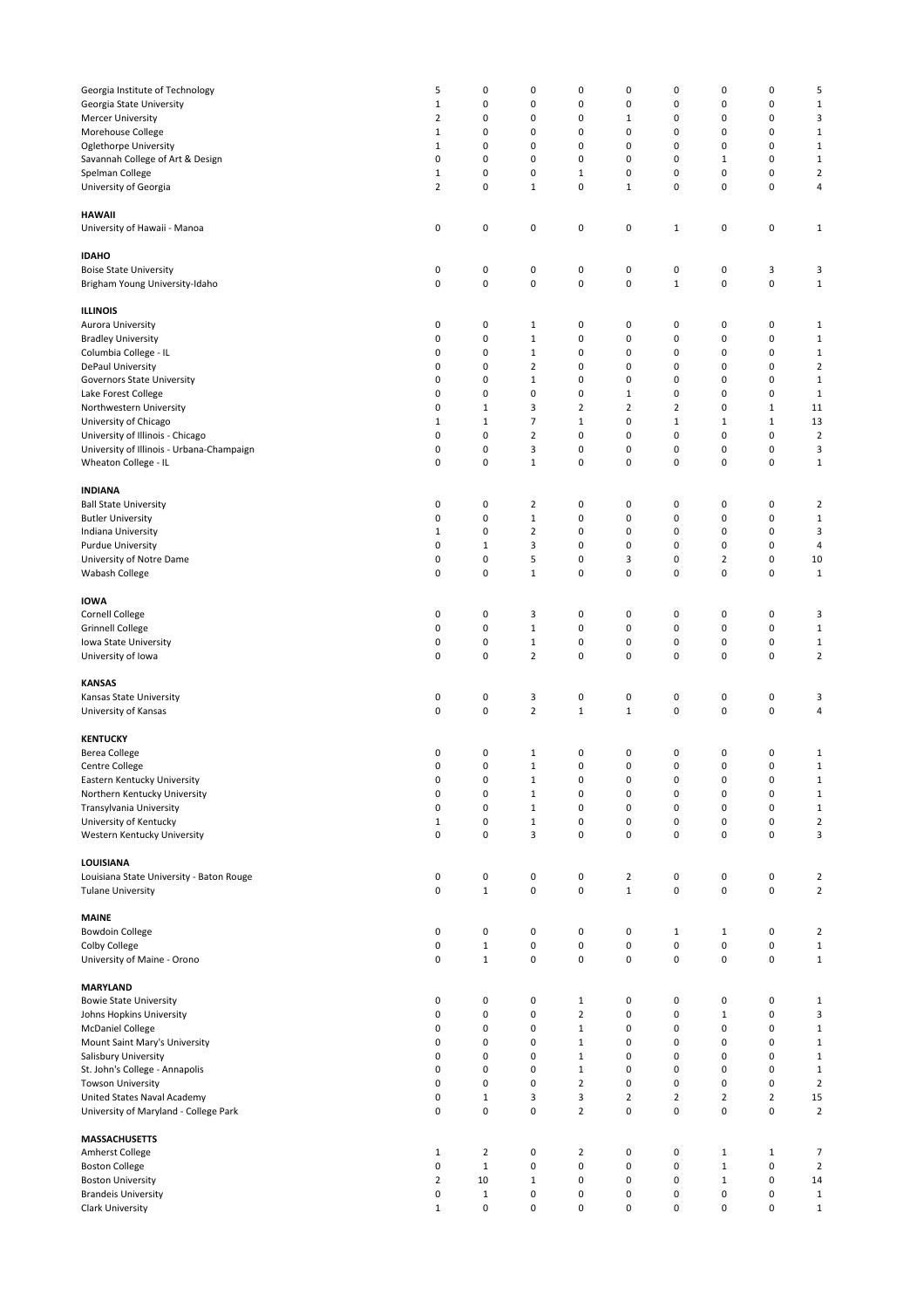| <b>Emerson College</b><br>Harvard University<br>Massachusetts Institute of Technology<br>Mount Holyoke College<br>Northeastern University<br>Simon's Rock College<br>Smith College<br><b>Tufts University</b><br>University of Massachusetts - Dartmouth<br>University of Massachusetts- Amherst | 0<br>$\mathbf 2$<br>3<br>$\overline{2}$<br>0<br>0<br>0<br>0<br>0<br>0 | $1\,$<br>11<br>5<br>0<br>$\mathbf{1}$<br>$\mathbf 1$<br>$\mathbf{1}$<br>3<br>$\mathbf 1$<br>$\overline{4}$ | 0<br>$\overline{2}$<br>4<br>0<br>$\,1\,$<br>0<br>0<br>0<br>0<br>0 | 0<br>2<br>$\overline{2}$<br>0<br>0<br>0<br>0<br>0<br>0<br>0 | 0<br>0<br>3<br>0<br>0<br>0<br>0<br>0<br>0<br>0 | $\pmb{0}$<br>3<br>$\overline{2}$<br>0<br>0<br>0<br>0<br>0<br>0<br>0 | $\pmb{0}$<br>8<br>5<br>$\mathbf{1}$<br>$\,1\,$<br>$\mathbf 0$<br>$\mathbf 0$<br>$\mathbf{1}$<br>$\mathbf 0$<br>$\mathbf 0$ | 0<br>5<br>$\mathbf 1$<br>0<br>0<br>0<br>0<br>0<br>0<br>0 | $\,1\,$<br>33<br>25<br>3<br>3<br>$\mathbf{1}$<br>$\mathbf 1$<br>4<br>$\mathbf{1}$<br>4 |
|--------------------------------------------------------------------------------------------------------------------------------------------------------------------------------------------------------------------------------------------------------------------------------------------------|-----------------------------------------------------------------------|------------------------------------------------------------------------------------------------------------|-------------------------------------------------------------------|-------------------------------------------------------------|------------------------------------------------|---------------------------------------------------------------------|----------------------------------------------------------------------------------------------------------------------------|----------------------------------------------------------|----------------------------------------------------------------------------------------|
| <b>Wellesley College</b><br>Wheaton College - MA<br><b>Williams College</b>                                                                                                                                                                                                                      | $\mathbf 0$<br>$\mathbf{1}$<br>0                                      | 1<br>$\pmb{0}$<br>3                                                                                        | $\mathbf 0$<br>$\mathbf 0$<br>3                                   | 0<br>$\mathbf{1}$<br>1                                      | $\pmb{0}$<br>$\pmb{0}$<br>$\mathbf{1}$         | 0<br>0<br>0                                                         | $\mathbf{1}$<br>$\mathbf 0$<br>$\mathbf{1}$                                                                                | $\mathbf 1$<br>0<br>0                                    | 3<br>$\overline{2}$<br>9                                                               |
| <b>MICHIGAN</b><br>Central Michigan University                                                                                                                                                                                                                                                   | 0                                                                     | 0                                                                                                          | $\overline{2}$                                                    | 0                                                           | 0                                              | $\pmb{0}$                                                           | $\pmb{0}$                                                                                                                  | 0                                                        | $\overline{2}$                                                                         |
| Grand Valley State University                                                                                                                                                                                                                                                                    | 0<br>0                                                                | 0                                                                                                          | $\mathbf 1$                                                       | 0                                                           | 0                                              | 0                                                                   | $\pmb{0}$                                                                                                                  | 0                                                        | $\mathbf 1$                                                                            |
| Hillsdale College<br>Kalamazoo College                                                                                                                                                                                                                                                           | 0                                                                     | 0<br>0                                                                                                     | 0<br>0                                                            | 0<br>0                                                      | $\,1\,$<br>0                                   | 0<br>$\,1\,$                                                        | $\pmb{0}$<br>$\mathbf 0$                                                                                                   | $\mathbf 1$<br>0                                         | $\overline{2}$<br>$\mathbf 1$                                                          |
| <b>Kettering University</b>                                                                                                                                                                                                                                                                      | 0                                                                     | 0                                                                                                          | $1\,$                                                             | 0                                                           | 0                                              | 0                                                                   | $\mathbf 0$                                                                                                                | 0                                                        | $\mathbf 1$                                                                            |
| Michigan State University<br>University of Michigan - Ann Arbor                                                                                                                                                                                                                                  | 0<br>0                                                                | 0<br>0                                                                                                     | $\overline{2}$<br>$\mathbf 1$                                     | 0<br>$\mathbf{1}$                                           | 0<br>0                                         | 0<br>0                                                              | $\mathbf 0$<br>$\mathbf 0$                                                                                                 | 0<br>0                                                   | $\overline{2}$<br>$\mathbf 2$                                                          |
| Western Michigan University                                                                                                                                                                                                                                                                      | 0                                                                     | $\pmb{0}$                                                                                                  | $\overline{2}$                                                    | $\pmb{0}$                                                   | $\pmb{0}$                                      | $\mathbf 0$                                                         | $\mathbf 0$                                                                                                                | 0                                                        | $\overline{2}$                                                                         |
| <b>MINNESOTA</b>                                                                                                                                                                                                                                                                                 |                                                                       |                                                                                                            |                                                                   |                                                             |                                                |                                                                     |                                                                                                                            |                                                          |                                                                                        |
| Carleton College<br>College of Saint Benedict / Saint John's University                                                                                                                                                                                                                          | 0<br>0                                                                | 0<br>$\pmb{0}$                                                                                             | $\overline{2}$<br>$\mathbf 1$                                     | 0<br>0                                                      | 1<br>$\pmb{0}$                                 | 1<br>$\mathbf 0$                                                    | $\mathbf{1}$<br>$\mathbf 0$                                                                                                | 0<br>0                                                   | 5<br>$\mathbf 1$                                                                       |
| Hamline University                                                                                                                                                                                                                                                                               | 0                                                                     | 0                                                                                                          | $\mathbf{1}$                                                      | 0                                                           | 0                                              | 0                                                                   | $\mathbf 0$                                                                                                                | 0                                                        | $\mathbf 1$                                                                            |
| Saint Olaf College                                                                                                                                                                                                                                                                               | 0                                                                     | 0                                                                                                          | $\overline{2}$                                                    | 0                                                           | 0                                              | 0                                                                   | $\mathbf 0$                                                                                                                | 0                                                        | $\overline{2}$                                                                         |
| University of Minnesota - Twin Cities                                                                                                                                                                                                                                                            | 0                                                                     | 0                                                                                                          | $\overline{2}$                                                    | 0                                                           | 0                                              | 0                                                                   | $\mathbf 0$                                                                                                                | 0                                                        | $\overline{2}$                                                                         |
| <b>MISSISSIPPI</b>                                                                                                                                                                                                                                                                               |                                                                       | 0                                                                                                          |                                                                   |                                                             | 0                                              | $\pmb{0}$                                                           | $\pmb{0}$                                                                                                                  |                                                          |                                                                                        |
| Millsaps College<br>University of Mississippi                                                                                                                                                                                                                                                    | $\mathbf{1}$<br>$\overline{2}$                                        | $\pmb{0}$                                                                                                  | 0<br>$\pmb{0}$                                                    | 0<br>$\pmb{0}$                                              | $\pmb{0}$                                      | $\mathbf 0$                                                         | $\mathbf 0$                                                                                                                | 0<br>$\mathbf 0$                                         | $1\,$<br>$\mathbf 2$                                                                   |
| <b>MISSOURI</b>                                                                                                                                                                                                                                                                                  |                                                                       |                                                                                                            |                                                                   |                                                             |                                                |                                                                     |                                                                                                                            |                                                          |                                                                                        |
| Truman State University                                                                                                                                                                                                                                                                          | $\pmb{0}$                                                             | 0                                                                                                          | $\mathbf{1}$                                                      | 0                                                           | 0                                              | 0                                                                   | $\mathbf 0$                                                                                                                | 0                                                        | $\mathbf{1}$                                                                           |
| University of Missouri - Columbia                                                                                                                                                                                                                                                                | 0                                                                     | $\pmb{0}$                                                                                                  | $\overline{2}$                                                    | $\pmb{0}$                                                   | $\pmb{0}$                                      | 0                                                                   | $\mathbf 0$                                                                                                                | 0                                                        | $\overline{2}$                                                                         |
| University of Missouri - Kansas City<br>Washington University in St. Louis                                                                                                                                                                                                                       | 0<br>$\mathbf 1$                                                      | 0<br>0                                                                                                     | $\mathbf 1$<br>$\overline{2}$                                     | 0<br>0                                                      | 0<br>0                                         | 0<br>0                                                              | $\pmb{0}$<br>$\mathbf{1}$                                                                                                  | 0<br>$\mathbf 1$                                         | $\mathbf 1$<br>5                                                                       |
| <b>Webster University</b>                                                                                                                                                                                                                                                                        | 0                                                                     | 0                                                                                                          | $\mathbf{1}$                                                      | 0                                                           | 0                                              | 0                                                                   | $\pmb{0}$                                                                                                                  | 0                                                        | $\mathbf 1$                                                                            |
| Westminster College -MO                                                                                                                                                                                                                                                                          | 0                                                                     | 0                                                                                                          | $\mathbf 1$                                                       | 0                                                           | 0                                              | 0                                                                   | $\pmb{0}$                                                                                                                  | 0                                                        | $\mathbf{1}$                                                                           |
| <b>MONTANA</b>                                                                                                                                                                                                                                                                                   |                                                                       |                                                                                                            |                                                                   |                                                             |                                                |                                                                     |                                                                                                                            |                                                          |                                                                                        |
| Montana State University System - Bozeman<br>University of Montana - Missoula                                                                                                                                                                                                                    | 0<br>$\mathbf 0$                                                      | 0<br>$\pmb{0}$                                                                                             | 0<br>$\pmb{0}$                                                    | 0<br>$\pmb{0}$                                              | 0<br>$\pmb{0}$                                 | $\pmb{0}$<br>$\pmb{0}$                                              | $\pmb{0}$<br>$\pmb{0}$                                                                                                     | $1\,$<br>$\mathbf 1$                                     | $\mathbf{1}$<br>$\mathbf 1$                                                            |
|                                                                                                                                                                                                                                                                                                  |                                                                       |                                                                                                            |                                                                   |                                                             |                                                |                                                                     |                                                                                                                            |                                                          |                                                                                        |
| NEBRASKA<br><b>Hastings College</b>                                                                                                                                                                                                                                                              | 0                                                                     | 0                                                                                                          | 1                                                                 | 0                                                           | 0                                              | 0                                                                   | $\pmb{0}$                                                                                                                  | 0                                                        | 1                                                                                      |
| Nebraska Wesleyan University                                                                                                                                                                                                                                                                     | $\mathbf 0$                                                           | $\pmb{0}$                                                                                                  | $\mathbf 1$                                                       | 0                                                           | $\pmb{0}$                                      | $\mathbf 0$                                                         | $\mathbf 0$                                                                                                                | 0                                                        | $\mathbf{1}$                                                                           |
| <b>NEVADA</b>                                                                                                                                                                                                                                                                                    |                                                                       |                                                                                                            |                                                                   |                                                             |                                                |                                                                     |                                                                                                                            |                                                          |                                                                                        |
| University of Nevada-Las Vegas                                                                                                                                                                                                                                                                   | 0                                                                     | 0                                                                                                          | 0                                                                 | 0                                                           | 0                                              | $\,1\,$                                                             | $\mathbf 0$                                                                                                                | 0                                                        | $\mathbf 1$                                                                            |
| University of Nevada-Reno                                                                                                                                                                                                                                                                        | $\pmb{0}$                                                             | $\pmb{0}$                                                                                                  | $\pmb{0}$                                                         | $\pmb{0}$                                                   | $\pmb{0}$                                      | $\pmb{0}$                                                           | $\pmb{0}$                                                                                                                  | $\mathbf 1$                                              | $\mathbf{1}$                                                                           |
| <b>NEW HAMPSHIRE</b>                                                                                                                                                                                                                                                                             |                                                                       |                                                                                                            |                                                                   |                                                             |                                                |                                                                     |                                                                                                                            |                                                          |                                                                                        |
| Dartmouth College                                                                                                                                                                                                                                                                                | $\mathbf{1}$                                                          | 3                                                                                                          | $\overline{2}$                                                    | 0                                                           | $\mathbf{1}$                                   | $\overline{2}$                                                      | 3                                                                                                                          | $\mathbf 1$                                              | 13                                                                                     |
| <b>NEW JERSEY</b>                                                                                                                                                                                                                                                                                |                                                                       | $\pmb{0}$                                                                                                  |                                                                   |                                                             |                                                |                                                                     |                                                                                                                            |                                                          |                                                                                        |
| Fairleigh Dickinson University<br><b>Princeton University</b>                                                                                                                                                                                                                                    | 0<br>$\mathbf 2$                                                      | $\sqrt{4}$                                                                                                 | 0<br>$\mathbf 2$                                                  | 0<br>3                                                      | 0<br>$\overline{7}$                            | $\mathbf 0$<br>$\overline{4}$                                       | $\mathbf 1$<br>6                                                                                                           | 0<br>5                                                   | $\mathbf{1}$<br>33                                                                     |
| Rutgers University - New Brunswick                                                                                                                                                                                                                                                               | $\pmb{0}$                                                             | $\pmb{0}$                                                                                                  | $\pmb{0}$                                                         | $\pmb{0}$                                                   | $\pmb{0}$                                      | 0                                                                   | 4                                                                                                                          | 0                                                        | 4                                                                                      |
| The College of New Jersey                                                                                                                                                                                                                                                                        | $\pmb{0}$                                                             | $\pmb{0}$                                                                                                  | $\pmb{0}$                                                         | $\pmb{0}$                                                   | $\pmb{0}$                                      | $\pmb{0}$                                                           | $\mathbf{1}$                                                                                                               | 0                                                        | $\mathbf{1}$                                                                           |
| <b>NEW MEXICO</b><br>University of New Mexico                                                                                                                                                                                                                                                    | 0                                                                     | 0                                                                                                          | 0                                                                 | 0                                                           | $\overline{2}$                                 | $\pmb{0}$                                                           | $\pmb{0}$                                                                                                                  | 0                                                        | $\overline{2}$                                                                         |
| <b>NEW YORK</b>                                                                                                                                                                                                                                                                                  |                                                                       |                                                                                                            |                                                                   |                                                             |                                                |                                                                     |                                                                                                                            |                                                          |                                                                                        |
| Adelphi University                                                                                                                                                                                                                                                                               | 0                                                                     | 0                                                                                                          | 0                                                                 | 0                                                           | 0                                              | $\pmb{0}$                                                           | $\mathbf 1$                                                                                                                | $\pmb{0}$                                                | $\mathbf{1}$                                                                           |
| <b>Barnard College</b><br>City University of New York - Baruch College                                                                                                                                                                                                                           | 0<br>0                                                                | $\pmb{0}$<br>$\pmb{0}$                                                                                     | $\pmb{0}$<br>$\pmb{0}$                                            | $\mathbf 1$<br>$\pmb{0}$                                    | $\pmb{0}$<br>$\pmb{0}$                         | 0<br>0                                                              | $\mathbf 1$<br>$\overline{2}$                                                                                              | 0<br>0                                                   | $\overline{2}$<br>$\mathbf 2$                                                          |
| City University of New York - Brooklyn College                                                                                                                                                                                                                                                   | 0                                                                     | 0                                                                                                          | $\pmb{0}$                                                         | $\pmb{0}$                                                   | 0                                              | 0                                                                   | $\,1\,$                                                                                                                    | 0                                                        | $\mathbf 1$                                                                            |
| City University of New York - City College                                                                                                                                                                                                                                                       | $\mathbf 0$                                                           | $\pmb{0}$                                                                                                  | $\pmb{0}$                                                         | $\pmb{0}$                                                   | 0                                              | 0                                                                   | $\,1\,$                                                                                                                    | 0                                                        | $\mathbf 1$                                                                            |
| City University of New York - Graduate School & University Center<br>City University of New York - Hunter College                                                                                                                                                                                | $\mathbf 0$<br>$\pmb{0}$                                              | $\pmb{0}$<br>$\pmb{0}$                                                                                     | $\pmb{0}$<br>$\pmb{0}$                                            | $\pmb{0}$<br>$\pmb{0}$                                      | $\pmb{0}$<br>0                                 | 0<br>0                                                              | $\mathbf 1$<br>6                                                                                                           | 0<br>0                                                   | $\mathbf 1$<br>6                                                                       |
| Colgate University                                                                                                                                                                                                                                                                               | $\pmb{0}$                                                             | $\pmb{0}$                                                                                                  | $\pmb{0}$                                                         | $\pmb{0}$                                                   | $\pmb{0}$                                      | 0                                                                   | $\mathbf{1}$                                                                                                               | 0                                                        | $\mathbf{1}$                                                                           |
| Columbia University                                                                                                                                                                                                                                                                              | $1\,$                                                                 | $\mathbf{1}$                                                                                               | 6                                                                 | $\mathbf{1}$                                                | $\mathbf{1}$                                   | $\mathbf 0$                                                         | 5                                                                                                                          | 4                                                        | 19                                                                                     |
| Cornell University<br>Fordham University                                                                                                                                                                                                                                                         | $\mathbf{1}$<br>0                                                     | 0<br>0                                                                                                     | 0<br>0                                                            | $\mathbf{1}$<br>0                                           | $\mathbf{1}$<br>0                              | $\mathbf{1}$<br>0                                                   | 6<br>$\mathbf{1}$                                                                                                          | 0<br>0                                                   | 10<br>$\mathbf 1$                                                                      |
| Iona College                                                                                                                                                                                                                                                                                     | 0                                                                     | 0                                                                                                          | $\pmb{0}$                                                         | 0                                                           | 0                                              | 0                                                                   | $\mathbf{1}$                                                                                                               | 0                                                        | $\mathbf 1$                                                                            |
| Le Moyne College                                                                                                                                                                                                                                                                                 | 0                                                                     | 0                                                                                                          | 0                                                                 | 0                                                           | 0                                              | 0                                                                   | $\mathbf 1$                                                                                                                | 0                                                        | $\mathbf{1}$                                                                           |
| New York University                                                                                                                                                                                                                                                                              | $1\,$                                                                 | 0                                                                                                          | $\pmb{0}$                                                         | 0                                                           | $\mathbf 1$                                    | 0                                                                   | 6                                                                                                                          | 0                                                        | 8                                                                                      |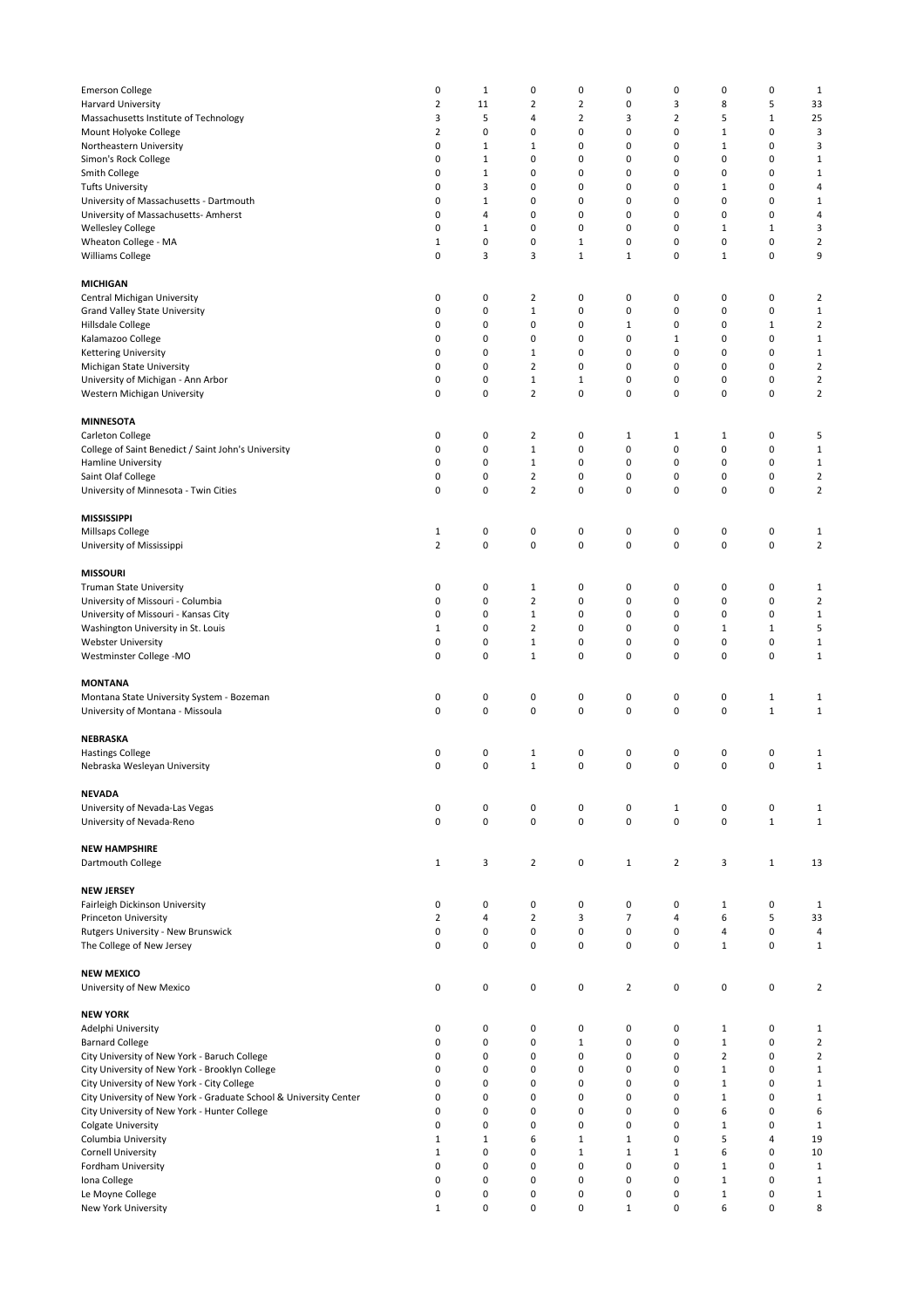| Pace University<br>Saint John's University<br>Skidmore College<br>State University of New York - Buffalo<br>State University of New York - Stony Brook<br><b>Syracuse University</b><br>The Cooper Union for the Advancement of Science & Art<br>Union College - NY<br>United States Merchant Marine Academy<br>United States Military Academy<br>University of Rochester<br>Vassar College<br>Yeshiva University<br><b>NORTH CAROLINA</b> | 0<br>0<br>0<br>0<br>0<br>0<br>0<br>0<br>$\mathbf 1$<br>1<br>0<br>0<br>0 | 0<br>0<br>0<br>0<br>0<br>0<br>0<br>0<br>0<br>1<br>$\mathbf 0$<br>0<br>0 | 0<br>0<br>0<br>0<br>0<br>0<br>0<br>0<br>0<br>3<br>$\mathbf{1}$<br>0<br>0 | 0<br>1<br>$1\,$<br>0<br>1<br>0<br>0<br>0<br>0<br>2<br>$\mathbf 0$<br>0<br>0 | 0<br>0<br>0<br>0<br>0<br>0<br>0<br>0<br>0<br>1<br>0<br>0<br>0 | $\mathbf{1}$<br>$\mathbf{1}$<br>0<br>0<br>0<br>0<br>0<br>0<br>0<br>1<br>0<br>0<br>0 | $\mathbf{1}$<br>0<br>3<br>3<br>$\mathbf 1$<br>3<br>$\mathbf 1$<br>$1\,$<br>0<br>3<br>$\mathbf 1$<br>6<br>$\mathbf{1}$ | 0<br>0<br>0<br>0<br>0<br>0<br>0<br>0<br>0<br>$\overline{2}$<br>0<br>0<br>0 | 2<br>$\overline{\mathbf{c}}$<br>4<br>3<br>$\overline{\mathbf{c}}$<br>3<br>$\mathbf{1}$<br>$\mathbf{1}$<br>$\mathbf{1}$<br>14<br>$\mathbf 2$<br>6<br>$\mathbf{1}$ |
|--------------------------------------------------------------------------------------------------------------------------------------------------------------------------------------------------------------------------------------------------------------------------------------------------------------------------------------------------------------------------------------------------------------------------------------------|-------------------------------------------------------------------------|-------------------------------------------------------------------------|--------------------------------------------------------------------------|-----------------------------------------------------------------------------|---------------------------------------------------------------|-------------------------------------------------------------------------------------|-----------------------------------------------------------------------------------------------------------------------|----------------------------------------------------------------------------|------------------------------------------------------------------------------------------------------------------------------------------------------------------|
| Catawba College                                                                                                                                                                                                                                                                                                                                                                                                                            | $\mathbf{1}$                                                            | 0                                                                       | 0                                                                        | 0                                                                           | 0                                                             | 0                                                                                   | 0                                                                                                                     | 0                                                                          | 1                                                                                                                                                                |
| Davidson College                                                                                                                                                                                                                                                                                                                                                                                                                           | $\mathbf 1$                                                             | 0                                                                       | 0                                                                        | 0                                                                           | 0                                                             | 0                                                                                   | 0                                                                                                                     | 0                                                                          | $\mathbf{1}$                                                                                                                                                     |
| Duke University                                                                                                                                                                                                                                                                                                                                                                                                                            | 4                                                                       | 0                                                                       | 2                                                                        | 1                                                                           | $\mathbf 1$                                                   | 1                                                                                   | 5                                                                                                                     | 2                                                                          | 16                                                                                                                                                               |
| Elon University<br>North Carolina A&T State University                                                                                                                                                                                                                                                                                                                                                                                     | $\mathbf{1}$<br>$\mathbf{1}$                                            | 0<br>0                                                                  | $\mathbf 1$<br>0                                                         | 0<br>0                                                                      | 0<br>0                                                        | 0<br>0                                                                              | $\mathbf 1$<br>0                                                                                                      | 0<br>0                                                                     | 3<br>$\mathbf{1}$                                                                                                                                                |
| North Carolina State University                                                                                                                                                                                                                                                                                                                                                                                                            | 4                                                                       | 0                                                                       | 0                                                                        | 0                                                                           | 0                                                             | 0                                                                                   | 0                                                                                                                     | 0                                                                          | 4                                                                                                                                                                |
| University of North Carolina - Chapel Hill                                                                                                                                                                                                                                                                                                                                                                                                 | 7                                                                       | 0                                                                       | 0                                                                        | 0                                                                           | $1\,$                                                         | 0                                                                                   | 0                                                                                                                     | 0                                                                          | 8                                                                                                                                                                |
| University of North Carolina - Greensboro                                                                                                                                                                                                                                                                                                                                                                                                  | $\mathbf 2$                                                             | 0                                                                       | 0                                                                        | 0                                                                           | $\mathbf 0$                                                   | 0                                                                                   | 0                                                                                                                     | 0                                                                          | $\mathbf 2$                                                                                                                                                      |
| Wake Forest University                                                                                                                                                                                                                                                                                                                                                                                                                     | 0                                                                       | $\overline{2}$                                                          | $\mathbf{1}$                                                             | $\mathbf{1}$                                                                | 0                                                             | 0                                                                                   | $\mathbf 1$                                                                                                           | 0                                                                          | 5                                                                                                                                                                |
| оню                                                                                                                                                                                                                                                                                                                                                                                                                                        |                                                                         |                                                                         |                                                                          |                                                                             |                                                               |                                                                                     |                                                                                                                       |                                                                            |                                                                                                                                                                  |
| Capital University                                                                                                                                                                                                                                                                                                                                                                                                                         | 0                                                                       | 0                                                                       | 1                                                                        | 0                                                                           | 0                                                             | 0                                                                                   | 0                                                                                                                     | 0                                                                          | 1                                                                                                                                                                |
| Case Western Reserve University                                                                                                                                                                                                                                                                                                                                                                                                            | 0                                                                       | 0                                                                       | $\mathbf 1$                                                              | 0                                                                           | 0                                                             | 0                                                                                   | 0                                                                                                                     | 0                                                                          | $\mathbf{1}$                                                                                                                                                     |
| Denison University                                                                                                                                                                                                                                                                                                                                                                                                                         | 0                                                                       | 0                                                                       | 3                                                                        | $\mathbf{1}$                                                                | 0                                                             | 0                                                                                   | $\mathbf 1$                                                                                                           | 0                                                                          | 5                                                                                                                                                                |
| Kent State University<br>Kenyon College                                                                                                                                                                                                                                                                                                                                                                                                    | 0<br>0                                                                  | 0<br>0                                                                  | 2<br>2                                                                   | 0<br>$\mathbf{1}$                                                           | 0<br>0                                                        | 0<br>0                                                                              | 0<br>0                                                                                                                | 0<br>0                                                                     | $\overline{\mathbf{c}}$<br>3                                                                                                                                     |
| Oberlin College                                                                                                                                                                                                                                                                                                                                                                                                                            | $\mathbf 1$                                                             | 0                                                                       | $\mathbf{1}$                                                             | 0                                                                           | 0                                                             | 0                                                                                   | 0                                                                                                                     | 0                                                                          | $\overline{2}$                                                                                                                                                   |
| Ohio Northern University                                                                                                                                                                                                                                                                                                                                                                                                                   | 0                                                                       | 0                                                                       | 2                                                                        | 0                                                                           | 0                                                             | 0                                                                                   | 0                                                                                                                     | 0                                                                          | $\overline{2}$                                                                                                                                                   |
| The College of Wooster                                                                                                                                                                                                                                                                                                                                                                                                                     | 0                                                                       | 0                                                                       | $\mathbf 1$                                                              | 0                                                                           | 0                                                             | 0                                                                                   | 0                                                                                                                     | 0                                                                          | $\mathbf{1}$                                                                                                                                                     |
| University of Cincinnati<br>University of Dayton                                                                                                                                                                                                                                                                                                                                                                                           | 0<br>0                                                                  | 0<br>0                                                                  | 3<br>$\mathbf 1$                                                         | 0<br>0                                                                      | 0<br>0                                                        | 0<br>0                                                                              | 0<br>0                                                                                                                | 0<br>0                                                                     | 3<br>$\mathbf{1}$                                                                                                                                                |
| Youngstown State University                                                                                                                                                                                                                                                                                                                                                                                                                | 0                                                                       | 0                                                                       | $\mathbf 1$                                                              | $\mathbf 0$                                                                 | 0                                                             | $\pmb{0}$                                                                           | 0                                                                                                                     | 0                                                                          | $\mathbf{1}$                                                                                                                                                     |
|                                                                                                                                                                                                                                                                                                                                                                                                                                            |                                                                         |                                                                         |                                                                          |                                                                             |                                                               |                                                                                     |                                                                                                                       |                                                                            |                                                                                                                                                                  |
| OKLAHOMA                                                                                                                                                                                                                                                                                                                                                                                                                                   |                                                                         |                                                                         |                                                                          |                                                                             |                                                               |                                                                                     |                                                                                                                       |                                                                            |                                                                                                                                                                  |
| Oklahoma Christian University                                                                                                                                                                                                                                                                                                                                                                                                              | 0                                                                       | 0                                                                       | 0                                                                        | 0                                                                           | 1                                                             | 0                                                                                   | 0                                                                                                                     | 0                                                                          | $\mathbf{1}$                                                                                                                                                     |
| Oklahoma City University<br>Southern Nazarene University                                                                                                                                                                                                                                                                                                                                                                                   | 0<br>0                                                                  | 0<br>0                                                                  | 0<br>0                                                                   | 0<br>0                                                                      | $1\,$<br>$\,1\,$                                              | 0<br>0                                                                              | 0<br>0                                                                                                                | 0<br>0                                                                     | $\mathbf{1}$<br>$\mathbf{1}$                                                                                                                                     |
| University of Oklahoma                                                                                                                                                                                                                                                                                                                                                                                                                     | 0                                                                       | 0                                                                       | 0                                                                        | 0                                                                           | 4                                                             | $\,1\,$                                                                             | 0                                                                                                                     | 0                                                                          | 5                                                                                                                                                                |
| University of Tulsa                                                                                                                                                                                                                                                                                                                                                                                                                        | 0                                                                       | 0                                                                       | 0                                                                        | 0                                                                           | 3                                                             | 0                                                                                   | 0                                                                                                                     | 0                                                                          | 3                                                                                                                                                                |
|                                                                                                                                                                                                                                                                                                                                                                                                                                            |                                                                         |                                                                         |                                                                          |                                                                             |                                                               |                                                                                     |                                                                                                                       |                                                                            |                                                                                                                                                                  |
| <b>OREGON</b><br>Lewis & Clark College                                                                                                                                                                                                                                                                                                                                                                                                     | 0                                                                       | 0                                                                       | 0                                                                        | 0                                                                           | 0                                                             | $\mathbf{1}$                                                                        | 0                                                                                                                     | 2                                                                          | 3                                                                                                                                                                |
| Linfield College                                                                                                                                                                                                                                                                                                                                                                                                                           | 0                                                                       | 0                                                                       | 0                                                                        | 0                                                                           | 0                                                             | 0                                                                                   | 0                                                                                                                     | $\mathbf{1}$                                                               | $\mathbf{1}$                                                                                                                                                     |
| Oregon State University                                                                                                                                                                                                                                                                                                                                                                                                                    | 0                                                                       | 0                                                                       | 0                                                                        | 0                                                                           | 0                                                             | 0                                                                                   | 0                                                                                                                     | $\overline{2}$                                                             | $\mathbf 2$                                                                                                                                                      |
| Portland State University                                                                                                                                                                                                                                                                                                                                                                                                                  | 0                                                                       | 0                                                                       | 0                                                                        | 0                                                                           | 0                                                             | 0                                                                                   | 0                                                                                                                     | $\mathbf{1}$                                                               | $\mathbf 1$                                                                                                                                                      |
| University of Portland<br>Willamette University                                                                                                                                                                                                                                                                                                                                                                                            | 0<br>0                                                                  | 0<br>0                                                                  | 0<br>0                                                                   | 0<br>$\pmb{0}$                                                              | 0<br>$\pmb{0}$                                                | 0<br>$\pmb{0}$                                                                      | 0<br>$\pmb{0}$                                                                                                        | 2<br>$\mathbf 1$                                                           | $\overline{2}$<br>$\mathbf 1$                                                                                                                                    |
|                                                                                                                                                                                                                                                                                                                                                                                                                                            |                                                                         |                                                                         |                                                                          |                                                                             |                                                               |                                                                                     |                                                                                                                       |                                                                            |                                                                                                                                                                  |
| PENNSYLVANIA                                                                                                                                                                                                                                                                                                                                                                                                                               |                                                                         |                                                                         |                                                                          |                                                                             |                                                               |                                                                                     |                                                                                                                       |                                                                            |                                                                                                                                                                  |
| Allegheny College                                                                                                                                                                                                                                                                                                                                                                                                                          | $\mathbf{1}$                                                            | 0                                                                       | 0                                                                        | 0                                                                           | 0                                                             | 0                                                                                   | 0                                                                                                                     | 0                                                                          | $\mathbf{1}$                                                                                                                                                     |
| <b>Bucknell University</b><br>Carnegie Mellon University                                                                                                                                                                                                                                                                                                                                                                                   | 0<br>0                                                                  | $\pmb{0}$<br>0                                                          | 0<br>0                                                                   | 0<br>0                                                                      | $\pmb{0}$<br>$\,1\,$                                          | $\pmb{0}$<br>0                                                                      | $\mathbf 1$<br>$\mathbf 1$                                                                                            | 0<br>0                                                                     | $\mathbf 1$<br>$\overline{2}$                                                                                                                                    |
| Chatham College                                                                                                                                                                                                                                                                                                                                                                                                                            | 0                                                                       | 0                                                                       | 0                                                                        | 0                                                                           | 0                                                             | 0                                                                                   | 0                                                                                                                     | $\mathbf{1}$                                                               | $\mathbf{1}$                                                                                                                                                     |
| Dickinson College                                                                                                                                                                                                                                                                                                                                                                                                                          | 0                                                                       | 0                                                                       | 0                                                                        | 0                                                                           | 0                                                             | 0                                                                                   | $\mathbf 2$                                                                                                           | 0                                                                          | $\overline{2}$                                                                                                                                                   |
| Elizabethtown College                                                                                                                                                                                                                                                                                                                                                                                                                      | 0                                                                       | 0                                                                       | 0                                                                        | 0                                                                           | 1                                                             | 0                                                                                   | 0                                                                                                                     | 0                                                                          | $\mathbf{1}$                                                                                                                                                     |
| Franklin & Marshall College<br>Lafayette College                                                                                                                                                                                                                                                                                                                                                                                           | 0<br>0                                                                  | 0<br>$\overline{2}$                                                     | 0<br>0                                                                   | 0<br>0                                                                      | $\pmb{0}$<br>0                                                | 0<br>0                                                                              | $\mathbf 1$<br>$\overline{2}$                                                                                         | 0<br>0                                                                     | $\mathbf 1$<br>4                                                                                                                                                 |
| Lehigh University                                                                                                                                                                                                                                                                                                                                                                                                                          | 0                                                                       | $\pmb{0}$                                                               | 0                                                                        | $\mathbf 0$                                                                 | $\pmb{0}$                                                     | 0                                                                                   | $\mathbf 1$                                                                                                           | 0                                                                          | $\mathbf{1}$                                                                                                                                                     |
| <b>Messiah College</b>                                                                                                                                                                                                                                                                                                                                                                                                                     | 0                                                                       | $\pmb{0}$                                                               | 0                                                                        | 0                                                                           | $\pmb{0}$                                                     | 0                                                                                   | $\mathbf 1$                                                                                                           | 0                                                                          | $\mathbf 1$                                                                                                                                                      |
| Muhlenberg College                                                                                                                                                                                                                                                                                                                                                                                                                         | 0                                                                       | 0<br>0                                                                  | 0<br>0                                                                   | 0                                                                           | $\mathbf 0$                                                   | 0                                                                                   | $\overline{2}$                                                                                                        | 0                                                                          | $\overline{2}$                                                                                                                                                   |
| Pennsylvania State University<br>Rosemont College                                                                                                                                                                                                                                                                                                                                                                                          | 0<br>0                                                                  | 0                                                                       | 0                                                                        | 0<br>0                                                                      | 0<br>$\mathbf 0$                                              | 0<br>$\pmb{0}$                                                                      | 4<br>$\mathbf{1}$                                                                                                     | 0<br>0                                                                     | 4<br>$\mathbf{1}$                                                                                                                                                |
| Swarthmore College                                                                                                                                                                                                                                                                                                                                                                                                                         | 0                                                                       | $1\,$                                                                   | 0                                                                        | 0                                                                           | 0                                                             | 0                                                                                   | $\overline{7}$                                                                                                        | 0                                                                          | 8                                                                                                                                                                |
| Temple University                                                                                                                                                                                                                                                                                                                                                                                                                          | 0                                                                       | 0                                                                       | 0                                                                        | $1\,$                                                                       | 0                                                             | 0                                                                                   | 0                                                                                                                     | 0                                                                          | $\mathbf{1}$                                                                                                                                                     |
| University of Pennsylvania                                                                                                                                                                                                                                                                                                                                                                                                                 | 0                                                                       | $1\,$                                                                   | $1\,$                                                                    | $\,1\,$                                                                     | $\,1\,$                                                       | 0                                                                                   | 6                                                                                                                     | 3                                                                          | 13                                                                                                                                                               |
| University of Pittsburgh<br>University of Scranton                                                                                                                                                                                                                                                                                                                                                                                         | 0<br>0                                                                  | $1\,$<br>0                                                              | 0<br>0                                                                   | 0<br>$\mathbf{1}$                                                           | $\pmb{0}$<br>0                                                | 0<br>0                                                                              | $\mathbf 1$<br>0                                                                                                      | 0<br>0                                                                     | $\overline{2}$<br>$\mathbf{1}$                                                                                                                                   |
| Villanova University                                                                                                                                                                                                                                                                                                                                                                                                                       | 0                                                                       | 2                                                                       | $1\,$                                                                    | $1\,$                                                                       | $\pmb{0}$                                                     | 0                                                                                   | 3                                                                                                                     | 0                                                                          | 7                                                                                                                                                                |
| Westminster College - PA                                                                                                                                                                                                                                                                                                                                                                                                                   | 0                                                                       | 0                                                                       | 0                                                                        | $\mathsf 0$                                                                 | $\pmb{0}$                                                     | 0                                                                                   | $\mathbf 1$                                                                                                           | 0                                                                          | $\mathbf 1$                                                                                                                                                      |
|                                                                                                                                                                                                                                                                                                                                                                                                                                            |                                                                         |                                                                         |                                                                          |                                                                             |                                                               |                                                                                     |                                                                                                                       |                                                                            |                                                                                                                                                                  |
| <b>RHODE ISLAND</b><br><b>Brown University</b>                                                                                                                                                                                                                                                                                                                                                                                             | 2                                                                       | 4                                                                       | $\mathbf{1}$                                                             | 4                                                                           | 1                                                             | 3                                                                                   | 4                                                                                                                     | $\mathbf{1}$                                                               | 20                                                                                                                                                               |
| Providence College                                                                                                                                                                                                                                                                                                                                                                                                                         | 0                                                                       | $\mathbf{1}$                                                            | $\pmb{0}$                                                                | 0                                                                           | $\pmb{0}$                                                     | $\pmb{0}$                                                                           | $\pmb{0}$                                                                                                             | 0                                                                          | $\mathbf 1$                                                                                                                                                      |
| Rhode Island School of Design                                                                                                                                                                                                                                                                                                                                                                                                              | 0                                                                       | $1\,$                                                                   | 0                                                                        | 0                                                                           | 0                                                             | 0                                                                                   | 0                                                                                                                     | 0                                                                          | $\mathbf{1}$                                                                                                                                                     |
| University of Rhode Island                                                                                                                                                                                                                                                                                                                                                                                                                 | 0                                                                       | $\mathbf 1$                                                             | 0                                                                        | $\pmb{0}$                                                                   | $\pmb{0}$                                                     | $\pmb{0}$                                                                           | 0                                                                                                                     | 0                                                                          | $\mathbf 1$                                                                                                                                                      |

**SOUTH CAROLINA**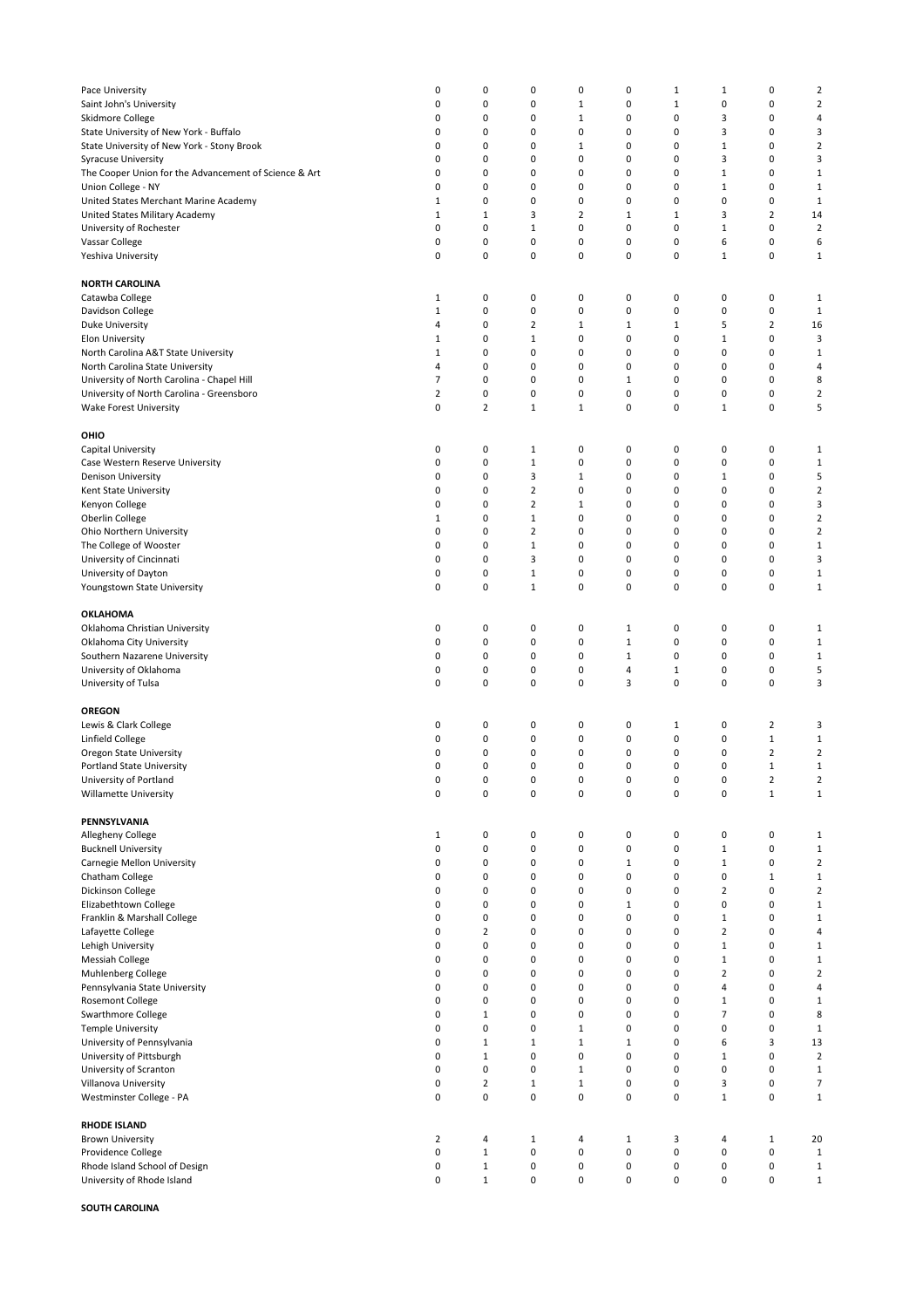| <b>Clemson University</b><br>Lander University<br>University of South Carolina - Columbia | 1<br>$1\,$<br>3            | 0<br>0<br>$\pmb{0}$ | 0<br>$\pmb{0}$<br>$\mathbf 1$ | 0<br>$\pmb{0}$<br>0 | 0<br>$\pmb{0}$<br>$1\,$ | 0<br>$\pmb{0}$<br>$\pmb{0}$ | 0<br>$\bf 0$<br>0 | 0<br>0<br>0      | 1<br>$\mathbf{1}$<br>5 |
|-------------------------------------------------------------------------------------------|----------------------------|---------------------|-------------------------------|---------------------|-------------------------|-----------------------------|-------------------|------------------|------------------------|
| <b>TENNESSEE</b>                                                                          |                            |                     |                               |                     |                         |                             |                   |                  |                        |
| <b>Belmont University</b>                                                                 | 1                          | 0                   | 0                             | 0                   | 0                       | 0                           | 0                 | 0                | 1                      |
| Lee University                                                                            | $\mathbf 1$                | 0                   | 0                             | 0                   | 0                       | 0                           | 0                 | 0                | 1                      |
| Middle Tennessee State University                                                         | $\overline{2}$             | 0                   | 0                             | 0                   | 0                       | 0                           | 0                 | 0                | 2                      |
| <b>Rhodes College</b>                                                                     | $\mathbf 1$                | 0                   | 0                             | 0                   | 0                       | 0                           | 0                 | 0                | 1                      |
| Tennessee Technological University                                                        | $\mathbf 1$<br>$\mathbf 1$ | 0<br>0              | 0<br>0                        | 0<br>0              | 0<br>0                  | 0<br>0                      | 0<br>0            | 0<br>0           | 1<br>1                 |
| University of Tennessee - Knoxville<br>University of the South                            | $\mathbf 2$                | 0                   | 0                             | 1                   | $\,1\,$                 | 0                           | 0                 | 0                | 4                      |
| Vanderbilt University                                                                     | $\mathbf 1$                | 0                   | $\mathbf 1$                   | 0                   | $\mathbf 0$             | 0                           | $\bf 0$           | 0                | $\mathbf{z}$           |
| TEXAS                                                                                     |                            |                     |                               |                     |                         |                             |                   |                  |                        |
| Abilene Christian University                                                              | 0                          | 0                   | 0                             | 0                   | 1                       | 0                           | 0                 | 0                | 1                      |
| <b>Baylor University</b>                                                                  | 0                          | 0                   | 0                             | 0                   | 3                       | 0                           | 0                 | $\mathbf 1$      | 4                      |
| <b>Rice University</b>                                                                    | 0                          | 0                   | $\,1\,$                       | 0                   | 4                       | 0                           | 0                 | 0                | 5                      |
| Southern Methodist University                                                             | 0                          | 0                   | 0                             | 0                   | $\,1\,$                 | 0                           | 0                 | 0                | 1                      |
| St. Edward's University                                                                   | 0                          | 0                   | 0                             | 0                   | 1                       | 0                           | 0                 | 0                | 1                      |
| Texas A&M University - College Station                                                    | 0                          | 0                   | 0                             | 0                   | 4                       | 0                           | 0                 | 0                | 4                      |
| Texas A&M University - Corpus Christi                                                     | 0<br>0                     | 0<br>0              | 0<br>0                        | 0<br>$\mathbf 0$    | 1<br>$\mathbf 2$        | 0<br>0                      | 0<br>0            | 0<br>0           | 1                      |
| Texas Christian University<br><b>Texas Tech University</b>                                | 0                          | 0                   | 0                             | 0                   | $\mathbf{1}$            | 0                           | 0                 | 0                | 2<br>1                 |
| <b>Trinity University</b>                                                                 | 0                          | 0                   | 0                             | $\mathbf 0$         | $\mathbf{1}$            | 0                           | 0                 | 0                | 1                      |
| University of Houston - main campus                                                       | 0                          | 0                   | 0                             | 0                   | $\,1\,$                 | 0                           | 0                 | 0                | 1                      |
| University of North Texas                                                                 | 0                          | 0                   | 0                             | 0                   | $1\,$                   | 0                           | 0                 | 0                | $\mathbf{1}$           |
| University of Texas - Austin                                                              | 0                          | 0                   | 0                             | 0                   | 5                       | 0                           | 0                 | 0                | 5                      |
| University of Texas - Dallas                                                              | 0                          | 0                   | $\mathbf 0$                   | 0                   | $\mathbf 1$             | 0                           | $\mathbf 1$       | 0                | $\mathbf 2$            |
| University of Texas - San Antonio                                                         | 0                          | 0                   | 0                             | 0                   | $\,1\,$                 | 0                           | 0                 | 0                | $\mathbf{1}$           |
| <b>UTAH</b>                                                                               |                            |                     |                               |                     |                         |                             |                   |                  |                        |
| Brigham Young University                                                                  | $\pmb{0}$                  | $\pmb{0}$           | 0                             | 0                   | 0                       | 6                           | 0                 | 0                | 6                      |
| University of Utah                                                                        | 0                          | $\pmb{0}$           | $\pmb{0}$                     | 0                   | $\pmb{0}$               | 3                           | 0                 | 0                | з                      |
| <b>VERMONT</b>                                                                            |                            |                     |                               |                     |                         |                             |                   |                  |                        |
| Middlebury College                                                                        | $\pmb{0}$                  | $\overline{2}$      | 0                             | 0                   | 0                       | 0                           | 3                 | 0                | 5                      |
| University of Vermont                                                                     | 0                          | $\pmb{0}$           | $\pmb{0}$                     | $\pmb{0}$           | $\pmb{0}$               | $\pmb{0}$                   | $\mathbf 1$       | 0                | 1                      |
| <b>VIRGINIA</b>                                                                           |                            |                     |                               |                     |                         |                             |                   |                  |                        |
| Christopher Newport University                                                            | 0                          | $\pmb{0}$           | 0                             | 1                   | 0                       | 0                           | 0                 | 0                | 1                      |
| College of William and Mary                                                               | 0                          | 0                   | 0                             | 5                   | 0                       | 0                           | 0                 | 0                | 5                      |
| George Mason University                                                                   | 0                          | 0                   | $\,1\,$                       | 0                   | $\mathbf 1$             | 0                           | 0                 | 0                | 2                      |
| Hampton University                                                                        | 0<br>0                     | 0<br>0              | 0<br>0                        | $\mathbf{1}$<br>0   | 0<br>$\mathbf{1}$       | 0<br>0                      | 0<br>0            | 0<br>0           | 1                      |
| <b>Hollins University</b><br>Liberty University                                           | 1                          | 0                   | 0                             | 0                   | 0                       | 0                           | 0                 | 0                | 1<br>1                 |
| University of Virginia                                                                    | 0                          | $\mathbf{1}$        | 0                             | 4                   | 0                       | $\mathbf{1}$                | 0                 | 0                | 6                      |
| Virginia Commonwealth University                                                          | 1                          | 0                   | 0                             | 0                   | 0                       | 0                           | 0                 | 0                | 1                      |
| Virginia Polytechnic Institute and State University                                       | 1                          | 0                   | $\,1\,$                       | 1                   | 0                       | 0                           | 0                 | 0                | 3                      |
| Washington & Lee University                                                               | $\mathbf 0$                | $\mathbf 0$         | $\mathbf 0$                   | $\overline{2}$      | $\mathbf 1$             | $\pmb{0}$                   | $\mathbf 0$       | $\mathbf 0$      | 3                      |
| <b>WASHINGTON</b>                                                                         |                            |                     |                               |                     |                         |                             |                   |                  |                        |
| Gonzaga University                                                                        | $\pmb{0}$                  | $\pmb{0}$           | $\pmb{0}$                     | 0                   | $\pmb{0}$               | $\pmb{0}$                   | 0                 | $\mathbf 2$      | 2                      |
| Pacific Lutheran University                                                               | $\pmb{0}$                  | $\pmb{0}$           | $\pmb{0}$                     | $\pmb{0}$           | $\pmb{0}$               | $\pmb{0}$                   | 0                 | $\mathbf 1$      | $\mathbf 1$            |
| Seattle Pacific University                                                                | 0                          | 0                   | $\pmb{0}$                     | 0                   | 0                       | 0                           | 0                 | $\mathbf 2$      | 2                      |
| Seattle University                                                                        | $\pmb{0}$                  | 0                   | $\pmb{0}$<br>$\pmb{0}$        | 0                   | $\pmb{0}$               | $\mathbf 1$                 | 0                 | 0                | 1                      |
| University of Puget Sound<br>University of Washington - Seattle                           | 0<br>0                     | 0<br>0              | $\pmb{0}$                     | 0<br>0              | 0<br>0                  | 0<br>0                      | 0<br>0            | $\mathbf 1$<br>3 | $\mathbf{1}$<br>3      |
| Washington State University                                                               | $\pmb{0}$                  | 0                   | $\pmb{0}$                     | 0                   | 0                       | 0                           | 0                 | 3                | 3                      |
| Whitman College                                                                           | $\pmb{0}$                  | $\pmb{0}$           | $\pmb{0}$                     | 0                   | $\pmb{0}$               | $\pmb{0}$                   | 0                 | $\mathbf{1}$     | 1                      |
| <b>WEST VIRGINIA</b>                                                                      |                            |                     |                               |                     |                         |                             |                   |                  |                        |
| <b>Marshall University</b>                                                                | 0                          | $\pmb{0}$           | $\pmb{0}$                     | $\mathbf{1}$        | 0                       | $\pmb{0}$                   | 0                 | 0                | 1                      |
| WISCONSIN                                                                                 |                            |                     |                               |                     |                         |                             |                   |                  |                        |
| Alverno College                                                                           | 0                          | $\pmb{0}$           | $\mathbf 1$                   | 0                   | 0                       | 0                           | 0                 | 0                | 1                      |
| <b>Beloit College</b>                                                                     | $\pmb{0}$                  | $\mathbf 0$         | $\mathbf 1$                   | $\pmb{0}$           | $\pmb{0}$               | $\pmb{0}$                   | 0                 | 0                | 1                      |
| Marquette University                                                                      | 0                          | 0                   | $\,1\,$                       | 0                   | 0                       | 0                           | 0                 | 0                | 1                      |
| University of Wisconsin - Madison                                                         | 0                          | 0                   | $\overline{7}$                | $\pmb{0}$           | 0                       | $\mathbf{1}$                | 0                 | 0                | 8                      |
| <b>WYOMING</b>                                                                            |                            |                     |                               |                     |                         |                             |                   |                  |                        |
| University of Wyoming                                                                     | 0                          | $\pmb{0}$           | $\pmb{0}$                     | 0                   | $\overline{2}$          | 0                           | 0                 | 0                | 2                      |
| <b>TOTAL</b>                                                                              | 123                        | 99                  | 170                           | 87                  | 110                     | 80                          | 166               | 81               | 916                    |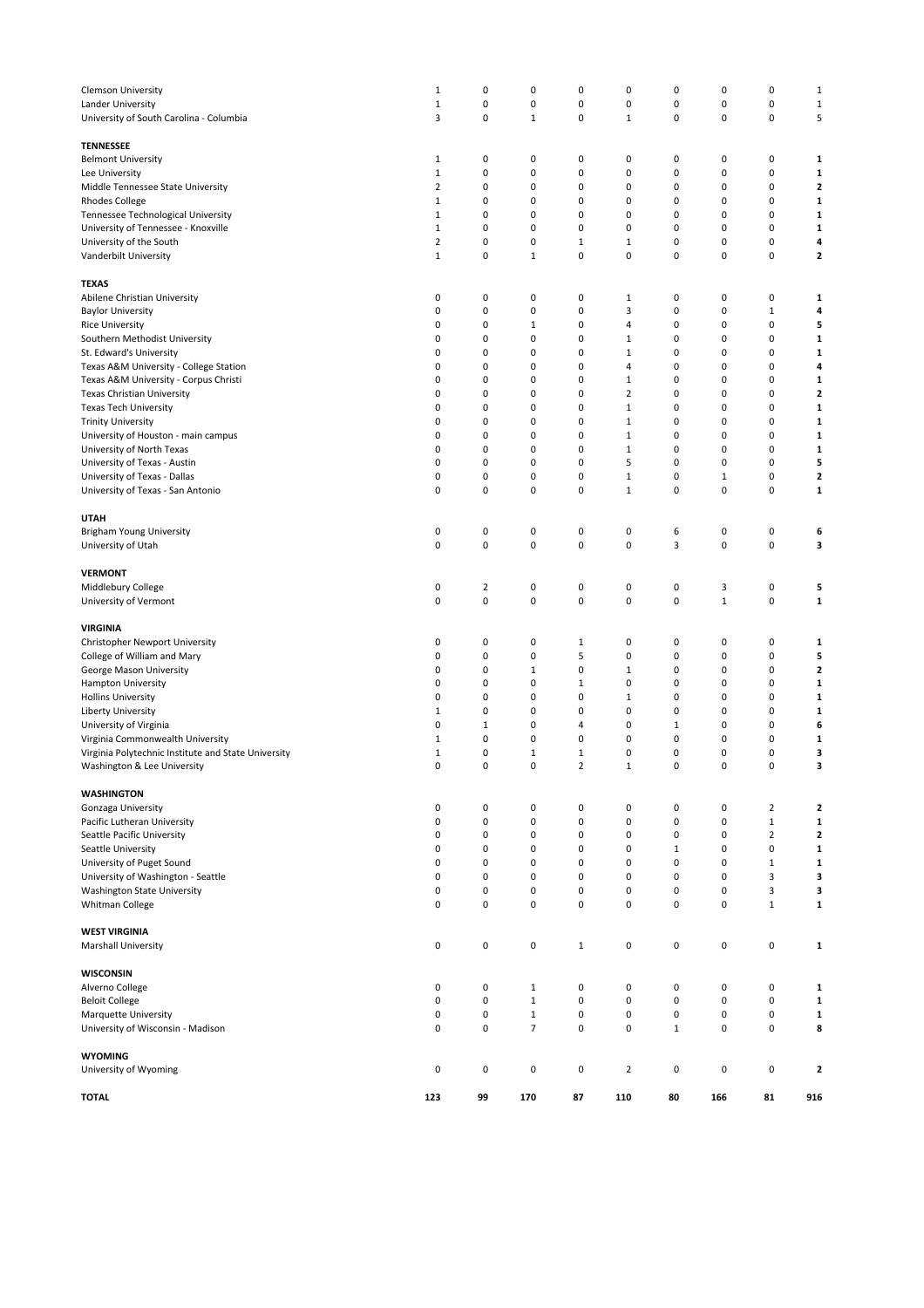# **Proposed Field of Study - Endorsed**

|                                                                                     | ATL | <b>BOS</b> | <b>CHIG</b>                  | DC                | HOU          | LA                | NΥ          | SF                            | <b>TOTAL</b> |                         |
|-------------------------------------------------------------------------------------|-----|------------|------------------------------|-------------------|--------------|-------------------|-------------|-------------------------------|--------------|-------------------------|
| Abnormal and Clinical Psychology                                                    |     | 0          | 0                            | 0                 | 0            | 0                 | 0           | 1                             | 0            | 1                       |
| Acting (The British Tradition) MFA                                                  |     | 0          | 0                            | 0                 | 0            | 0                 | 0           | $\mathbf 0$                   | 1            | 1                       |
| Acting for Screen MA                                                                |     | 0          | 0                            | 0                 | 0            | 0                 | 0           | $\mathbf{1}$                  | 0            | 1                       |
| <b>Advanced Aeronautical Engineering</b>                                            |     | 0          | 0                            | 0                 | 0            | 0                 | 1           | $\mathbf 0$                   | 0            | 1                       |
| <b>Advanced Chinese Studies</b>                                                     |     | 0          | 0                            | 0                 | $\mathbf{1}$ | 0                 | 0           | 0                             | 0            |                         |
| <b>Advanced Computer Science</b>                                                    |     | 0          | 0                            | 0                 | 0            | 0                 | 1           | 0                             | 0            | 1                       |
| <b>Advanced Computing</b><br><b>Advanced Mechanical Engineering</b>                 |     | 0<br>0     | $\mathbf{1}$<br>0            | 0<br>0            | 0<br>0       | 0<br>0            | 0<br>0      | 0<br>1                        | 0<br>0       | 1<br>1                  |
| <b>Advanced Musical Studies - Musicology</b>                                        |     | 0          | 0                            | 0                 | 0            | 1                 | 0           | $\mathbf 0$                   | 0            | 1                       |
| Aerospace Engineering                                                               |     | 1          | 0                            | 0                 | 0            | 0                 | 0           | 0                             | 0            |                         |
| <b>African Studies</b>                                                              |     | 1          | 0                            | 1                 | 0            | 1                 | 0           | 0                             | 1            | 4                       |
| Ageing and Public Policy                                                            |     | 0          | 0                            | $\mathbf{1}$      | 0            | 0                 | 0           | 0                             | 0            | 1                       |
| American History                                                                    |     | 0          | $\mathbf{1}$                 | 1                 | 0            | 0                 | 0           | 1                             | 0            | 3                       |
| American Literature                                                                 |     | 0          | 0                            | 0                 | 0            | 0                 | 0           | 1                             | 0            |                         |
| <b>American Studies</b><br>Animation                                                |     | 0<br>0     | 0<br>0                       | 0<br>0            | 1<br>0       | 0<br>0            | 1<br>0      | 0<br>1                        | 0<br>0       | 2<br>1                  |
| Anthropology                                                                        |     | 0          | 0                            | 0                 | 1            | 0                 | 0           | $\mathbf 0$                   | 0            |                         |
| Anthropology and Development                                                        |     | 0          | 0                            | 1                 | 0            | 0                 | 0           | 0                             | 0            |                         |
| Anthropology of Development and Social Transformation                               |     | 1          | 0                            | 1                 | 0            | 0                 | 0           | 0                             | 0            | 2                       |
| Anthropology, Art and Perception                                                    |     | 0          | $\mathbf{1}$                 | 0                 | 0            | 0                 | 0           | $\mathbf 0$                   | 0            | 1                       |
| <b>Applicable Mathematics</b>                                                       |     | 0          | 0                            | 0                 | 0            | 1                 | 0           | 0                             | 0            |                         |
| <b>Applied Linguistics</b>                                                          |     | 1          | 0                            | 1                 | 0            | 0                 | 0           | $\mathbf 0$                   | 0            | 2                       |
| Applied Linguistics and English Language Teaching<br><b>Applied Mathematics</b>     |     | 0<br>0     | 0<br>0                       | 0<br>0            | 0<br>0       | 0<br>$\mathbf{1}$ | 1<br>0      | 0<br>0                        | 0<br>0       | 1<br>1                  |
| Applied Mathematics and Theoretical Physics                                         |     | 0          | 0                            | 0                 | 0            | 0                 | 1           | 0                             | 0            | 1                       |
| <b>Applied Statistics</b>                                                           |     | 0          | 0                            | 1                 | 0            | 0                 | 0           | $\mathbf{1}$                  | 0            | 2                       |
| <b>Applied Theatre</b>                                                              |     | 0          | 0                            | 0                 | 1            | 0                 | 0           | 0                             | 0            | 1                       |
| Applied Theatre (Pathway of Theatre and Performance)                                |     | 1          | 0                            | 0                 | 0            | 0                 | 0           | 0                             | 0            | 1                       |
| Arab World Studies                                                                  |     | 0          | 0                            | 0                 | 0            | 0                 | 0           | $\mathbf 0$                   | 1            | 1                       |
| Archaeology                                                                         |     | 0          | 0                            | 0                 | 0            | $\mathbf{1}$      | 0           | $\mathbf{1}$                  | 0            | 2                       |
| Architecture and Urban Design<br>Art & Politics                                     |     | 0<br>0     | 0<br>0                       | 0<br>0            | 0<br>0       | 0<br>0            | 1<br>1      | 0<br>0                        | 0<br>0       | 1<br>1                  |
| Art History and Museum Curating                                                     |     | 1          | 0                            | 0                 | 0            | 0                 | 0           | 0                             | 0            | 1                       |
| Art History MA                                                                      |     | 0          | 0                            | 0                 | 0            | 0                 | 1           | 0                             | 0            | 1                       |
| <b>Artefact Studies</b>                                                             |     | 0          | 0                            | 1                 | 0            | 0                 | 0           | 0                             | 0            | 1                       |
| Artificial Intelligence                                                             |     | 0          | 0                            | 0                 | 0            | 0                 | 0           | 1                             | 0            | 1                       |
| <b>Asian Politics</b>                                                               |     | 0          | 0                            | $\mathbf{1}$      | 0            | 0                 | 0           | 0                             | 0            | 1                       |
| Astrochemistry Research                                                             |     | 1          | 0                            | 0                 | 0            | 0                 | 0           | $\mathbf 0$                   | 0            | 1                       |
| Astronomy: Stellar Chemical Abundances in the Sgr dSph Galaxy<br>Astrophysics       |     | 0<br>0     | 0<br>0                       | 0<br>$\mathbf{1}$ | 0<br>0       | 0<br>$\mathbf{1}$ | 0<br>0      | $\mathbf{1}$<br>1             | 0<br>0       | 3                       |
| Bachelor of Philosophy                                                              |     | 1          | 0                            | 0                 | 0            | 0                 | 0           | $\mathbf 0$                   | 0            | 1                       |
| Bachelor of Philosophy (BPhil) in Philosophy                                        |     | 0          | 0                            | 0                 | 0            | 0                 | 0           | 0                             | 1            |                         |
| Behavioural and Economic Science                                                    |     | 0          | 0                            | 1                 | 0            | 0                 | 0           | $\mathbf{1}$                  | 0            | 2                       |
| <b>Bioarchaeology PhD</b>                                                           |     | 0          | 0                            | 0                 | 0            | 0                 | 1           | 0                             | 0            | 1                       |
| Biochemistry                                                                        |     | 1          | 0                            | 1                 | $\mathbf{1}$ | 0                 | $1\,$       | 0                             | 0            | 4                       |
| Bioengineering                                                                      |     | $\Omega$   | 1                            | 0                 | $\mathbf 0$  | $\mathbf 0$       | 0           | $\overline{2}$                | $\Omega$     | 3                       |
| Biography and Creative Nonfiction<br>Bioinformatics, Polyomics, and Systems Biology |     | 0<br>0     | 0<br>0                       | 0<br>0            | 0<br>0       | 0<br>0            | 0<br>0      | 1<br>1                        | 0<br>0       |                         |
| Biological and Environmental Sciences - Effects of forest managem                   |     | 0          | 0                            | 0                 | 1            | 0                 | 0           | 0                             | 0            |                         |
| <b>Biological Science (Genetics)</b>                                                |     | 0          | $\mathbf 0$                  | $\mathbf{1}$      | $\mathbf 0$  | $\mathbf 0$       | 0           | $\mathbf 0$                   | $\mathbf 0$  |                         |
| Biological Science (MRC Cognition and Brain Sciences Unit)                          |     | 0          | 0                            | 0                 | 0            | 0                 | 0           | 0                             | 1            |                         |
| Biological Science (Sanger Institute)                                               |     | 0          | 0                            | 0                 | 0            | 0                 | 1           | 0                             | 0            | 1                       |
| <b>Biological Sciences</b>                                                          |     | 1          | 0                            | $\mathbf{1}$      | 0            | 0                 | 0           | $\mathbf 0$                   | 0            | 2                       |
| <b>Biomedical Engineering</b>                                                       |     | 0<br>0     | $\mathbf{1}$<br>$\mathbf{1}$ | 0<br>0            | 0<br>0       | 0<br>0            | $1\,$<br>0  | $\overline{2}$<br>$\mathbf 0$ | 0<br>0       | 4                       |
| Biomedical Engineering with Neurotechnology<br><b>Bioscience Enterprise</b>         |     | 0          | 0                            | 0                 | 0            | 0                 | 0           | 1                             | 0            | 1                       |
| <b>Book History</b>                                                                 |     | 0          | $\mathbf{1}$                 | 0                 | 0            | 0                 | 0           | $\mathbf 0$                   | 0            |                         |
| <b>BPhil</b>                                                                        |     | 0          | $\mathbf 0$                  | $\mathbf{1}$      | $\mathbf 0$  | 0                 | 0           | 0                             | 0            |                         |
| <b>BPhil in Philosophy</b>                                                          |     | 0          | 1                            | 0                 | 0            | 3                 | $\mathbf 0$ | 0                             | $\mathbf 0$  | 4                       |
| Brazil in Global Perspective                                                        |     | 0          | 0                            | 0                 | 0            | 0                 | 1           | 0                             | 0            | 1                       |
| British and European History, from 1500 to the Present                              |     | 0<br>0     | 0                            | $\mathbf{1}$      | 0<br>0       | 0<br>0            | 0<br>0      | 1                             | 0<br>0       | 2<br>1                  |
| <b>Buddhist Studies</b><br>Cancer                                                   |     | 0          | 0<br>$\mathbf 0$             | 0<br>0            | $\mathbf{1}$ | 0                 | 0           | 1<br>$\mathbf 0$              | 0            | 1                       |
| <b>Cancer Sciences</b>                                                              |     | 0          | 0                            | 0                 | 0            | 0                 | 0           | 0                             | 1            | 1                       |
| <b>Cancer Studies</b>                                                               |     | 0          | 0                            | $\mathbf{1}$      | 0            | 0                 | 0           | $\mathbf 0$                   | 0            | 1                       |
| <b>Celtic Studies</b>                                                               |     | 0          | $\mathbf 0$                  | 0                 | 1            | 0                 | 0           | 1                             | 0            | 2                       |
| Centre for Educational Development, Appraisal and Research (CED                     |     | 0          | $\mathbf 0$                  | 0                 | $\mathbf 0$  | $\mathbf{1}$      | 0           | $\mathbf 0$                   | 0            |                         |
| Chemistry                                                                           |     | 0          | $\mathbf 0$                  | 2                 | 0            | $\overline{2}$    | $\mathbf 0$ | 0                             | 0            | 4                       |
| Child and Adolescent Mental Health                                                  |     | 0          | 0                            | 0                 | 0            | 0                 | 1           | 0                             | 0            | 1                       |
| Childhood and Youth Studies<br>China and Globalization                              |     | 0<br>0     | 0<br>$\mathbf 0$             | 0<br>$\mathbf{1}$ | 1<br>0       | 0<br>0            | 0<br>0      | $\mathbf 0$<br>$\mathbf 0$    | 0<br>0       | 1                       |
| Christian Theology                                                                  |     | 0          | 0                            | $\mathbf{1}$      | 0            | 0                 | 0           | $\mathbf 0$                   | 0            | 1                       |
| Christianity and the Arts                                                           |     | 0          | 0                            | 0                 | $\mathbf{1}$ | 0                 | $\pmb{0}$   | $\pmb{0}$                     | 0            | 1                       |
| Classical Acting for the Professional Theatre                                       |     | 0          | $\mathbf{1}$                 | 1                 | 0            | 0                 | 0           | 0                             | 0            | $\overline{\mathbf{c}}$ |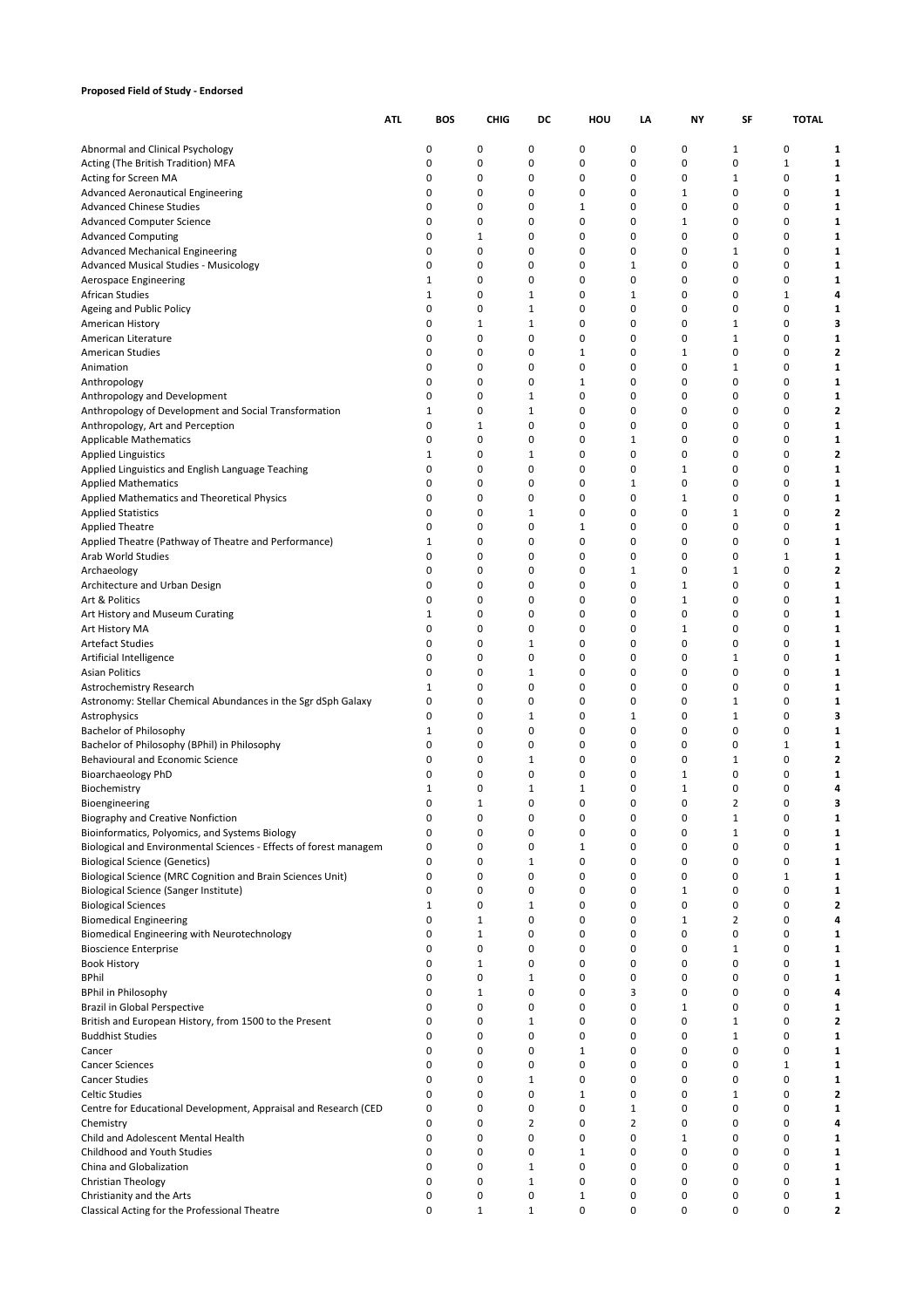| Clinical Neurosciences                                    | 0              | 0              | 2            | 0 | 0 | 0            | 0           | 0           | 2                       |
|-----------------------------------------------------------|----------------|----------------|--------------|---|---|--------------|-------------|-------------|-------------------------|
| Clinical Research: Translational Medicine Pathway         | 0              | 0              | 0            | 1 | 0 | 0            | 0           | 0           | 1                       |
| Cognitive Science                                         | 0              | 0              | 0            | 0 | 0 | 0            | 0           | 1           | 1                       |
| <b>Comics Studies</b>                                     | 0              | 0              | 1            | 0 | 0 | 0            | 0           | 0           | 1                       |
|                                                           |                |                |              |   |   |              |             |             |                         |
| <b>Community Organizing</b>                               | 0              | 0              | 0            | 1 | 0 | 0            | 0           | 0           | 1                       |
| Comparative and International Education                   | 0              | 1              | 0            | 0 | 0 | 1            | 0           | 0           | 2                       |
| <b>Comparative Government</b>                             | 0              | 0              | 0            | 0 | 0 | 1            | 0           | 0           | 1                       |
|                                                           |                |                |              |   |   |              |             |             |                         |
| Comparative Literature                                    | 0              | 0              | 0            | 0 | 1 | 0            | 0           | 0           | 1                       |
| Comparative Literatures and Cultures                      | 0              | $\mathbf{1}$   | 0            | 0 | 0 | 0            | 0           | 0           | 1                       |
| <b>Comparative Politics</b>                               | 0              | 0              | 0            | 1 | 0 | 0            | 0           | 0           | 1                       |
|                                                           | 0              | 0              | 0            | 0 | 1 | 0            | 0           | 0           | 1                       |
| Comparative Public Policy                                 |                |                |              |   |   |              |             |             |                         |
| Comparative Social Policy                                 | $\mathbf{1}$   | $\overline{2}$ | 1            | 2 | 0 | 1            | 0           | 1           | 8                       |
| Composition                                               | 0              | 0              | 0            | 0 | 1 | 0            | 0           | 0           | 1                       |
| <b>Computational Biology</b>                              | 1              | 1              | 0            | 0 | 0 | 0            | 0           | 0           | 2                       |
|                                                           |                |                |              |   |   |              |             |             |                         |
| <b>Computational Biology Mphil</b>                        | 0              | $\mathbf{1}$   | 0            | 0 | 0 | 0            | 0           | 0           | 1                       |
| Computational Methods for Materials Science               | 0              | 0              | 0            | 0 | 0 | 0            | 1           | 0           | 1                       |
| Computational Statistics & Machine Learning               | $\mathbf{1}$   | 0              | 0            | 0 | 0 | 0            | 0           | 0           | 1                       |
|                                                           | 0              | 0              | 0            | 0 | 0 | 1            | 0           | 0           | 1                       |
| <b>Computer Game Engineering</b>                          |                |                |              |   |   |              |             |             |                         |
| Computer Science                                          | 0              | 0              | 1            | 0 | 0 | 0            | 0           | 0           | 1                       |
| <b>Conflict Studies</b>                                   | $\mathbf{1}$   | 0              | 0            | 0 | 1 | 0            | 0           | 0           | $\overline{\mathbf{2}}$ |
| <b>Conflict Transformation and Social Justice</b>         | 2              | 0              | 0            | 0 | 0 | 0            | 0           | 0           | $\overline{\mathbf{2}}$ |
|                                                           |                |                |              |   |   |              |             |             |                         |
| Conflict, Governance and International Development        | 0              | 0              | 1            | 0 | 0 | 0            | 0           | 0           | 1                       |
| Conflict, Security, and Development                       | 0              | 0              | 0            | 1 | 0 | 0            | 0           | 0           | 1                       |
| Conservation and International Wildlife Trade - MSc       | $\mathbf{1}$   | 0              | 0            | 0 | 0 | 0            | 0           | 0           | 1                       |
|                                                           |                |                |              |   |   |              |             |             |                         |
| Contemporary Art Theory                                   | 0              | 0              | 0            | 0 | 0 | 0            | 1           | 0           | 1                       |
| Contemporary Chinese Studies                              | 0              | 0              | 0            | 0 | 0 | 0            | 0           | 2           | 2                       |
| Contemporary History                                      | $\mathbf{1}$   | 0              | 0            | 0 | 0 | 0            | 0           | 0           | 1                       |
|                                                           | 0              |                | 0            | 0 | 0 |              |             | 0           |                         |
| Contemporary India                                        |                | 0              |              |   |   | 0            | 1           |             | 1                       |
| Contemporary Indian Studies                               | 0              | 0              | 0            | 0 | 0 | 1            | 0           | 0           | 1                       |
| Contemporary Literature, Culture and Theory               | 0              | 0              | 1            | 0 | 0 | 0            | 0           | 0           | 1                       |
| <b>Control Systems</b>                                    | 0              | 1              | 0            | 0 | 0 | 0            | 0           | 0           | 1                       |
|                                                           |                |                |              |   |   |              |             |             |                         |
| Corruption and Governace                                  | 0              | 0              | 0            | 0 | 0 | 1            | 0           | 0           | 1                       |
| Creative Arts and Mental Health                           | 0              | $\mathbf{1}$   | 0            | 0 | 0 | 0            | 0           | 0           | 1                       |
| <b>Creative Producing</b>                                 | 0              | 0              | 0            | 0 | 0 | 0            | 1           | 0           | 1                       |
|                                                           |                |                |              |   |   |              |             |             |                         |
| <b>Creative Writing</b>                                   | 0              | 0              | 1            | 0 | 1 | 0            | 0           | 0           | 2                       |
| <b>Creative Writing MA</b>                                | 0              | 0              | 1            | 0 | 0 | 0            | 0           | 0           | 1                       |
| <b>Creative Writing MSc</b>                               | 0              | 0              | 0            | 0 | 0 | 0            | 1           | 0           | 1                       |
|                                                           | 0              | 0              |              | 0 | 0 | 0            | 0           | 0           |                         |
| <b>Creative Writing PhD</b>                               |                |                | 1            |   |   |              |             |             | 1                       |
| Criminology                                               | 0              | 1              | 0            | 0 | 0 | 0            | 1           | 1           | 3                       |
| Criminology and Criminal Justice                          | 0              | 0              | 0            | 0 | 0 | 0            | 1           | 0           | 1                       |
| <b>Criticism and Culture</b>                              | 0              | 0              | 0            | 1 | 0 | 0            | 0           | 0           | 1                       |
|                                                           |                |                |              |   |   |              |             |             |                         |
| <b>Cultural &amp; Creative Industries</b>                 | 0              | 0              | 0            | 0 | 0 | 0            | 1           | 0           | 1                       |
| Cultural History                                          | 0              | 0              | 0            | 0 | 0 | 0            | 1           | 0           | 1                       |
| <b>Cultural Identity Studies</b>                          | 1              | 0              | 0            | 0 | 0 | 0            | 0           | $\mathbf 0$ | 1                       |
|                                                           |                |                |              |   |   |              |             |             |                         |
| <b>Cultural Studies</b>                                   | 0              | 0              | 0            | 1 | 0 | 0            | 0           | 0           | 1                       |
| Culture & Society                                         | 0              | $\mathbf 0$    | 1            | 0 | 0 | 0            | 0           | 0           | 1                       |
| <b>Culture and Criticism</b>                              | 0              | 0              | 0            | 0 | 0 | 0            | 1           | 0           | 1                       |
|                                                           |                |                |              |   |   |              |             |             |                         |
| Culture, Transformation and Subjectivity                  | 0              | 0              | 1            | 0 | 0 | 0            | 0           | 0           | 1                       |
| Curating the Art Museum                                   | 0              | 0              | 0            | 0 | 0 | $\mathbf{1}$ | 0           | $\pmb{0}$   | 1                       |
| Dance Movement Psychotherapy                              | $\mathbf{1}$   | 0              | 0            | 0 | 0 | 0            | 0           | $\mathbf 0$ | 1                       |
|                                                           | 0              | $\mathbf{1}$   | 0            | 0 | 0 | 0            | 0           | 0           | 1                       |
| Data Assimilation and Inverse Modeling                    |                |                |              |   |   |              |             |             |                         |
| Defence, Development, and Diplomacy                       | 0              | 0              | 0            | 1 | 0 | 0            | 0           | 0           | 1                       |
| Defense, Development, and Diplomacy                       | 0              | 0              | 0            | 0 | 1 | 0            | 0           | $\mathbf 0$ | 1                       |
| Democracy and Comparative Politics                        | 0              | 1              | 0            | 0 | 0 | 0            | 0           | 0           | 1                       |
|                                                           |                |                |              |   |   |              |             |             |                         |
| Demography and Health                                     | 0              | 0              | 0            | 0 | 0 | 1            | 1           | 0           | 2                       |
| Design for Performance                                    | 0              | 0              | 1            | 0 | 1 | 0            | 0           | 0           | $\mathbf{2}$            |
| Development Economics                                     | $\mathbf{1}$   | 0              | 0            | 0 | 0 | 0            | 0           | 0           | 1                       |
|                                                           | $\overline{2}$ | 0              | 0            | 1 | 2 | 1            | 0           | 0           | 6                       |
| <b>Development Studies</b>                                |                |                |              |   |   |              |             |             |                         |
| Development Studies with Reference to Emerging Economies  | 0              | 0              | 1            | 0 | 0 | 0            | 0           | 0           | 1                       |
| Developmental and Educational Psychology                  | 0              | 0              | 1            | 0 | 0 | 0            | 0           | 0           | 1                       |
| Developmental Economics                                   | $\mathbf{1}$   | 0              | 0            | 0 | 0 | 0            | $\mathbf 0$ | 0           | 1                       |
|                                                           |                |                |              |   |   |              |             |             |                         |
| <b>Digital Humanities</b>                                 | $\mathbf{1}$   | 0              | 0            | 0 | 0 | 0            | 0           | 0           | 1                       |
| Doctor of Philosophy in New and Sustainable Photovoltaics | 0              | 0              | 0            | 0 | 0 | 0            | 0           | 1           | 1                       |
| Doctorate in Clinical Psychology (DClinPsy)               | 0              | 0              | 0            | 1 | 0 | 0            | 0           | 0           | 1                       |
|                                                           |                |                |              |   |   |              |             |             |                         |
| DPhil in History of Art                                   | 0              | 0              | 0            | 1 | 0 | 0            | 0           | 0           | 1                       |
| DPhil in International Relations                          | 0              | 0              | $\mathbf{1}$ | 0 | 1 | 0            | 0           | 0           | $\mathbf{2}$            |
| <b>DPhil in Mathematics</b>                               | 0              | 0              | 0            | 0 | 0 | 0            | 1           | 0           | 1                       |
| <b>Earth Sciences</b>                                     | 0              | 0              | 0            | 0 | 0 | 0            | 1           | 0           | 1                       |
|                                                           |                |                |              |   |   |              |             |             |                         |
| <b>Ecology and Environment</b>                            | 0              | 0              | 0            | 1 | 0 | 0            | 0           | 0           | 1                       |
| <b>Econometrics and Mathematical Economics</b>            | 0              | $\overline{2}$ | 0            | 1 | 0 | 0            | 0           | 0           | з                       |
| Economic & Social History                                 | $\mathbf 0$    | 0              | 1            | 0 | 0 | 0            | 0           | 0           | 1                       |
|                                                           |                |                |              |   |   |              |             |             |                         |
| <b>Economic and Social History</b>                        | 0              | 0              | $\mathbf{1}$ | 1 | 0 | 0            | 1           | 0           | 3                       |
| <b>Economic History</b>                                   | 0              | 0              | $\mathbf{1}$ | 0 | 0 | 0            | 1           | 0           | 2                       |
| Economics                                                 | $\overline{2}$ | $\mathbf{1}$   | 3            | 1 | 2 | 0            | 0           | 0           | 9                       |
|                                                           | 0              | 0              | 0            | 0 | 0 | 0            | 1           | 0           | 1                       |
| <b>Economics and Philosophy</b>                           |                |                |              |   |   |              |             |             |                         |
| Economics and Policy of Energy and the Environment        | 0              | 1              | 0            | 0 | 0 | 0            | 1           | 0           | 2                       |
| Economics for Development                                 | 0              | 0              | $\mathbf{1}$ | 0 | 0 | 0            | 0           | 0           | 1                       |
| <b>Economics MPhil</b>                                    | $\mathbf 0$    | 0              | 0            | 0 | 0 | 0            | 0           | 1           | 1                       |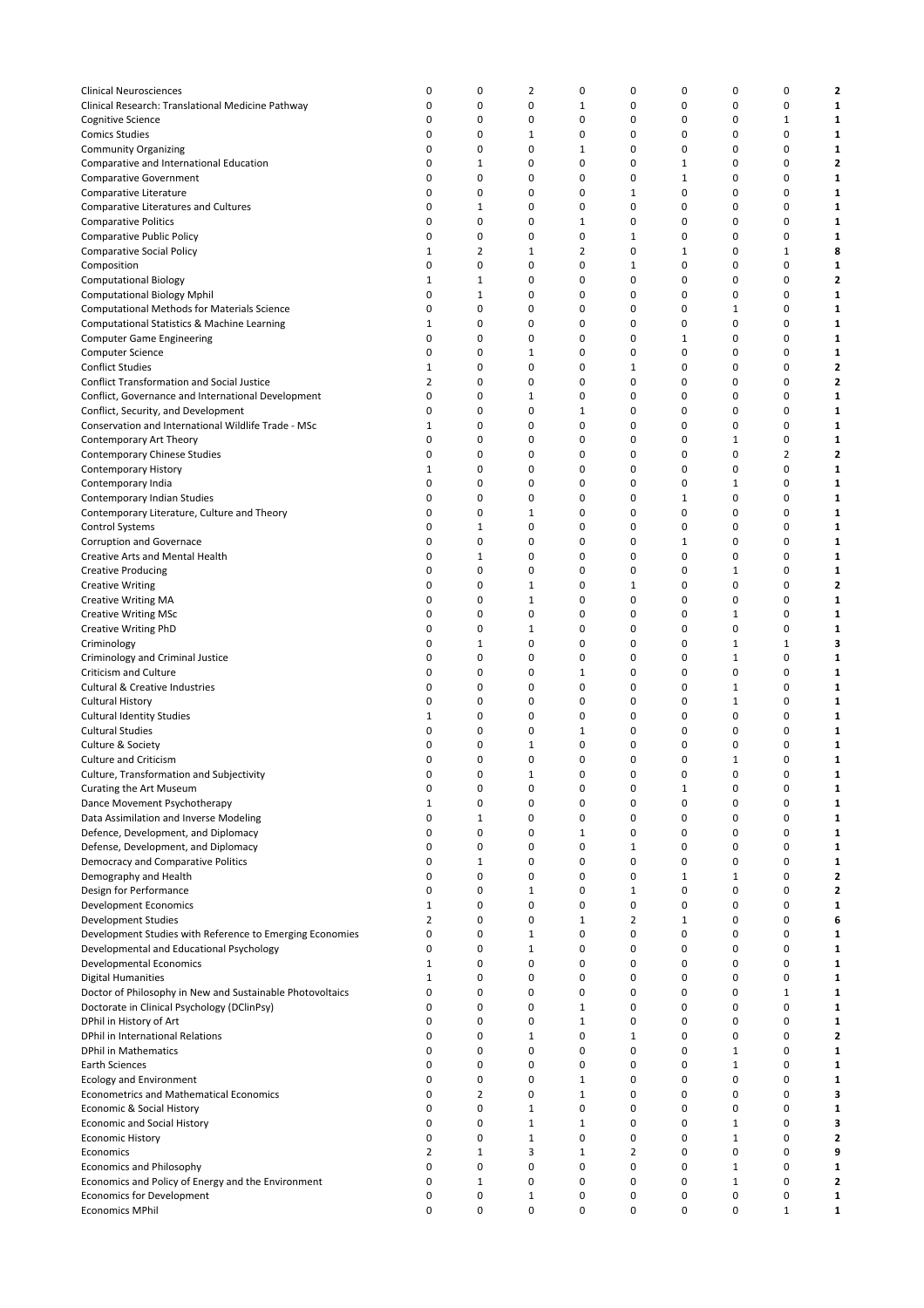|                                                                     | 0                       |             |                | 0            |              | 0            |              |              |   |
|---------------------------------------------------------------------|-------------------------|-------------|----------------|--------------|--------------|--------------|--------------|--------------|---|
| Economics with reference to Africa                                  |                         | 1           | 0              |              | 0            |              | 0            | 0            | 1 |
| Economics with reference to the Asia Pacific Region                 | 0                       | 0           | 0              | 0            | 1            | 0            | 0            | 0            | 1 |
| <b>Ecosystems and Environment</b>                                   | 0                       | 0           | 1              | 0            | $\mathbf 0$  | 0            | 0            | 0            | 1 |
| Education                                                           | 1                       | 0           | 0              | 0            | $\mathbf 0$  | 0            | 0            | 0            | 1 |
| Education (Comparative and International Education)                 | 0                       | 1           | 0              | 0            | 0            | 0            | 0            | 0            | 1 |
| Education (Learning and Technology)                                 | 0                       | $\mathbf 0$ | $\mathbf{1}$   | 0            | 0            | 0            | 0            | 0            | 1 |
| <b>Education Policy Studies</b>                                     | 1                       | 0           | 0              | 0            | 0            | 0            | 0            | 0            | 1 |
| Education, Gender and International Development                     | 0                       | 0           | 0              | 0            | 0            | 1            | 0            | 0            | 1 |
| Education, Globalisation, and International Development             | 0                       | 0           | 0              | 0            | 1            | 0            | 0            | 0            | 1 |
| <b>Education, Policy and Society</b>                                | 1                       | 0           | 0              | 0            | 0            | 0            | 0            | 0            | 1 |
| <b>Educational Leadership and Management</b>                        | 0                       | 0           | 1              | 0            | 0            | 0            | 0            | 0            | 1 |
|                                                                     | 0                       | 0           |                |              |              |              |              | 0            |   |
| Educational Leadership and School Improvement                       |                         |             | 0              | 0            | 0            | 0            | 1            |              | 1 |
| <b>Eighteenth-Century Studies</b>                                   | 0                       | 0           | 0              | 0            | 0            | 0            | 1            | 0            | 1 |
| Elections, Public Opinion and Parties                               | 0                       | 1           | 0              | 0            | 0            | 0            | 0            | 0            | 1 |
| <b>Electroacoustic Music Theory</b>                                 | 0                       | 0           | 1              | 0            | 0            | 0            | 0            | 0            | 1 |
| <b>Emerging Economies and Inclusive Development</b>                 | 0                       | 0           | 0              | 0            | 1            | 0            | 0            | 0            | 1 |
| <b>Engineering Science</b>                                          | 0                       | 0           | 1              | 0            | 0            | 0            | 0            | 0            | 1 |
| <b>Engineering Sciences</b>                                         | 0                       | 0           | 0              | 0            | 1            | 0            | 0            | 0            | 1 |
| Engineering, Fluids Group                                           | 0                       | 0           | 0              | 0            | 0            | 1            | 0            | 0            | 1 |
| <b>English and American Studies</b>                                 | 0                       | 0           | 0              | 0            | 0            | $\mathbf 1$  | 0            | 0            | 1 |
| English Language                                                    | 0                       | 0           | 0              | 0            | 1            | 0            | 0            | 0            | 1 |
| English Language and Literature                                     | 0                       | 0           | 0              | 1            | 0            | 0            | 0            | 0            | 1 |
|                                                                     |                         | 0           |                |              |              | 0            |              | 0            |   |
| English Language and Literature (1550-1700)                         | 0                       |             | 0              | 1            | 0            |              | 0            |              | 1 |
| English Language and Literature (1700-1830)                         | 0                       | 0           | 1              | 0            | 0            | 0            | 0            | 0            | 1 |
| English Literary Studies (Pathway in Modern Literary Studies)       | 0                       | 0           | 0              | 0            | 0            | 0            | $\mathbf{1}$ | 0            | 1 |
| English Literature: Literature and Modernity: 1900-Present          | 1                       | 0           | 0              | 0            | 0            | 0            | 0            | 0            | 1 |
| English: Issues in Modern Culture MA                                | 0                       | 0           | 0              | 0            | 0            | 0            | 1            | 0            | 1 |
| Environment, Culture and Communication                              | 0                       | 0           | 1              | 0            | 0            | 0            | 0            | 0            | 1 |
| Environment, Culture, and Society                                   | 0                       | 0           | 0              | 0            | 0            | 1            | 0            | 0            | 1 |
| <b>Environmental Archaeology</b>                                    | 1                       | 0           | 0              | 0            | 0            | 0            | 0            | 0            | 1 |
| <b>Environmental Change and Management</b>                          | $\overline{\mathbf{c}}$ | 1           | 1              | 0            | 0            | 0            | 0            | $\mathbf{1}$ | 5 |
| <b>Environmental Governance</b>                                     | 0                       | 0           | $\mathbf{1}$   | 0            | 0            | 0            | 0            | $\mathbf{1}$ | 2 |
|                                                                     | 0                       | 0           | 1              | 0            | 0            | 0            | 0            | 0            |   |
| <b>Environmental History</b>                                        |                         |             |                |              |              |              |              |              | 1 |
| <b>Environmental Management</b>                                     | 0                       | 0           | 0              | 0            | 0            | 1            | 0            | 0            | 1 |
| <b>Environmental Modelling</b>                                      | 1                       | 0           | 0              | 0            | 0            | 0            | 0            | 0            | 1 |
| Environmental Policy and Regulation                                 | 0                       | 1           | 0              | 0            | 0            | 0            | 0            | 0            | 1 |
| Epidemiology                                                        | 2                       | 0           | 0              | 0            | 0            | 0            | 0            | 0            | 2 |
| Ethical Problems in Medical Research or Clinical Care (Ethox Centre | 0                       | 0           | 0              | 0            | 0            | 0            | 1            | 0            | 1 |
| Ethnomusicology                                                     | 0                       | 0           | 0              | 0            | 0            | 0            | $\mathbf{1}$ | 0            | 1 |
| Evidence Based Social Intervention and Policy Evaluation            | 0                       | 0           | $\overline{2}$ | 0            | 0            | 0            | 0            | 0            | 2 |
| Evidence-Based Healthcare                                           | 0                       | 0           | 0              | $\mathbf 1$  | 0            | 0            | 0            | 0            | 1 |
| Evidence-Based Social Intervention and Policy                       | 0                       | 0           | 0              | $\mathbf 1$  | 0            | 0            | 0            | 0            | 1 |
| Evidence-Based Social Intervention and Policy Evaluation            | 0                       | 1           | $\overline{2}$ | 1            | 1            | 0            | 3            | 0            | 8 |
| Evolutionary and Comparative Psychology                             | 0                       | 0           | 0              | 1            | 0            | 0            | 0            | 0            | 1 |
| <b>Experimental Neuroscience</b>                                    | 0                       | 0           | 1              | 0            | 0            | 0            | 0            | 0            | 1 |
| <b>Experimental Psychology</b>                                      | 1                       | 1           | 0              | 0            | 0            | 0            | 0            | 0            | 2 |
| Faculty of History: Modern European History                         | 0                       | $\mathbf 0$ | $\mathbf 0$    | $\mathbf 0$  | $\mathbf 0$  | $\mathbf 0$  | $\mathbf{1}$ | 0            | 1 |
|                                                                     |                         |             |                |              |              |              |              |              |   |
| Fantasy Literature                                                  | 0                       | 0           | 0              | 0            | 0            | 1            | 0            | 0            | 1 |
| <b>Field Archaeology</b>                                            | 0                       | 0           | $\pmb{0}$      | 0            | $\pmb{0}$    | $\pmb{0}$    | $\mathbf{1}$ | 0            | 1 |
| Film Aesthetics                                                     | 0                       | 0           | 0              | 0            | 1            | 0            | 0            | $\mathbf{1}$ | 2 |
| Finance & Economics                                                 | 0                       | 0           | 0              | 0            | 0            | 0            | 1            | 0            | 1 |
| <b>Financial Mathematics</b>                                        | 0                       | 0           | 0              | 0            | 1            | 0            | 0            | 0            | 1 |
| Fine Arts - Sculpture/Interdisciplinary                             | 0                       | 0           | 0              | 0            | 0            | $\mathbf{1}$ | 0            | 0            | 1 |
| <b>Food Security</b>                                                | 0                       | 0           | $\mathbf{1}$   | 0            | 0            | 0            | 0            | 0            | 1 |
| Food Security and Development                                       | 0                       | 0           | 0              | 0            | 1            | 0            | 0            | 0            | 1 |
| Forced Migration and Refugee Studies                                | 0                       | 0           | 0              | 0            | $\mathbf 0$  | 0            | 0            | $\mathbf{1}$ | 1 |
| Forensic Psychology                                                 | 0                       | 0           | 0              | 0            | 0            | 0            | $\mathbf{1}$ | 0            | 1 |
| Foundations of Clinical Psychology and Mental Health                | 1                       | 0           | 0              | 0            | 0            | 0            | 0            | 0            | 1 |
| Gastroenterology                                                    | 0                       | 0           | 0              | 0            | 0            | 0            | 0            | $\mathbf{1}$ | 1 |
| Gatsby Computational Neuroscience Unit PhD Programme                |                         |             |                |              |              |              |              |              |   |
|                                                                     | 0                       | 0           | 0              | 0            | 0            | 0            | 1            | 0            | 1 |
| Gender Analysis in International Development                        | 0                       | 0           | 0              | 0            | $\mathbf{1}$ | 0            | 0            | 0            | 1 |
| Gender History                                                      | 0                       | 0           | 0              | 0            | $\mathbf{1}$ | 0            | 0            | 0            | 1 |
| Gender Studies                                                      | 0                       | 0           | $\mathbf{1}$   | $\mathbf{1}$ | $\mathbf{1}$ | 0            | 0            | 0            | з |
| Gender, Conflict, & Human Rights                                    | 0                       | 1           | $\mathbf 0$    | 0            | 0            | 0            | 0            | 0            | 1 |
| Gender, Media & Culture                                             | 0                       | 0           | 0              | 0            | 0            | 0            | $\mathbf{1}$ | 0            | 1 |
| General Linguistics and Comparative Philology                       | 0                       | $\mathbf 0$ | 1              | 0            | 0            | 0            | 0            | 0            | 1 |
| General Structural Engineering                                      | 1                       | 0           | $\mathbf 0$    | 0            | 0            | 0            | 0            | 0            | 1 |
| Genes, Environment and Development                                  | 0                       | 0           | 0              | 0            | 0            | 0            | 1            | 0            | 1 |
| <b>Genetics and Genomics</b>                                        | 0                       | 0           | 0              | 0            | 0            | 0            | 1            | 0            | 1 |
| Genomic medicine                                                    | 0                       | 0           | $\mathbf{1}$   | 0            | 0            | 0            | 0            | 0            | 1 |
| Geography                                                           | 0                       | 0           | 0              | 1            | $\mathbf 0$  | 0            | 0            | 0            | 1 |
| Geography & Sustainable Development                                 | 0                       | 1           | 0              | 0            | 0            | 0            | 0            | 0            | 1 |
|                                                                     | 1                       | 0           | 0              | 0            | 1            | 0            | 1            | 0            |   |
| Geography and the Environment                                       |                         |             |                |              |              |              |              |              | з |
| Geology                                                             | 0                       | 0           | 0              | 0            | 0            | 0            | 0            | $\mathbf{1}$ | 1 |
| German History: Language, History, and Culture                      | 0                       | 0           | 0              | 0            | 0            | 0            | 0            | $\mathbf{1}$ | 1 |
| Global Governance and Diplomacy                                     | 0                       | 1           | 0              | 0            | 0            | 0            | 0            | 0            | 1 |
| Global Health & Public Policy                                       | 0                       | 0           | 0              | 0            | 0            | 0            | 0            | $\mathbf{1}$ | 1 |
| Global Health and Development                                       | 0                       | 0           | 1              | 0            | 3            | 0            | 0            | 0            | 4 |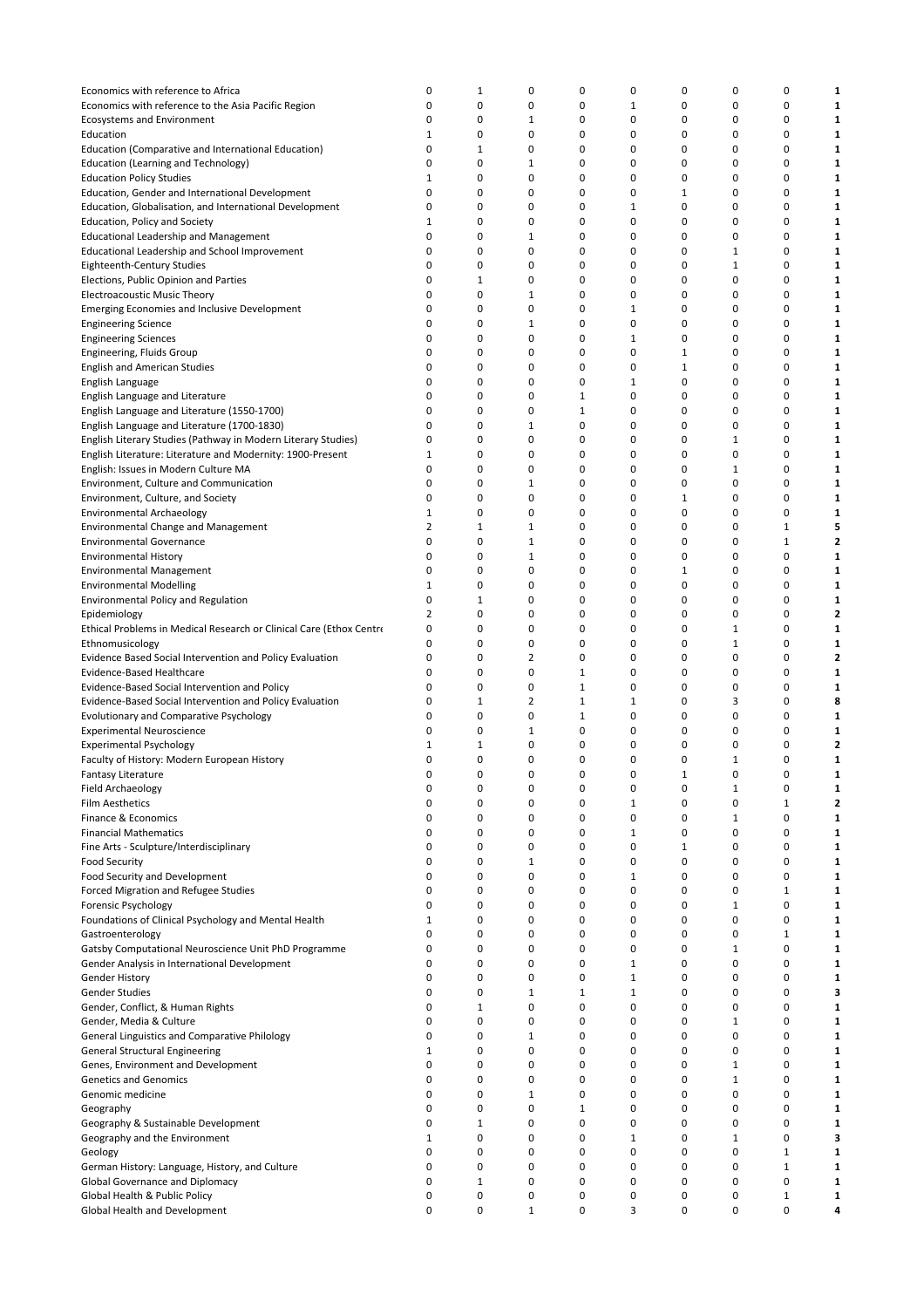| Global Health and Public Policy                                      | 0            | 0            | 1            | 0            | 0            | 0            | 0 | 0              | 1            |
|----------------------------------------------------------------------|--------------|--------------|--------------|--------------|--------------|--------------|---|----------------|--------------|
| Global Health and Social Justice                                     | 0            | 0            | 0            | 0            | 0            | 0            | 0 | $\mathbf{1}$   | 1            |
| Global Media MA                                                      | 0            | 0            | 0            | 0            | 0            | 0            | 1 | 0              | 1            |
|                                                                      |              |              |              |              |              |              |   |                |              |
| Global Mental Health                                                 | 0            | 1            | 0            | 0            | 1            | 0            | 1 | $\mathbf{1}$   | 4            |
| <b>Global Politics</b>                                               | 0            | 0            | 0            | 2            | 0            | 0            | 0 | 0              | 2            |
| <b>Global Politics and Law</b>                                       | 1            | 0            | 0            | 0            | 0            | 0            | 0 | 0              | 1            |
| <b>Global Racism</b>                                                 | 1            | 0            | 0            | 0            | 0            | 0            | 0 | $\mathbf 0$    | 1            |
|                                                                      |              |              |              |              |              |              |   |                |              |
| <b>Global Social Policy</b>                                          | 0            | 0            | 1            | 0            | 0            | 0            | 0 | 0              | 1            |
| Governance in Contemporary China                                     | 0            | 0            | 0            | 0            | 1            | 0            | 0 | 0              | 1            |
| <b>Gravitational Wave Detection</b>                                  | 0            | 0            | 0            | 0            | 0            | 0            | 1 | 0              | 1            |
|                                                                      |              |              |              |              |              |              |   |                |              |
| Greek and Latin Languages and Literatures                            | 0            | 1            | 0            | 0            | 0            | 0            | 0 | 0              | 1            |
| Greek and/or Latin Languages and Literature                          | 0            | 0            | 0            | 0            | 0            | 1            | 1 | 0              | 2            |
| Green Chemistry: Energy and the Environment                          | 1            | 0            | 0            | 0            | 0            | 0            | 0 | 0              | 1            |
| <b>Health Economics</b>                                              | 0            | 0            | 0            | 1            | 0            | 0            | 0 | $\mathbf 0$    | 1            |
|                                                                      |              |              |              |              |              |              |   |                |              |
| Health Policy, Planning, and Financing                               | 0            | 0            | 0            | 0            | 0            | 0            | 2 | 0              | 2            |
| <b>Health Systems and Public Policy</b>                              | 0            | 0            | 0            | 0            | 0            | 1            | 0 | 0              | 1            |
| Health, Population and Society                                       | 0            | 0            | 0            | 0            | 0            | 1            | 0 | 0              | 1            |
| Health, Population, and Society                                      | 0            | 0            | 0            | 0            | 0            | 0            | 0 | $\mathbf{1}$   | 1            |
|                                                                      |              |              |              |              |              |              |   |                |              |
| History                                                              | 0            | 1            | 0            | 0            | $\mathbf{1}$ | $\mathbf{1}$ | 0 | 0              | 3            |
| History and Archaeology of the Greek & Roman World                   | 0            | 1            | 0            | 0            | 0            | 0            | 0 | 0              | 1            |
| History and Philosophy of Science and Medicine                       | 0            | 0            | 0            | 0            | 0            | 0            | 1 | 0              | 1            |
|                                                                      | 0            | 0            |              | 0            | 0            | 0            | 0 | $\mathbf 0$    |              |
| <b>History MA</b>                                                    |              |              | $\mathbf{1}$ |              |              |              |   |                | 1            |
| History of Art                                                       | 1            | 0            | 0            | 1            | 0            | 0            | 0 | 1              | 3            |
| History of Art and Architecture                                      | 1            | 0            | 0            | 0            | 0            | 0            | 0 | 0              | 1            |
| History of Art and Architecture of the Islamic Middle East           | 1            | 0            | 0            | 0            | 0            | 0            | 0 | 0              | 1            |
|                                                                      |              |              |              |              |              |              |   |                |              |
| History of Art and Visual Culture                                    | 1            | 0            | 0            | 0            | $\mathbf{1}$ | 0            | 1 | 0              | 3            |
| History of International Relations                                   | 0            | 0            | 0            | $\mathbf{1}$ | $\mathbf{1}$ | 0            | 0 | 0              | 2            |
| History of Political Thought and Intellectual History                | 0            | 0            | 0            | 1            | 0            | 0            | 0 | 0              | 1            |
|                                                                      |              |              |              |              |              |              |   |                |              |
| History of the Book                                                  | 0            | 0            | 0            | 0            | 0            | 0            | 0 | $\mathbf{1}$   | 1            |
| History, Philosophy and Sociology of Science, Technology and Med     | 0            | 0            | 0            | 0            | 0            | 0            | 0 | $\mathbf{1}$   | 1            |
| Human Computer Interaction MSc                                       | $\mathbf 0$  | 0            | 1            | 0            | 0            | 0            | 0 | 0              | 1            |
| <b>Human Nutrition</b>                                               | 1            | 0            | 0            | 0            | 0            | 0            | 0 | 0              | 1            |
|                                                                      |              |              |              |              |              |              |   |                |              |
| Human Rights                                                         | 1            | 1            | 0            | 0            | 0            | 0            | 0 | 0              | 2            |
| Human Rights Law                                                     | 0            | 0            | 0            | $\mathbf{1}$ | 0            | 0            | 2 | 0              | 3            |
| Hydrology and Water Resources Management                             | 0            | 1            | 0            | 0            | 0            | 0            | 0 | 0              | 1            |
|                                                                      | 0            | 0            | 0            | $\mathbf{1}$ | 0            | 0            | 0 | 0              | 1            |
| Immunology                                                           |              |              |              |              |              |              |   |                |              |
| Immunology and Infectious Disease                                    | 0            | 0            | 1            | 0            | 0            | 0            | 0 | 0              | 1            |
| Industrial/Organisational and Business Psychology                    | 0            | 0            | 0            | 0            | 0            | 0            | 1 | 0              | 1            |
| <b>Inequalities and Social Science</b>                               | $\mathbf 0$  | 0            | 1            | 0            | 0            | 0            | 0 | 1              | 2            |
|                                                                      |              |              |              |              |              |              |   |                |              |
| Infection and Immunity                                               | $\mathbf 0$  | 0            | 0            | $\mathbf{1}$ | 0            | 0            | 0 | 0              | 1            |
| Infectious Disease Epidemiology                                      | 0            | 1            | 0            | 0            | 0            | 0            | 0 | 0              | 1            |
| Innovation Design Engineering                                        | 1            | 0            | 0            | 0            | 0            | 0            | 0 | 0              | 1            |
| Integrated Immunology                                                | 1            | 0            | $\mathbf{1}$ | 0            | 0            | 0            | 0 | 0              | 2            |
|                                                                      |              |              |              |              |              |              |   |                |              |
| Integrated Management of Freshwater Environments                     | 0            | 0            | 0            | 0            | 0            | 1            | 0 | 0              | 1            |
| Intelligence & International Security                                | 0            | 0            | 1            | 0            | 0            | 0            | 0 | 0              | 1            |
| Intelligence and International Security                              | 1            | 0            | 0            | 0            | 0            | 0            | 0 | 0              | 1            |
|                                                                      | 0            | $\mathbf 0$  | 0            | 0            | 0            | $\mathbf{1}$ | 0 | $\mathbf 0$    |              |
| Intensive South Asian Studies                                        |              |              |              |              |              |              |   |                | 1            |
| International and European Politics                                  | 1            | $\Omega$     | 0            | $\Omega$     | $\Omega$     | 0            | n | $\Omega$       | 1            |
| <b>International Business</b>                                        | 1            | 0            | $\pmb{0}$    | 0            | 0            | 0            | 0 | 0              | 1            |
| <b>International Conflict Studies</b>                                | 0            | 0            | 0            | $\mathbf{1}$ | 1            | 0            | 0 | 0              | 2            |
|                                                                      |              |              |              |              |              |              |   |                |              |
| <b>International Cultural Policy and Management</b>                  | 0            | $1\,$        | 0            | 0            | 0            | 0            | 0 | 0              | 1            |
| <b>International Development</b>                                     | 0            | $\mathbf 0$  | 1            | 0            | 0            | 0            | 1 | 0              | 2            |
| International Development & Humanitarian Emergencies                 | 0            | 0            | 1            | 0            | 0            | 0            | 0 | 0              | 1            |
| International Development and Humanitarian Emergencies               | 0            | 0            | 0            | 0            | $\mathbf{1}$ | 0            | 0 | 0              | 1            |
|                                                                      |              |              |              |              |              |              |   |                |              |
| International Health and Tropical Medicine                           | 0            | 0            | 0            | 0            | $\mathbf{1}$ | 1            | 0 | $\mathbf 0$    | 2            |
| International Health Policy (Health Economics)                       | $\mathbf 0$  | 1            | 0            | 0            | 0            | 0            | 0 | 0              | 1            |
| International Law, Ethics and Politics                               | $\mathbf 0$  | 0            | 0            | 0            | 0            | 1            | 0 | 0              | 1            |
| International Management and International Relations                 | 0            | 0            | 0            | 0            | 0            | 1            | 0 | 0              | 1            |
|                                                                      |              |              |              |              |              |              |   |                |              |
| <b>International Peace &amp; Security</b>                            | $\mathbf{1}$ | 0            | 0            | 0            | 0            | 0            | 0 | 0              | 1            |
| International Political Theory                                       | 0            | 0            | 1            | 0            | 0            | 0            | 1 | 0              | $\mathbf{2}$ |
| <b>International Public Policy</b>                                   | 0            | 0            | 0            | $\mathbf{1}$ | 0            | 0            | 0 | 0              | 1            |
| <b>International Relations</b>                                       | 3            | 1            | 3            | 4            | 1            | 2            | 5 | $\overline{2}$ | 21           |
|                                                                      |              |              |              |              |              |              |   |                |              |
| International Relations (1 year), Global Politics (1 year)           | 0            | 0            | 0            | $\mathbf{1}$ | 0            | 0            | 0 | 0              | 1            |
| <b>International Relations and Economics</b>                         | $\mathbf 0$  | 0            | 0            | $\mathbf{1}$ | 0            | 0            | 0 | 0              | 1            |
| <b>International Relations and Politics</b>                          | 1            | 0            | 1            | 0            | 0            | 0            | 0 | 0              | 2            |
|                                                                      |              |              |              |              |              |              |   |                |              |
| International Relations of the Americas                              | 0            | 0            | 0            | 0            | 0            | 0            | 0 | 1              | 1            |
| Irish Studies                                                        | 0            | 0            | 1            | 0            | 0            | 0            | 0 | 0              | 1            |
| Islamic Society and Culture and Intensive Language (Arabic)          | 0            | 0            | $\mathbf{1}$ | 0            | 0            | 0            | 0 | 0              | 1            |
| <b>Islamic Studies and History</b>                                   | $\mathbf 0$  | 0            | 1            | $\mathbf{1}$ | 0            | 0            | 0 | 1              | 3            |
|                                                                      |              |              |              |              |              |              |   |                |              |
| Issues in Modern Culture                                             | 0            | 0            | 0            | 0            | 0            | 1            | 0 | 0              | 1            |
| Japanese Studies (Classical Japanese Literature Specialization Tracl | 0            | $\mathbf 1$  | 0            | 0            | 0            | 0            | 0 | 0              | 1            |
| Late Antique and Byzantine Studies                                   | $\mathbf 0$  | 0            | 0            | $\mathbf{1}$ | 0            | 0            | 0 | 0              | 1            |
|                                                                      | 1            | 0            | 0            | 0            |              | $\mathbf{1}$ | 0 |                | 4            |
| Latin American Studies                                               |              |              |              |              | 1            |              |   | 1              |              |
| Law, Development and Globalisation                                   | 0            | 0            | 1            | 0            | 0            | 0            | 0 | 0              | 1            |
| Leadership for Sustainable Developement                              | 0            | 0            | 0            | 0            | 1            | 0            | 0 | 0              | 1            |
| Legal and Political Theory                                           | 0            | $\mathbf{1}$ | 0            | 0            | 0            | 0            | 0 | 0              | 1            |
|                                                                      |              |              |              |              |              |              |   |                |              |
| Legislative Studies                                                  | 0            | $\mathbf 1$  | $\mathbf{1}$ | $\pmb{0}$    | 0            | 0            | 0 | 0              | 2            |
| Library and Information Studies                                      | 0            | 0            | $\mathbf{1}$ | 0            | 0            | 0            | 0 | 0              | 1            |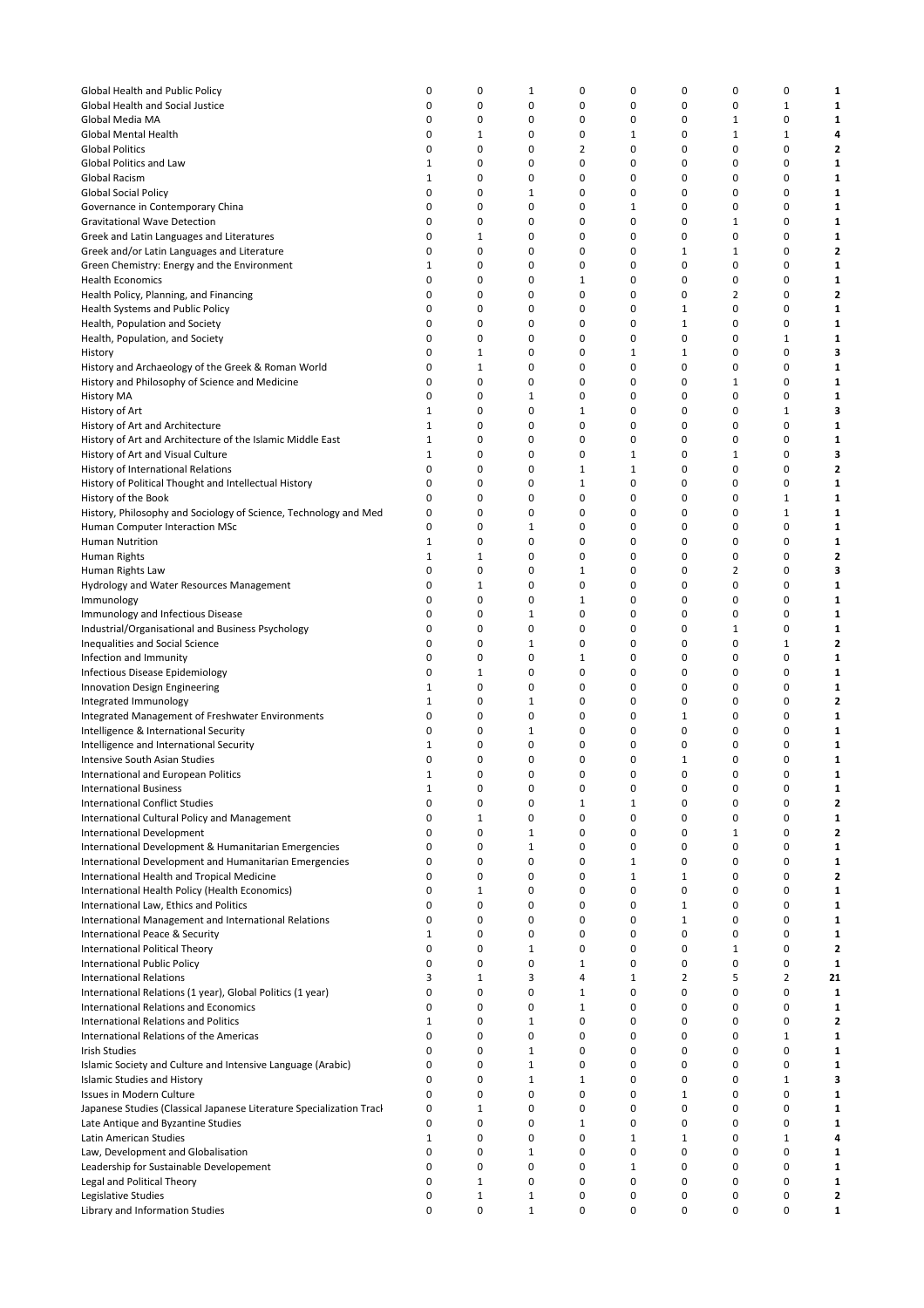| Life Sciences                                                                                        | 0                | 0           | 0            | 0            | 1      | 0      | 0            | 0           | 1            |
|------------------------------------------------------------------------------------------------------|------------------|-------------|--------------|--------------|--------|--------|--------------|-------------|--------------|
| Literacy Learning and Literacy Difficulties                                                          | 0                | $1\,$       | 0            | 0            | 0      | 0      | 0            | 0           | 1            |
| M.Phil in English Studies (Medieval Period)                                                          | 0                | 0           | 0            | 0            | 0      | 1      | 0            | 0           | 1            |
| M.Phil in International Relations                                                                    | $\mathbf 0$      | 0           | 0            | 0            | 0      | 0      | 0            | 1           | 1            |
| M.Phil in Music Studies                                                                              | $\mathbf 0$      | $\mathbf 0$ | 0            | $\mathbf{1}$ | 0      | 0      | 0            | 0           | 1            |
| M.Phil. in Islamic Studies and History                                                               | 0                | 0           | 0            | 0            | 1      | 0      | 0            | 0           | 1            |
| MA Art Museum and Gallery Studies                                                                    | 0                | 0           | 0            | 0            | 0      | 0      | 0            | 1           | 1            |
| MA Classical Acting for the Professional Theatre                                                     | 1                | 0           | 0            | 0            | 0      | 0      | 0            | 0           | 1            |
| MA Conservation of Fine Art                                                                          | 0                | 0           | 1            | 0            | 0      | 0      | 0            | 0           | 1            |
| MA Curating the Art Museum                                                                           | 0                | 1           | 0            | 0            | 0      | 0      | 0            | 0           | 1            |
| MA Design for Performance                                                                            | 0                | 0           | 0            | 0            | 1      | 0      | 0            | 0           | 1            |
| MA Education: Special Educational Needs                                                              | 0                | 0           | 1            | 0            | 0      | 0      | 0            | 0           | 1            |
| MA English Literature                                                                                | 0                | 0           | $\mathbf{1}$ | 0            | 0      | 0      | 0            | 0           | 1            |
| <b>MA Filmmaking</b>                                                                                 | 0                | 0           | 0            | 0            | 0      | 1      | 0            | 0           | 1            |
| MA History of Art                                                                                    | 1                | 0           | 0            | $\mathbf{1}$ | 0      | 0      | 1            | 0           | 3            |
| MA History of Art and Archaeology of East Asia                                                       | 0                | 0           | $\mathbf 0$  | 0            | 0      | 1      | 0            | 0           | 1            |
| MA in Classical Acting                                                                               | 0                | 0           | 0            | 0            | 0      | 1      | 0            | 0           | 1            |
| MA in Classics with Concentration in Paleography                                                     | 0                | 0           | 0            | 0            | 0      | 0      | 1            | 0           | 1            |
| MA in Cultural and Intellectual History 1300-1650                                                    | 0                | 0           | 1            | 0            | 0      | 0      | 0            | 0           | 1            |
| MA in Education: Language and Education                                                              | 0                | 0           | 0            | 0            | 0      | 0      | 0            | 1           | 1            |
| MA in English                                                                                        | $\mathbf 0$      | 1           | 0            | 0            | 0      | 0      | 0            | 0           | 1            |
| MA in Global Media and Communication                                                                 | 0                | 0           | 0            | 0            | 1      | 0      | 0            | 0           | 1            |
| MA in Magazine Journalism                                                                            | 0                | $1\,$       | 0            | 0            | 0      | 0      | 0            | 0           | 1            |
| MA in Medieval Studies                                                                               | 0                | 0           | 0            | 0            | 1      | 0      | 0            | 0           | 1            |
| <b>MA</b> in Politics                                                                                | 0                | $1\,$<br>0  | 0            | 0            | 0      | 0      | 0<br>0       | 0           | 1            |
| MA in Public Policy                                                                                  | 0<br>0           | 0           | 0<br>0       | 0<br>0       | 0      | 0<br>0 | 1            | 1<br>0      | 1<br>2       |
| MA in the History of Art                                                                             | 0                | 0           | 1            | 0            | 1<br>0 | 0      | 0            | 0           | 1            |
| MA in Visual Anthropology<br>MA Intensive South Asian Studies                                        | 0                | 0           | 1            | 0            | 0      | 0      | 0            | $\mathbf 0$ | 1            |
| MA Korean Studies and Intensive Language (Korean)                                                    | 0                | 0           | 1            | 0            | 0      | 0      | 0            | 0           | 1            |
| MA Politics & Contemporary History                                                                   | 0                | 0           | $\mathbf 0$  | 0            | 0      | 0      | 1            | 0           | 1            |
| MA Social Anthropology                                                                               | 0                | 0           | 1            | 0            | 0      | 0      | 0            | 0           | 1            |
| <b>MA Taiwan Studies</b>                                                                             | 0                | 0           | 0            | 0            | 0      | 0      | 1            | 0           | 1            |
| Management Science (Operational Research)                                                            | 0                | 0           | 1            | 0            | 0      | 0      | 0            | 0           | 1            |
| Management Studies - Health Management                                                               | 1                | 0           | 0            | 0            | 0      | 0      | 0            | 0           | 1            |
| MArch Architecture (ARB/RIBA Part 2)                                                                 | 0                | 0           | $\mathbf{1}$ | 0            | 0      | 0      | 0            | 0           | 1            |
| MArch Architecture (ARB/RIBA Pt2)                                                                    | 0                | 0           | 1            | 0            | 0      | 0      | 0            | 0           | 1            |
| Marine Mammal Science                                                                                | $\mathbf 0$      | 0           | $\mathbf{1}$ | 0            | 0      | 0      | 0            | 0           | 1            |
| Maritime Law                                                                                         | 1                | 0           | 0            | 0            | 0      | 0      | 0            | 0           | 1            |
| <b>MASt in Applied Mathematics</b>                                                                   | 0                | 0           | 0            | 0            | 0      | 0      | 1            | 0           | 1            |
| Master in War Studies                                                                                | 0                | 0           | 1            | 0            | 0      | 0      | 0            | 0           | 1            |
| Master of Art in Painting                                                                            | 0                | 0           | 0            | 0            | 0      | 0      | 1            | 0           | 1            |
| Master of Arts in Performance                                                                        | 0                | 0           | 0            | 0            | 1      | 0      | 0            | 0           | 1            |
| Master of Business Administration                                                                    | 0                | 0           | 1            | 0            | 0      | 0      | 0            | 0           | 1            |
| Master of Fine Art                                                                                   | 0                | 0           | 1            | 0            | 0      | 0      | 0            | 0           | 1            |
| <b>Master of Mathematics</b>                                                                         | 0                | 0           | 0            | $\mathbf 0$  | 0      | 1      | 0            | 0           | 1            |
| Master of Music (Performance)                                                                        | 1                | $\mathbf 0$ | 0            | 0            | 0      | 0      | 0            | 0           | 1            |
| Master of Public Admin.                                                                              | 0                | 0           | 1            | 0            | 0      | 0      | 0            | 0           | 1            |
| Master of Public Administration                                                                      | 0                | 0           | $\pmb{0}$    | $\mathbf{1}$ | 0      | 0      | 0            | 1           | $\mathbf{2}$ |
| Master of Public Administration (Public and Economic Policy Strear                                   | 0                | 0           | $\mathbf 0$  | 0            | 0      | 0      | 1            | 0           | 1            |
| Master of Public Health                                                                              | 0                | 1           | 0            | 0            | 0      | 0      | 0            | 0           | 1            |
| Master of Science in Advanced Chemical Engineering                                                   | 0                | 0           | 0            | 0            | 0      | 0      | 1            | 0           | 1            |
| Master of Science in Evolutionary and Comparitive Psychology                                         | $\mathbf 1$      | 0           | 0            | 0            | 0      | 0      | 0            | 0           | 1            |
| Masters Degree in Middle East and Central Asian Security Studies                                     | 0                | 0           | 0            | $\mathbf{1}$ | 0      | 0      | 0            | 0           | 1            |
| Master's Economics                                                                                   | 0                | 1           | 0            | 0            | 0      | 0      | 0            | 0           | 1            |
| Masters Global Mental Health                                                                         | 0                | 0           | $\mathbf 0$  | 0            | 0      | 0      | 1            | 0           | 1            |
| Masters in African Studies with Health                                                               | 0<br>$\mathbf 0$ | 0           | 0            | 0            | 0      | 0      | $\mathbf{1}$ | 0           | 1            |
| Masters in Econometrics and Quantitative Economics<br>Masters in International Multimedia Journalism | 1                | 0<br>0      | 1<br>0       | 0<br>0       | 0<br>0 | 0<br>0 | 0<br>0       | 0<br>0      | 1<br>1       |
| Masters in Public Health                                                                             | 1                | 0           | 0            | 0            | 0      | 1      | 0            | $\mathbf 0$ | 2            |
| Master's in Women's Studies                                                                          | 1                | 0           | 0            | 0            | 0      | 0      | 0            | 0           | 1            |
| Masters of Advanced Study in Astrophysics                                                            | 0                | 0           | 0            | 0            | 0      | 0      | 1            | 0           | 1            |
| Masters of Music in Opera                                                                            | 0                | 0           | 0            | 0            | 0      | 0      | 0            | 1           | 1            |
| Masters of Music in Performance                                                                      | 1                | 0           | 0            | 0            | 0      | 0      | 0            | 0           | 1            |
| Masters of Philosophy (MPhil) in Geography and the Environment,                                      | 0                | 1           | 0            | 0            | 0      | 0      | 0            | 0           | 1            |
| Masters of Public Administration                                                                     | 0                | 0           | 0            | 1            | 0      | 0      | 0            | 0           | 1            |
| Masters of Public Policy                                                                             | 0                | 0           | 0            | 0            | 0      | 1      | 0            | 0           | 1            |
| Masters of Science in Public Policy and Management                                                   | 0                | 0           | 0            | 0            | 1      | 0      | 0            | 0           | 1            |
| Material and Visual Culture                                                                          | 0                | 0           | 0            | 0            | 0      | 0      | 1            | $\mathbf 0$ | 1            |
| Materials                                                                                            | 0                | 0           | $\mathbf{1}$ | 0            | 0      | 0      | 0            | 0           | 1            |
| Mathematical and Theoretical Physics                                                                 | 0                | 0           | 0            | 0            | 2      | 0      | 0            | 0           | $\mathbf{2}$ |
| <b>Mathematical Modelling</b>                                                                        | 0                | 0           | 0            | 0            | 1      | 0      | 0            | 0           | 1            |
| Mathematical Modelling and Scientific Computing                                                      | 0                | 0           | 1            | 0            | 0      | 1      | 0            | 0           | 2            |
| Mathematics                                                                                          | 1                | 0           | $\mathbf 0$  | 0            | 0      | 0      | 0            | 0           | 1            |
| Mathematics of Systems                                                                               | 0                | 0           | 0            | 0            | 0      | 0      | 0            | 1           | 1            |
| Media and the Middle East                                                                            | 0                | 0           | 0            | 0            | 1      | 0      | 0            | 0           | 1            |
| <b>Medical Anthropology</b>                                                                          | 1                | $\mathbf 1$ | $\mathbf{1}$ | 0            | 0      | 1      | 4            | 1           | 9            |
| Medical Device Design and Entrepreneurship                                                           | 1                | 0           | 0            | 0            | 0      | 1      | 0            | 0           | 2            |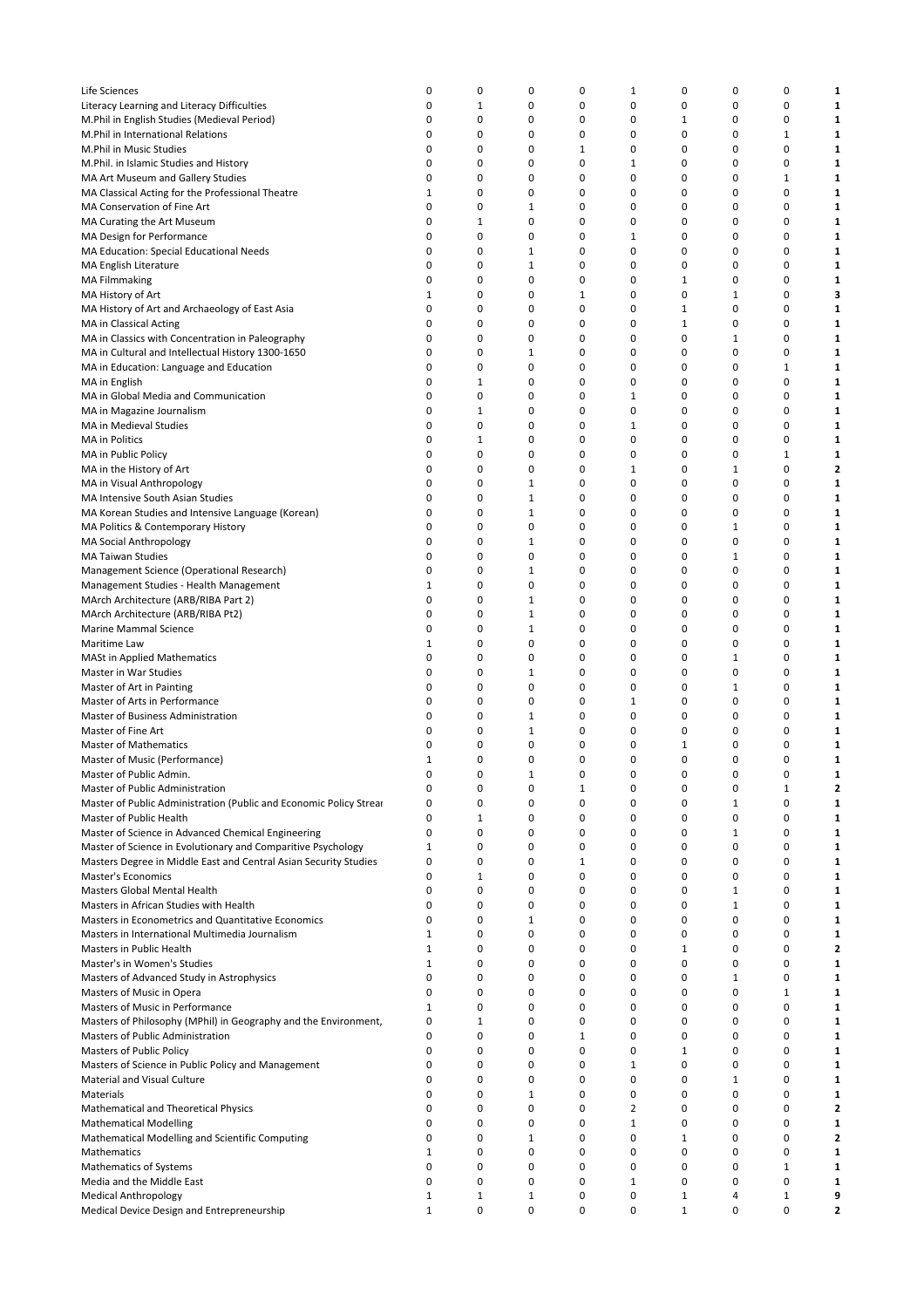| Medical Ethics and Palliative Care                                | 0           | 0           | 0            | 0            | 0            | 1            | 0            | 0            | 1 |
|-------------------------------------------------------------------|-------------|-------------|--------------|--------------|--------------|--------------|--------------|--------------|---|
| <b>Medical History and Humanities</b>                             | 1           | 0           | 0            | 0            | 0            | $\mathbf 0$  | 0            | 0            | 1 |
| Medical Science (Oncology)                                        | 0           | 0           | 0            | 1            | 0            | 0            | 0            | 0            | 1 |
| <b>Medical Studies</b>                                            | 0           | 0           | 0            | 0            | $\mathbf{1}$ | 0            | 0            | 0            | 1 |
| Medical Technology Entrepreneurship                               | 1           | 0           | 0            | 0            | 0            | 0            | 0            | 0            | 1 |
| Medieval English                                                  | 0           | 0           | 0            | 0            | 0            | 0            | 1            | 0            | 1 |
| <b>Medieval History</b>                                           | 0           | 0           | 0            | 0            | $\mathbf{1}$ | 0            | 0            | 0            | 1 |
|                                                                   |             |             |              |              |              |              |              |              |   |
| <b>Medieval Studies</b>                                           | 1           | 0           | 0            | 0            | 0            | $\mathbf 0$  | 0            | $\mathbf{1}$ | 2 |
| Meteorology                                                       | 0           | 0           | 0            | 0            | 0            | 0            | 0            | 1            | 1 |
| <b>MFA Creative Practice</b>                                      | 0           | 0           | 1            | 0            | 0            | 0            | 0            | 0            | 1 |
| <b>MFA in Creative Writing</b>                                    | 0           | 1           | 0            | 0            | 0            | 0            | 0            | 0            | 1 |
| MFA in Fine Art                                                   | 0           | 1           | 0            | 0            | 0            | 0            | 0            | 0            | 1 |
| Micro- & Nanotechnology Enterprise                                | 0           | 0           | 0            | 0            | $\mathbf{1}$ | 0            | 0            | 0            | 1 |
|                                                                   |             |             |              |              |              |              |              |              |   |
| Microbiology and Immunology                                       | 0           | 0           | 0            | 0            | $\mathbf{1}$ | 0            | 0            | 0            | 1 |
| Migration Mobility and Development                                | 0           | 0           | 0            | 0            | $\mathbf 0$  | $\mathbf 0$  | 1            | 0            | 1 |
| <b>Migration Studies</b>                                          | 0           | 0           | 0            | 1            | $\mathbf{1}$ | 1            | 0            | 0            | 3 |
| Mind, Language & Embodied Cognition                               | 1           | 0           | 1            | 0            | 0            | 0            | 0            | 0            | 2 |
| MLitt in Philosophy                                               | 0           | 0           | 0            | 0            | $\mathbf{1}$ | 0            | 0            | 0            | 1 |
| Modern and Contemporary Literature                                | 0           | 0           | 1            | 0            | 0            | 0            | 0            | 0            | 1 |
|                                                                   |             |             |              |              |              |              |              |              |   |
| Modern History                                                    | 0           | 0           | 0            | 0            | $\mathbf{1}$ | 0            | 0            | 0            | 1 |
| Modern Languages                                                  | 0           | 0           | 0            | 0            | 0            | 0            | 0            | 1            | 1 |
| Modern Literature                                                 | 1           | 0           | 0            | 0            | 0            | $\mathbf 0$  | 0            | 0            | 1 |
| Modern Middle Eastern Studies                                     | 0           | 0           | 0            | 0            | 0            | $\mathbf 0$  | 2            | 0            | 2 |
| Molecular Biology and Biotechnology                               | 0           | 0           | 0            | 1            | 0            | 0            | 0            | 0            | 1 |
|                                                                   |             |             |              |              |              |              |              |              |   |
| Molecular Biology of Infectious Diseases                          | 0           | 0           | 1            | 0            | 0            | 0            | 0            | 0            | 1 |
| MPH (Master of Public Health)                                     | 1           | 0           | 0            | 0            | 0            | 0            | 0            | 0            | 1 |
| MPhil Bioscience Enterprise                                       | 0           | 0           | 0            | 1            | 0            | 0            | 0            | 0            | 1 |
| MPhil Criminology and Criminal Justice                            | 1           | 0           | 0            | 0            | 0            | 0            | 0            | 0            | 1 |
| MPhil in Architecture and Urban Design                            | 0           | 0           | 0            | 0            | 0            | 0            | $\mathbf{1}$ | 0            | 1 |
|                                                                   |             |             |              |              |              |              |              |              |   |
| <b>MPhil in Assyriology</b>                                       | 0           | 0           | 0            | 0            | 0            | 0            | 0            | 1            | 1 |
| MPhil in Biological Science (Biochemistry)                        | 0           | 0           | 0            | 0            | $\mathbf{1}$ | 0            | 1            | 0            | 2 |
| MPhil in Biological Science (Physiology, Development and Neurosci | 0           | 0           | 0            | 0            | 0            | $\mathbf 0$  | 1            | 0            | 1 |
| MPhil in British and European History from 1500 to the Present    | 0           | 1           | 0            | 0            | 0            | 0            | 0            | 0            | 1 |
| MPhil in British and European History, from 1500 to the Present   | 0           | 0           | 0            | 0            | 0            | 0            | 1            | 0            | 1 |
| MPhil in Chemistry                                                | $\mathbf 0$ | 0           | 0            | 1            | 0            | 0            | 0            | 0            | 1 |
|                                                                   |             |             |              |              |              |              |              |              |   |
| MPhil in Chemistry and Biotechnology                              | 1           | 0           | 0            | 0            | 0            | 0            | 0            | 0            | 1 |
| MPhil in Classical Archaeology                                    | $\mathbf 0$ | 1           | 0            | 0            | 0            | 0            | 0            | 0            | 1 |
| <b>MPhil in Classics</b>                                          | 0           | 0           | 0            | 1            | 0            | $\mathbf 0$  | 1            | 0            | 2 |
| MPhil in Clinical Sciences (Exp Medicine)                         | 0           | 0           | 1            | 0            | 0            | 0            | 0            | 0            | 1 |
| MPhil in Comparative Social Policy                                | 0           | 0           | 0            | 0            | $\mathbf{1}$ | 1            | 0            | 0            | 2 |
| <b>MPhil in Computational Biology</b>                             | 0           | 0           | 0            | 0            | 0            | $\mathbf 0$  | 0            | 1            | 1 |
|                                                                   |             |             |              |              |              |              |              |              |   |
| MPhil in Development Studies                                      | 1           | 0           | 0            | 0            | 0            | 0            | 0            | 0            | 1 |
| <b>MPhil in Economics</b>                                         | 0           | 0           | 0            | 1            | 0            | 0            | 1            | 0            | 2 |
| MPhil in Education (educational research)                         | 0           | 0           | 1            | 0            | 0            | 0            | 0            | 0            | 1 |
| MPhil in English Litature                                         | 0           | 1           | 0            | 0            | 0            | 0            | 0            | 0            | 1 |
| MPhil in Finance and Economics                                    | 0           | 0           | 1            | 0            | 0            | 0            | 0            | 0            | 1 |
| MPhil in Geography and the Environment                            | 0           | 0           | $\mathbf{1}$ | 0            | 0            | $\mathbf 0$  | 0            | 0            | 1 |
|                                                                   |             |             |              |              |              |              |              |              |   |
| MPhil in Greek and Latin Languages and Literature                 | $\mathbf 0$ | 0           | 1            | 0            | 0            | 0            | 0            | 0            | 1 |
| MPhil in Innovation, Strategy and Organization                    | 0           | 0           | 0            | $\pmb{0}$    | $\pmb{0}$    | $\pmb{0}$    | 0            | 1            | 1 |
| MPhil in Intellectual History and Political Thought               | 0           | 0           | 0            | 0            | 0            | $\mathbf{1}$ | 0            | 0            | 1 |
| MPhil in International Relations                                  | 0           | 1           | 0            | 2            | 0            | 0            | 3            | 1            | 7 |
| MPhil in Islamic Studies and History                              | 0           | 0           | 0            | $\mathbf{1}$ | 0            | $\mathbf{1}$ | 0            | 0            | 2 |
|                                                                   | $\mathbf 0$ | 0           | 0            | 0            | 0            | 0            |              | 0            |   |
| MPhil in Management                                               |             |             |              |              |              |              | 1            |              | 1 |
| MPhil in Medical Science (Oncology)                               | 0           | 0           | 0            | 1            | 0            | $\mathbf 0$  | 0            | 0            | 1 |
| MPhil in Medieval History                                         | 0           | 0           | 0            | 0            | 0            | 1            | 0            | 0            | 1 |
| MPhil in Micro and Nanotechnology Enterprise                      | 0           | 0           | 0            | 0            | $\mathbf{1}$ | $\mathbf 0$  | 0            | 0            | 1 |
| MPhil in Modern Middle Eastern Studies                            | 0           | $\mathbf 1$ | 0            | 0            | 0            | $\mathbf 0$  | 0            | 0            | 1 |
| MPhil in Philosophical Theology                                   | 0           | 0           | 0            | 0            | 0            | 0            | 1            | 0            | 1 |
| MPhil in Philosophy                                               | 0           | 1           | 1            | 0            | 0            | 0            | 0            | 0            | 2 |
|                                                                   |             |             |              |              |              |              |              |              |   |
| <b>MPhil in Physics</b>                                           | 0           | 0           | 0            | 0            | 0            | 0            | 1            | 0            | 1 |
| MPhil in Political Theory                                         | 0           | 0           | 1            | 0            | 0            | 0            | $\mathbf 0$  | 0            | 1 |
| MPhil in Politics (Comparative Government)                        | 0           | 0           | 1            | 0            | 0            | 0            | 0            | 0            | 1 |
| MPhil in Politics (European Politics and Society)                 | 1           | 0           | 0            | 0            | 0            | 0            | 0            | 0            | 1 |
| MPhil in Politics (Political Theory)                              | 0           | 1           | 1            | 0            | 0            | 0            | 1            | 0            | 3 |
|                                                                   | 0           | 0           | 1            | 0            | 0            | 0            | 0            | 0            |   |
| MPhil in Slavonic Studies                                         |             |             |              |              |              |              |              |              | 1 |
| MPhil in the Department of War Studies                            | 0           | 0           | 0            | 0            | $\mathbf{1}$ | 0            | 0            | 0            | 1 |
| MPhil in Theoretical and Applied Linguistics (French)             | 0           | 1           | 0            | 0            | 0            | 0            | 0            | 0            | 1 |
| <b>MPhil Russian</b>                                              | 0           | $\mathbf 1$ | 0            | 0            | 0            | 0            | 0            | 0            | 1 |
| MPhil/DMus                                                        | 0           | 0           | 1            | 0            | 0            | 0            | 0            | 0            | 1 |
| MPhil/PhD in Mathematics                                          | 0           | 0           | $\mathbf{1}$ | 0            | 0            | 0            | $\mathbf 0$  | 0            | 1 |
|                                                                   |             |             |              |              |              |              |              |              |   |
| MPhil/PhD Philosophy                                              | $\mathbf 0$ | 0           | 1            | 0            | 0            | 0            | 0            | $\mathbf 0$  | 1 |
| MRes Biomedical Research - Respiratory and Cardiovascular Scienc  | 0           | 0           | 0            | 0            | 0            | $\mathbf 0$  | 1            | 0            | 1 |
| MRes in Systems and Synthetic Biology                             | 0           | 0           | 0            | 0            | 0            | 0            | 1            | 0            | 1 |
| MRes/PhD Economics                                                | 0           | 0           | 1            | 0            | 0            | $\mathbf 0$  | 0            | 0            | 1 |
| MSc by Research in Integrative Neuroscience                       | 0           | 0           | 0            | 0            | 0            | 0            | 0            | 1            | 1 |
| MSc by Research in Materials                                      | 0           | 1           | 0            | 0            | 0            | 0            | 0            | 0            | 1 |
|                                                                   | 0           | 0           |              |              |              |              |              |              |   |
| MSc by Research in Musculoskeletal Sciences                       |             |             | 0            | 0            | 0            | 0            | 0            | $\mathbf{1}$ | 1 |
| MSc by Research in Physical and Theoretical Chemistry             | 0           | 0           | 0            | 0            | $\mathbf{1}$ | 0            | 0            | 0            | 1 |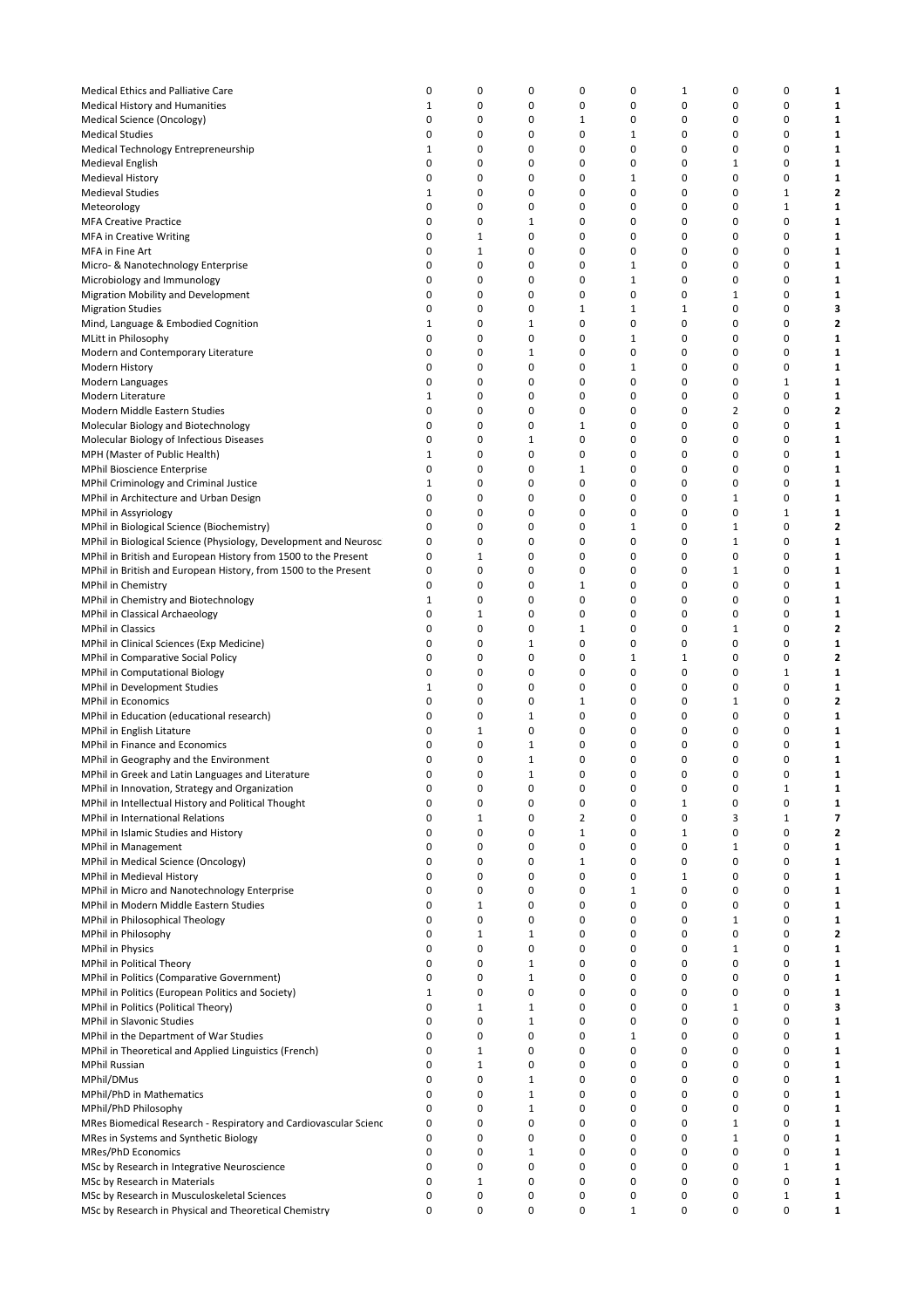| MSc by Research in Science and Technology Studies                     | 0            | 0            | 0            | 0 | 0            | 0 | 0           | 1           | 1                       |
|-----------------------------------------------------------------------|--------------|--------------|--------------|---|--------------|---|-------------|-------------|-------------------------|
| MSc by Research in Zoology                                            | 0            | 0            | 0            | 0 | 0            | 0 | 1           | 0           | 1                       |
| MSc by Research, Psychology                                           | $\mathbf 0$  | 0            | 0            | 0 | 0            | 0 | 0           | 1           | 1                       |
|                                                                       |              |              |              |   |              |   |             |             |                         |
| MSc City Design and Social Science                                    | 0            | 0            | 0            | 0 | 0            | 0 | 1           | 0           | 1                       |
| MSc Cognitive and Decision Sciences                                   | $\mathbf 0$  | 1            | 0            | 0 | 0            | 0 | 0           | 0           | 1                       |
| <b>MSc Comparative Politics</b>                                       | 0            | 0            | 0            | 0 | 0            | 0 | 0           | 1           | 1                       |
|                                                                       |              |              |              |   |              |   |             |             |                         |
| MSc Comparative Social Policy                                         | 0            | 0            | 0            | 0 | 0            | 0 | 1           | 0           | 1                       |
| MSc Contemporary China Studies                                        | 0            | 0            | 1            | 0 | 0            | 0 | 0           | 0           | 1                       |
| <b>MSc Economics</b>                                                  | 0            | 0            | 0            | 0 | 0            | 0 | 1           | 1           | $\overline{\mathbf{2}}$ |
| MSc Education (Learning and Technology)                               | 0            | 0            | 0            | 0 | 0            | 0 | 0           | 1           | 1                       |
|                                                                       |              |              |              |   |              |   |             |             |                         |
| MSc Environment and Development                                       | 1            | 0            | 0            | 0 | 0            | 0 | 0           | 0           | 1                       |
| MSc Global Governance and Policy                                      | 0            | 0            | 0            | 0 | 0            | 1 | 0           | 0           | 1                       |
| MSc Global Health and Public Policy                                   | 0            | 0            | 0            | 0 | 0            | 0 | 0           | 1           | 1                       |
|                                                                       | 0            | 1            | 0            | 0 | 0            | 0 | 0           | 0           | 1                       |
| MSc Human Geography                                                   |              |              |              |   |              |   |             |             |                         |
| MSc in Applicable Mathematics                                         | 1            | 0            | 0            | 0 | 0            | 0 | 0           | 0           | 1                       |
| MSc in Artificial Intelligence, Natural Language Processing specializ | 0            | $\mathbf{1}$ | 0            | 0 | 0            | 0 | 0           | 0           | 1                       |
| MSc in Behavioural and Economic Science                               | 0            | $\mathbf{1}$ | 0            | 0 | 0            | 0 | 0           | 0           | 1                       |
|                                                                       |              |              |              |   |              |   |             |             |                         |
| MSc in Computer Science                                               | $\mathbf{1}$ | $\mathbf{1}$ | 0            | 0 | 1            | 2 | 0           | 0           | 5                       |
| MSc in Computer Science (Machine Learning)                            | 0            | 0            | 0            | 1 | 0            | 0 | 0           | 0           | 1                       |
| MSc in Conflict Studies                                               | 0            | 0            | 0            | 0 | 0            | 0 | 1           | 0           | 1                       |
| MSc in Econometrics and Mathematical Economics                        | $\mathbf 0$  | 0            | 0            | 0 | 0            | 0 | 1           | 0           | 1                       |
|                                                                       |              |              |              |   |              |   |             |             |                         |
| MSc in Economic and Social History                                    | 0            | $\mathbf{1}$ | 0            | 0 | 0            | 0 | 0           | 0           | 1                       |
| <b>MSc in Economics</b>                                               | 1            | 0            | 0            | 0 | 0            | 0 | 0           | 0           | 1                       |
| MSc in Economics with reference to the Middle East                    | 0            | 0            | 0            | 1 | 0            | 0 | 0           | 0           | 1                       |
|                                                                       | 0            | 0            | 0            | 0 | 0            | 0 |             | 0           |                         |
| MSc in Environmental Change and Management                            |              |              |              |   |              |   | 1           |             | 1                       |
| MSc in Environmental Engineering                                      | $\mathbf{1}$ | 0            | 0            | 0 | 0            | 0 | 0           | 0           | 1                       |
| MSc in Gender, Development and Globalisation                          | 0            | 0            | 0            | 0 | 1            | 0 | 0           | 0           | 1                       |
| MSc in Global Health Science                                          | 0            | 0            | 1            | 0 | 0            | 0 | 0           | 0           | 1                       |
|                                                                       |              |              |              |   |              |   |             |             |                         |
| MSc in Health Policy, Planning, and Financing                         | 0            | 0            | 0            | 0 | 0            | 1 | 0           | 0           | 1                       |
| MSc in History of Science, Medicine, and Technology                   | 0            | 0            | 0            | 0 | 0            | 0 | 0           | 1           | 1                       |
| MSc in Integrated Immunology                                          | 0            | 0            | 0            | 0 | 0            | 0 | 0           | 1           | 1                       |
|                                                                       |              |              |              |   |              |   |             |             |                         |
| MSc in International Health Policy                                    | $\mathbf 0$  | 0            | 0            | 0 | 0            | 0 | 1           | 0           | 1                       |
| MSc in Mathematics and Foundations of Computer Science                | 0            | 0            | 0            | 0 | 0            | 0 | 1           | 0           | 1                       |
| MSc in Migration Studies                                              | 0            | 0            | 0            | 0 | 0            | 0 | 0           | 1           | 1                       |
| MSc in Mind, Language, and Embodied Cognition                         | 0            | 0            | 0            | 0 | 1            | 0 | 0           | 0           | 1                       |
|                                                                       |              |              |              |   |              |   |             |             |                         |
| MSc in Neuroimaging                                                   | 0            | 0            | 0            | 0 | 0            | 0 | 1           | 0           | 1                       |
| MSC IN PERFORMANCE SCIENCE                                            | 0            | 0            | 0            | 0 | 0            | 1 | 0           | 0           | 1                       |
| MSc in Pharmacology                                                   | 0            | 0            | 1            | 0 | 0            | 0 | 0           | 0           | 1                       |
| MSc in Psychological Research                                         | 0            | 1            | 0            | 0 | 1            | 0 | 0           | 0           | 2                       |
|                                                                       |              |              |              |   |              |   |             |             |                         |
| MSc in Public Health                                                  | 0            | 0            | 0            | 1 | 0            | 0 | 0           | 0           | 1                       |
| MSc in Public Policy and Administration                               | 0            | 0            | 0            | 0 | 0            | 0 | 0           | 1           | 1                       |
| MSc in Pure Mathematics                                               | 0            | 0            | 1            | 0 | 0            | 0 | 0           | 0           | 1                       |
| MSc in Refugee and Forced Migration Studies                           | 0            | 0            | 1            | 0 | 0            | 1 | 0           | 0           | 2                       |
|                                                                       |              |              |              |   |              |   |             |             |                         |
| MSc in Science Communication and Public Engagement                    | 1            | 0            | 0            | 0 | 0            | 0 | 0           | 0           | 1                       |
| MSc in Social Science of the Internet                                 | 0            | 0            | 1            | 0 | 0            | 0 | 0           | 0           | 1                       |
| <b>MSc in Statistics</b>                                              | 0            | $\mathbf 0$  | 0            | 1 | 0            | 0 | 0           | $\mathbf 0$ | 1                       |
|                                                                       |              |              |              |   |              |   |             |             |                         |
| MSc Inequalities and Social Science                                   | 0            | $\mathbf{1}$ | 0            | 0 | 0            | 0 | 0           | 0           | 1                       |
| MSc International Migration and Public Policy                         | 0            | 0            | 0            | 0 | 0            | 0 | 1           | 0           | 1                       |
| MSc International Political Economy                                   | 0            | $\mathbf{1}$ | 0            | 0 | 0            | 0 | 0           | $\pmb{0}$   | 1                       |
| <b>MSc International Relations</b>                                    | 0            | 0            | $\mathbf{1}$ | 0 | 0            | 0 | 0           | 0           | 1                       |
|                                                                       |              |              |              |   |              |   |             |             |                         |
| MSc Materials Science with Nanomaterials                              | 0            | 0            | 0            | 0 | 1            | 0 | 0           | 0           | 1                       |
| MSc Neuropsychology                                                   | 0            | 0            | 0            | 1 | 0            | 0 | 0           | 0           | 1                       |
| MSc of Advanced Computing                                             | 0            | 0            | 1            | 0 | 0            | 0 | 0           | 0           | 1                       |
| MSc Public Health (Public Health Stream)                              | 0            | 0            | 0            | 0 | 1            | 0 | 0           | 0           | 1                       |
|                                                                       |              |              |              |   |              |   |             |             |                         |
| <b>MSc Social Cognition</b>                                           | 1            | 0            | 0            | 0 | 0            | 0 | 0           | 0           | 1                       |
| MSc Social Policy and Development (Non-Government Organizatio         | 0            | 0            | 0            | 0 | 0            | 1 | 0           | 0           | 1                       |
| MSc Theory and History of International Relations                     | 0            | 0            | 0            | 0 | 1            | 0 | 0           | 0           | 1                       |
| MSc. Taught Course in Pharmacology                                    | 0            | $\mathbf{1}$ | 0            | 0 | 0            | 0 | 0           | 0           | 1                       |
|                                                                       |              |              |              |   |              |   |             |             |                         |
| <b>MSt in Creative Writing</b>                                        | 0            | 0            | 0            | 0 | 0            | 0 | 0           | 1           | 1                       |
| MSt in English (1900-Present)                                         | 0            | 0            | 0            | 0 | 1            | 0 | 0           | 0           | 1                       |
| MSt in Global and Imperial History                                    | 0            | 0            | 0            | 0 | $\mathbf{1}$ | 0 | 0           | 0           | 1                       |
| MTh in Applied Theology                                               | 0            | 0            | 0            | 0 | 1            | 0 | 0           | 0           | 1                       |
|                                                                       |              |              |              |   |              |   |             |             |                         |
| Multi-disciplinary Gender Studies                                     | 0            | 0            | 0            | 0 | 0            | 1 | 0           | 0           | 1                       |
| Musculoskeletal Sciences                                              | 0            | 0            | 0            | 0 | 1            | 0 | 0           | 0           | 1                       |
| Museum and Artefact Studies MA                                        | 0            | 0            | $\mathbf{1}$ | 0 | 0            | 0 | 0           | 0           | 1                       |
|                                                                       | 0            | 0            | 0            | 0 | 0            | 0 | 0           | 1           | 1                       |
| Museum Studies                                                        |              |              |              |   |              |   |             |             |                         |
| Music (Composition)                                                   | 0            | 0            | 0            | 0 | 0            | 0 | 0           | 1           | 1                       |
| Music Performance                                                     | 0            | 0            | 0            | 0 | 1            | 0 | 0           | 0           | 1                       |
| Nature, Society, and Environmental Governance                         | 0            | 1            | 0            | 0 | 0            | 0 | 0           | 0           | 1                       |
|                                                                       |              |              |              |   |              |   |             |             |                         |
| Near and Middle Eastern Studies                                       | 0            | 0            | 0            | 1 | 0            | 0 | $\mathbf 0$ | 0           | 1                       |
| Near and Middle Eastern Studies and Intensive Arabic                  | $\mathbf 0$  | 0            | 0            | 0 | 0            | 0 | 0           | 1           | 1                       |
| Near and Middle Eastern Studies and Intensive Language (Arabic)       | 0            | 0            | 0            | 0 | 1            | 0 | 0           | 0           | 1                       |
| Neuroscience                                                          | 2            | 0            | 0            | 0 | 0            | 1 | 2           | 0           | 5                       |
|                                                                       |              |              |              |   |              |   |             |             |                         |
| New and Renewable Energy                                              | 0            | 0            | 1            | 0 | 0            | 0 | 0           | 0           | 1                       |
| Nineteenth Century Studies                                            | 0            | $\mathbf{1}$ | 0            | 0 | 0            | 0 | 0           | $\mathbf 0$ | 1                       |
| <b>Occupational Therapy</b>                                           | 0            | 0            | 1            | 0 | 0            | 0 | 0           | 0           | 1                       |
| Offshore Renewable Energy                                             | 1            | 0            | 0            | 0 | 0            | 0 | 0           | 0           | 1                       |
|                                                                       |              |              |              |   |              |   |             |             |                         |
| Oncology                                                              | 0            | $\mathbf{1}$ | 1            | 0 | 0            | 0 | 0           | 0           | 2                       |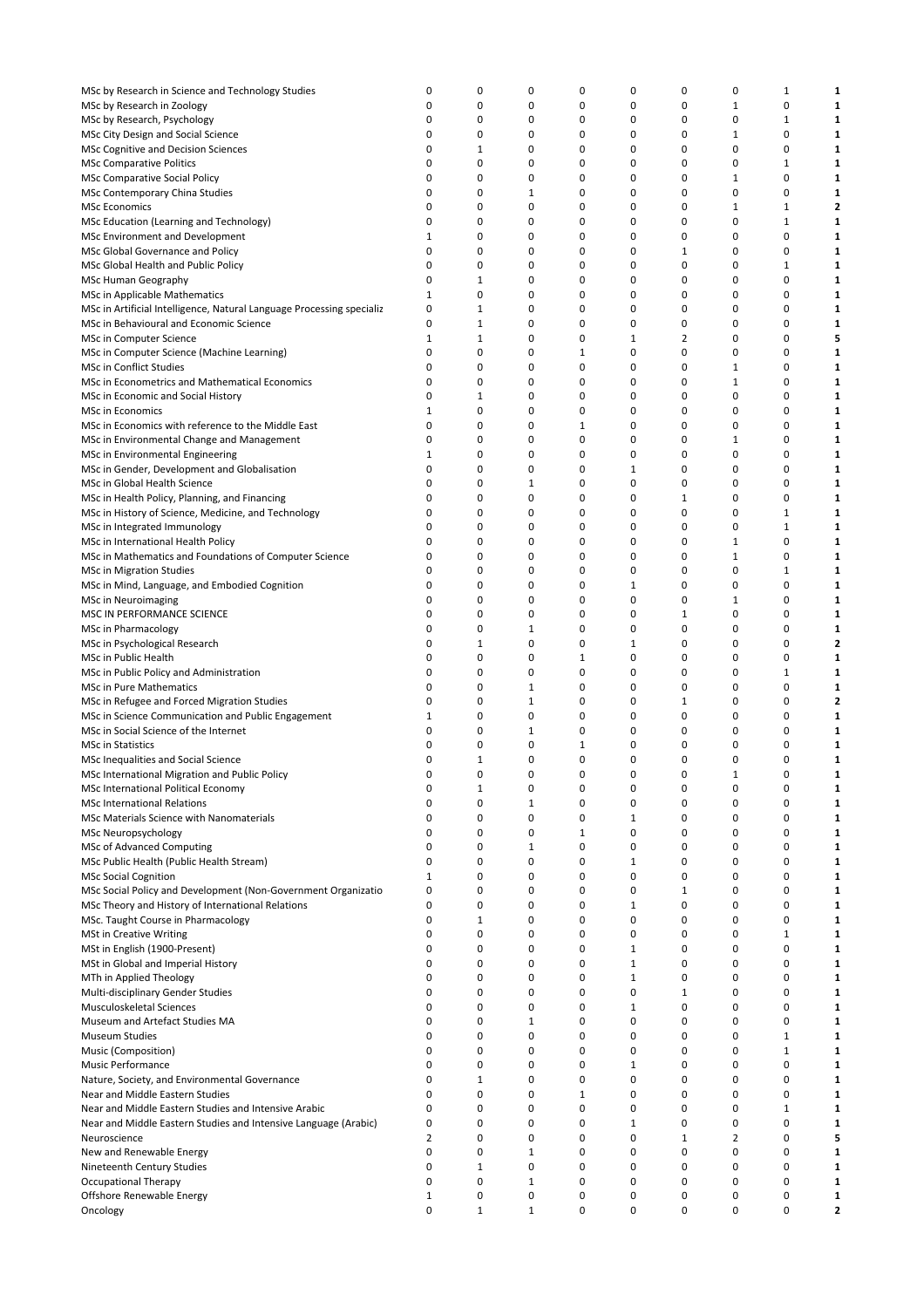| Oxford Internet Institute: MSc in Social Science of the Internet  | 0            | 0              | 0            | 0        | 0        | 0        | 0        | 1           | 1                       |
|-------------------------------------------------------------------|--------------|----------------|--------------|----------|----------|----------|----------|-------------|-------------------------|
| Part III of the Mathematical Tripos                               | 0            | $\mathbf 0$    | 0            | 0        | 1        | 0        | 1        | 0           | $\overline{\mathbf{2}}$ |
| Particle Physics                                                  | 0            | 0              | 1            | 0        | 1        | 0        | 0        | 0           | $\overline{\mathbf{2}}$ |
|                                                                   | 0            | $\mathbf 0$    | 0            | 0        | 1        | 0        | 0        | 0           | 1                       |
| Pathology                                                         |              |                |              |          |          |          |          |             |                         |
| Peace and Conflict Studies                                        | 0            | 1              | 0            | 0        | 0        | 0        | 0        | 0           | 1                       |
| Performance Costume Design                                        | 0            | $\mathbf 0$    | 1            | 0        | 0        | 0        | 0        | 0           | 1                       |
| Pharmacogenetics and Stratified Medicine                          | $\mathbf 0$  | $\mathbf 0$    | 0            | 0        | 0        | 1        | 0        | 0           | 1                       |
| PhD from the Space Mechatronic Systems Technology Laboratory      | 0            | 0              | 0            | 0        | 0        | 0        | 1        | 0           | 1                       |
|                                                                   |              |                |              |          |          |          |          |             |                         |
| PhD in Bioengineering                                             | 0            | 0              | 1            | 0        | 0        | 0        | 0        | 0           | 1                       |
| PhD in Biological Science (Sanger Institute)                      | 0            | 1              | 0            | 0        | 0        | 0        | 0        | 0           | 1                       |
| PhD in Caribbean Studies                                          | $\mathbf{1}$ | $\mathbf 0$    | 0            | 0        | 0        | 0        | 0        | $\mathbf 0$ | 1                       |
| PhD in Politics                                                   | 0            | 0              | 1            | 0        | 0        | 0        | 0        | 0           | 1                       |
|                                                                   |              |                |              |          |          |          |          |             |                         |
| <b>PhD Physics</b>                                                | 0            | 1              | 0            | 0        | 0        | 0        | 0        | 0           | 1                       |
| Philosophical Theology                                            | $\mathbf 0$  | $\mathbf 0$    | 0            | 0        | 2        | 0        | 0        | 0           | $\overline{\mathbf{2}}$ |
| Philosophy                                                        | 1            | 1              | 1            | 0        | 1        | 1        | 0        | 0           | 5                       |
| Philosophy and Public Policy                                      | 0            | 0              | 0            | 0        | 1        | 0        | 0        | 0           | 1                       |
|                                                                   |              |                |              |          |          |          |          |             |                         |
| Philosophy of Physics                                             | 0            | 1              | 0            | 0        | 0        | 0        | 1        | 0           | 2                       |
| Philosophy of Science                                             | 0            | $\mathbf 0$    | 1            | 0        | 0        | 0        | 0        | 0           | 1                       |
| Philosophy of the Social Sciences                                 | 0            | 0              | 0            | 0        | 0        | 0        | 1        | 0           | 1                       |
| Philosophy, Language, and Embodied Cognition                      | $\mathbf{1}$ | $\mathbf 0$    | 0            | 0        | 0        | 0        | 0        | $\mathbf 0$ | 1                       |
|                                                                   |              |                |              |          |          |          |          |             |                         |
| Philosophy, Politics, and Economics of Health                     | 1            | 0              | 0            | 0        | 0        | 1        | 0        | 0           | 2                       |
| Philosophy: Wittgenstein & Marx                                   | $\mathbf 0$  | $\mathbf 0$    | 0            | 0        | 0        | 0        | 1        | 0           | 1                       |
| Physics                                                           | 0            | $\mathbf 0$    | 0            | 0        | 0        | 0        | 1        | 1           | $\overline{\mathbf{2}}$ |
|                                                                   |              |                |              |          |          |          |          |             |                         |
| Physiology, Anatomy & Genetics                                    | 0            | 0              | 0            | 0        | 0        | 0        | 0        | 1           | 1                       |
| Physiology, Anatomy and Genetics                                  | 0            | 0              | 0            | 0        | 0        | 0        | 1        | 0           | 1                       |
| Physiotherapy (pre-registration) MSc                              | 0            | 0              | 1            | 0        | 0        | 0        | 0        | 0           | 1                       |
| Piano Accompaniment                                               | $\mathbf 0$  | $\mathbf 0$    | 0            | 0        | 0        | 0        | 0        | 1           | 1                       |
|                                                                   |              |                |              |          |          |          |          |             |                         |
| Planning, Growth & Regeneration                                   | 0            | 1              | 0            | 0        | 0        | 0        | 0        | 0           | 1                       |
| Playwriting                                                       | 0            | $\mathbf 0$    | 0            | 1        | 0        | 0        | 0        | 0           | 1                       |
| Policy Studies in Education                                       | 0            | $\mathbf 0$    | 0            | 0        | 1        | 0        | 0        | 0           | 1                       |
|                                                                   |              |                |              |          | 0        |          |          |             |                         |
| <b>Policy Studies MSc</b>                                         | 1            | 0              | 0            | 0        |          | 0        | 0        | 0           | 1                       |
| <b>Political Science</b>                                          | 1            | 0              | 0            | 0        | 0        | 0        | 1        | 0           | 2                       |
| <b>Political Sociology</b>                                        | $\mathbf{1}$ | 0              | 0            | 0        | 0        | 0        | 0        | 0           | 1                       |
| Political Theory                                                  | 0            | $\mathbf 0$    | 0            | 1        | 0        | 1        | 0        | 1           | 3                       |
|                                                                   |              |                |              |          |          |          |          |             |                         |
| Political Thought and Intellectual History                        | 0            | 1              | 1            | 0        | 0        | 0        | 1        | 0           | 3                       |
| Politics (Comparative Government)                                 | $\mathbf 0$  | $\mathbf 0$    | $\mathbf{1}$ | 0        | 0        | 0        | 1        | $\mathbf 0$ | $\overline{\mathbf{2}}$ |
| Politics (Comparative Politics)                                   | 0            | $\mathbf 0$    | 0            | 1        | 0        | 0        | 0        | 0           | 1                       |
| Politics (MA)                                                     | 0            | 0              | 0            | 0        | 0        | 0        | 1        | 0           | 1                       |
|                                                                   |              |                |              |          |          |          |          |             |                         |
| Politics (Political Theory)                                       | 0            | $\mathbf 0$    | 0            | 0        | 1        | 0        | 0        | 0           | 1                       |
| Politics and Public Policy                                        | 0            | $\mathbf 0$    | 0            | 1        | 0        | 0        | 0        | 0           | 1                       |
| Politics of China                                                 | 0            | 0              | 0            | 0        | 0        | 0        | 1        | 0           | 1                       |
| Politics of Conflict, Rights, and Justice                         | 1            | 0              | 0            | 0        | 0        | 0        | 0        | 0           | 1                       |
|                                                                   |              |                |              |          |          |          |          |             |                         |
| Population and Development                                        | 0            | 0              | 1            | 0        | 0        | 0        | 0        | 0           | 1                       |
| <b>Post Colonial Studies</b>                                      | $\mathbf 0$  | 0              | 0            | 0        | 0        | 0        | 0        | 1           | 1                       |
| Poverty and Development                                           | 1            | $\mathbf 0$    | 0            | 0        | 0        | 0        | 0        | 0           | 1                       |
| Practitioner Doctorate in Psychotherapeutic and Counselling Psych | 0            | 0              | 1            | 0        | 0        | 0        | 0        | 0           | 1                       |
|                                                                   |              |                |              |          |          |          |          |             |                         |
| Psychiatry                                                        | $\mathbf 0$  | $\mathbf 0$    | 0            | 0        | 0        | 0        | 1        | 0           | 1                       |
| Psychological Sciences                                            | 1            | $\Omega$       | $\Omega$     | $\Omega$ | $\Omega$ | $\Omega$ | $\Omega$ | $\Omega$    | 1                       |
| Psychosis Studies                                                 | $\pmb{0}$    | $\pmb{0}$      | 0            | 0        | 0        | 0        | 1        | $\pmb{0}$   | 1                       |
| Public Health                                                     | 0            | $\mathbf{1}$   | 2            | 0        | 0        | 0        | 0        | 0           | 3                       |
|                                                                   |              |                |              |          |          |          |          |             |                         |
| Public Health and Policy                                          | 0            | 1              | 0            | 0        | 0        | 0        | 0        | $\mathbf 0$ | 1                       |
| Public Health in Developing Countries                             | $\mathbf{1}$ | $\mathbf 0$    | 0            | 0        | 0        | 0        | 0        | $\mathbf 0$ | 1                       |
| Public Health: Global Health Stream                               | $\mathbf 0$  | 0              | 0            | 0        | 1        | 0        | 0        | 0           | 1                       |
| <b>Public Policy</b>                                              | 2            | $\mathbf 0$    | 0            | 0        | 0        | 1        | 2        | 0           | 5                       |
|                                                                   |              |                |              |          |          |          |          |             |                         |
| Public Policy and Administration                                  | $\mathbf{1}$ | 0              | 0            | 0        | 0        | 0        | 0        | 0           | 1                       |
| <b>Publishing Studies</b>                                         | $\mathbf 0$  | $\mathbf 0$    | $\mathbf{1}$ | 0        | 0        | 0        | 0        | 0           | 1                       |
| Quantitative Methods in Biodiversity, Conservation and Epidemiold | 1            | 0              | 0            | 0        | 0        | 0        | 0        | 0           | 1                       |
|                                                                   | $\mathbf 0$  | 0              | 1            | 0        | 0        | 0        | 0        | 0           | 1                       |
| Quantitative Research Methods - Education Pathway                 |              |                |              |          |          |          |          |             |                         |
| <b>Reformation History</b>                                        | $\mathbf 0$  | 0              | 0            | 1        | 0        | 0        | 0        | 0           | 1                       |
| Refugee and Forced Migration Studies                              | $\mathbf{1}$ | $\overline{2}$ | 3            | 3        | 0        | 0        | 0        | 0           | 9                       |
| Reproductive & Sexual Health Research                             | 0            | $\mathbf 0$    | 0            | 0        | 0        | 0        | 1        | 0           | 1                       |
| Research in Engineering Science                                   | 0            | $\mathbf 0$    | 0            | 0        | 0        | 0        | 1        | 0           | 1                       |
|                                                                   |              |                |              |          |          |          |          |             |                         |
| Robotics                                                          | $\mathbf{1}$ | $\mathbf 0$    | 0            | 0        | 0        | 0        | 0        | 0           | 1                       |
| Romantic and Victorian Literature                                 | 0            | $\mathbf 0$    | 0            | 0        | 1        | 0        | 0        | 0           | 1                       |
| Royal Veterinary College Master of Research                       | $\mathbf{1}$ | 0              | 0            | 0        | 0        | 0        | 0        | 0           | 1                       |
|                                                                   | 0            | $\mathbf 0$    | 0            | 0        | 0        | 0        |          | 0           |                         |
| Russia and East European Studies                                  |              |                |              |          |          |          | 1        |             | 1                       |
| <b>Scholastic Theology</b>                                        | 0            | 0              | 0            | 0        | 0        | 0        | 1        | 0           | 1                       |
| School of Divinity Masters of Philosophy                          | 0            | $\mathbf 0$    | 0            | 0        | 0        | 0        | 1        | 0           | 1                       |
| Science & Security                                                | 0            | 0              | 0            | 0        | 0        | 0        | 1        | 0           | 1                       |
|                                                                   |              |                |              |          |          |          |          |             |                         |
| Science and Religion                                              | 0            | $\mathbf 0$    | 0            | 0        | 0        | 0        | 1        | 0           | 1                       |
| Science and Technology of Fusion Energy                           | 0            | 0              | 0            | 0        | 0        | 1        | 0        | 0           | 1                       |
| Science and Technology Studies                                    | 0            | $\mathbf 0$    | $\mathbf{1}$ | 0        | 0        | 0        | 0        | 0           | 1                       |
| <b>Science Communication</b>                                      | 0            | $\mathbf 0$    | $\mathbf{1}$ | 0        | 0        | 0        | 0        | 0           | 1                       |
|                                                                   |              |                |              |          |          |          |          |             |                         |
| <b>Scientific Computing</b>                                       | 0            | 0              | 0            | 0        | 0        | 0        | 1        | 0           | 1                       |
| <b>Security Studies</b>                                           | $\mathbf{1}$ | 0              | 0            | 0        | 1        | 0        | 0        | 0           | 2                       |
| Sexual Dissidence                                                 | $\mathbf{1}$ | 0              | 0            | 0        | 0        | 0        | 0        | $\mathbf 0$ | 1                       |
| <b>Shakespeare Studies</b>                                        | 0            | $\pmb{0}$      | 0            | 0        | 1        | 0        | 3        | 0           | 4                       |
|                                                                   |              |                |              |          |          |          |          |             |                         |
| Social and Cultural Psychology                                    | $\mathbf{1}$ | 0              | 0            | 0        | 1        | 0        | 0        | 0           | 2                       |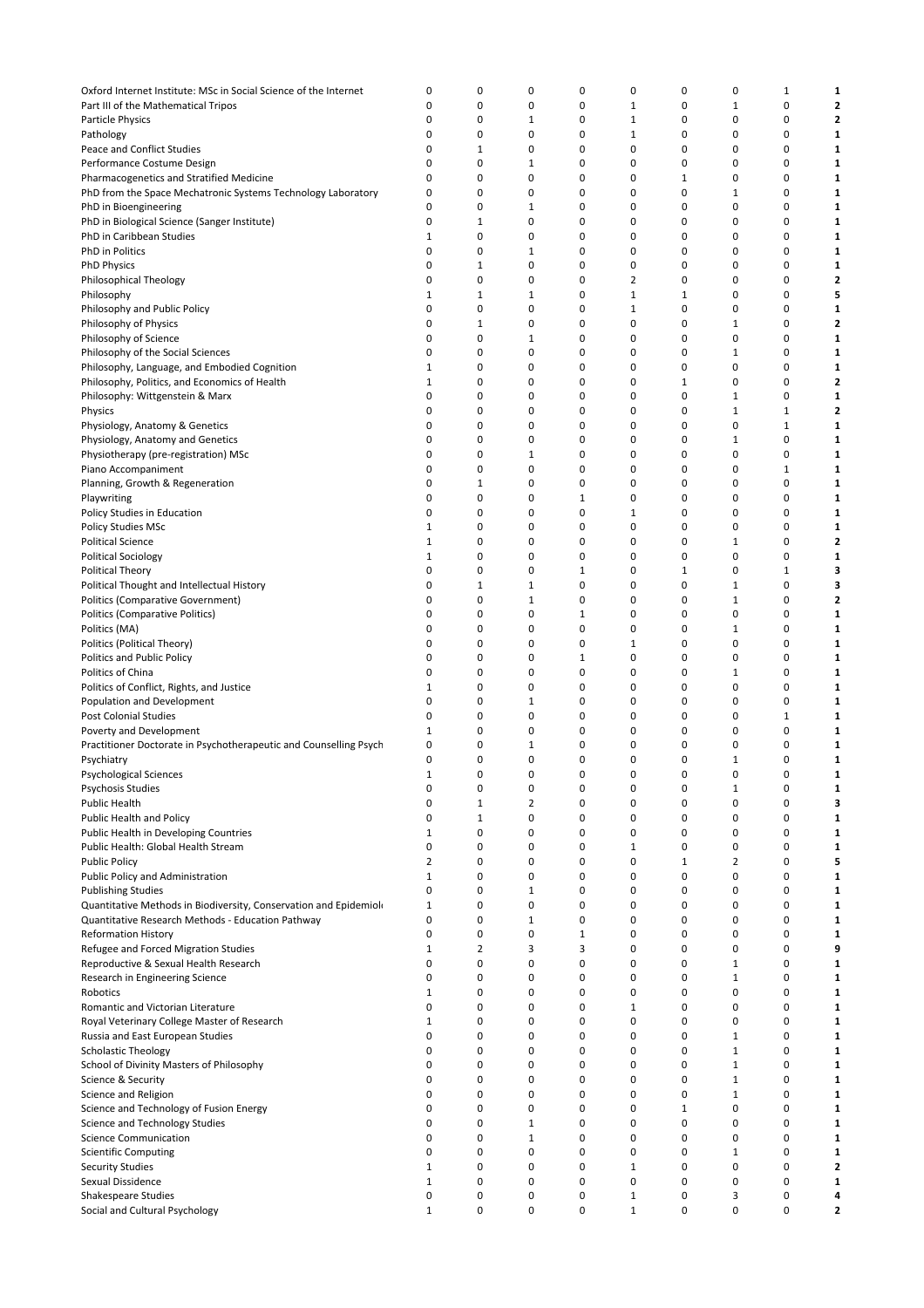| Social Policy                                                      | 0                 | 0            | $\mathbf{1}$   | 0        | 1        | 0      | 0            | $\mathbf 0$ | $\overline{\mathbf{2}}$ |
|--------------------------------------------------------------------|-------------------|--------------|----------------|----------|----------|--------|--------------|-------------|-------------------------|
| Social Policy (European and Comparative)                           | 0                 | 0            | 0              | 0        | 0        | 0      | 1            | 0           | 1                       |
| <b>Social Statistics</b>                                           | 0                 | 0            | 1              | 0        | 0        | 0      | 0            | 0           | 1                       |
| Social Work                                                        | 1<br>0            | 0<br>0       | 0<br>1         | 0<br>0   | 0<br>0   | 0<br>0 | 0<br>0       | 0<br>0      | 1<br>1                  |
| Socio-legal Studies<br>Sociology                                   | $\mathbf{1}$      | 0            | 0              | 0        | 0        | 0      | 1            | 0           | $\mathbf{2}$            |
| Sociology and Demography                                           | 0                 | 0            | 0              | 0        | 0        | 1      | 0            | 0           | 1                       |
| Sound and Vibration                                                | 0                 | 0            | 0              | 0        | 0        | 0      | 1            | 0           | 1                       |
| South Asian Area Studies                                           | 0                 | 0            | 0              | 0        | 0        | 0      | 0            | 1           | 1                       |
| Space Science & Engineering                                        | 0                 | 0            | 1              | 0        | 0        | 0      | 0            | 0           | 1                       |
| Speech and Language Processing                                     | 0                 | 0            | 0              | 1        | 0        | 0      | 0            | 0           | 1                       |
| <b>Sports Engineering</b>                                          | 0                 | 0            | 1              | 0        | 0        | 0      | 0            | 0           | 1                       |
| <b>Statistics</b>                                                  | 0                 | $\mathbf{1}$ | 0              | 0        | 0        | 0      | 0            | 0           | 1                       |
| <b>Structural Engineering</b>                                      | 0                 | 0            | 0              | 0        | 0        | 0      | 0            | 1           | 1                       |
| Sustainability, Culture, and Development                           | 0                 | 0            | 1              | 0        | 0        | 0      | 0            | 0           | 1                       |
| Sustainability, Planning and Environmental Policy                  | 0                 | 0            | 0              | 0        | 1        | 0      | 0            | 0           | 1                       |
| Sustainable Agriculture and Food Security MSc                      | 0                 | 0            | 0              | 0        | 0        | 1      | 0            | 0           | 1                       |
| Sustainable Chemistry and Catalysis                                | 0                 | 1            | 0              | 0        | 0        | 0      | 0            | 0           | 1                       |
| Sustainable Energy Futures                                         | 0                 | 0            | 0              | 0        | 0        | 0      | 1            | 0           | 1                       |
| Sustainable Energy Technologies                                    | 0                 | $\mathbf{1}$ | 0              | 0        | 0        | 0      | 0            | 0           | 1                       |
| Sustainable Urbanism                                               | 0                 | 0            | 0              | 0        | 0        | 0      | 1            | 0           | 1                       |
| Systems and Synthetic Biology                                      | 0                 | 0            | 0              | 0        | 0        | 1      | 0            | 0           | 1                       |
| <b>Technology Policy</b>                                           | 0                 | 0            | 0              | 0        | 1        | 0      | 0            | 0           | 1                       |
| <b>Television and Film Studies</b><br>Terrorism & Security Studies | 0<br>0            | 0<br>0       | 0              | 1<br>0   | 0        | 0<br>0 | 0<br>0       | 0<br>0      | 1<br>1                  |
| <b>Terrorism and Political Violence</b>                            | 0                 | 0            | 1<br>0         | 0        | 0<br>0   | 0      | 0            | 1           | 1                       |
| Terrorism, Security, and Society                                   | 1                 | $\mathbf{1}$ | 0              | 1        | 1        | 0      | 0            | 0           | 4                       |
| <b>Text and Performance</b>                                        | 0                 | 0            | 0              | 0        | 0        | 0      | 1            | 0           | 1                       |
| <b>Textiles</b>                                                    | 0                 | $\mathbf{1}$ | 0              | 0        | 0        | 0      | 0            | 0           | 1                       |
| The Archaeology of Buildings                                       | 0                 | 0            | 0              | 0        | 0        | 0      | 1            | 0           | 1                       |
| The Centre for Socio-Legal Studies                                 | 0                 | 0            | 0              | 0        | 0        | 0      | 1            | 0           | 1                       |
| The Institute of Public Affairs and the MPA Programme              | 0                 | 0            | 0              | 0        | 0        | 0      | 0            | 1           | 1                       |
| <b>Theological Ethics</b>                                          | 0                 | 0            | 0              | 0        | 1        | 0      | 0            | 0           | 1                       |
| Theology - Christian Ethics                                        | 0                 | 0            | 0              | 0        | 0        | 0      | 1            | 0           | 1                       |
| Theology (Ecclesiastical History, 200-476)                         | $\mathbf{1}$      | 0            | 0              | 0        | 0        | 0      | 0            | 0           | 1                       |
| Theoretical Neuroscience PhD (Gatsby Unit)                         | 0                 | 1            | 0              | 0        | 0        | 0      | 0            | 0           | 1                       |
| <b>Theoretical Physics</b>                                         | 0                 | 0            | 1              | 0        | 0        | 0      | 0            | 0           | 1                       |
| Theory and History of International Relations                      | 0                 | 0            | 0              | 0        | 0        | 0      | 0            | 1           | 1                       |
| Theory and Practice of Human Rights                                | 0                 | $\mathbf{1}$ | 0              | 0        | 0        | 0      | 0            | 0           | 1                       |
| <b>Translational Neurology</b>                                     | 0                 | 0            | $\mathbf{1}$   | 0        | 0        | 0      | 0            | 0           | 1                       |
| <b>Transnational Studies</b>                                       | 0                 | 0            | 0              | 0        | 0        | 0      | 1            | 0           | 1                       |
| Urban Strategies and Design                                        | 0                 | 0            | 1              | 0        | 0        | 0      | 0            | 0           | 1                       |
| Violence, Conflict, and Development                                | 0<br>$\mathbf{1}$ | 0<br>0       | 0<br>0         | 0<br>0   | 1<br>0   | 0<br>0 | 0<br>0       | 0<br>0      | 1                       |
| Visual, Material and Museum Anthropology<br>War and Psychiatry     | 1                 | 0            | 0              | $\Omega$ | $\Omega$ | 0      | 0            | 0           | 1<br>1                  |
| War Studies                                                        | $\mathbf{1}$      | 0            | 0              | 1        | 0        | 0      | $\pmb{0}$    | $\pmb{0}$   | 2                       |
| War Studies Progamme                                               | $\pmb{0}$         | 0            | 0              | 0        | 0        | 0      | 0            | $1\,$       | 1                       |
| Wellcome Trust Sanger Institute's 4-year PhD Programme             | 0                 | 0            | 0              | 0        | 0        | 0      | 1            | 0           | 1                       |
| Women's Studies                                                    | 0                 | 0            | 0              | 0        | 0        | 0      | $\mathbf{1}$ | 1           | 2                       |
| World Christianity                                                 | 0                 | 0            | 0              | 0        | 0        | 1      | 0            | 0           | 1                       |
| World History                                                      | 0                 | 0            | 0              | 0        | 0        | 0      | 0            | $\mathbf 1$ | 1                       |
| World Literature                                                   | 0                 | 0            | 1              | 0        | 0        | 0      | 0            | 0           | 1                       |
| World Literatures in English                                       | 0                 | 0            | 0              | 0        | 0        | 0      | 1            | 0           | 1                       |
| Writing for Stage and Broadcast Media                              | 0                 | 0            | 0              | 0        | 0        | 0      | 1            | 0           | 1                       |
| Writing the Modern World                                           | 0                 | 0            | 0              | 0        | 1        | 0      | 0            | 0           | 1                       |
| <b>Youth Studies</b>                                               | $\mathbf{1}$      | 0            | 0              | 0        | 0        | 0      | 0            | 0           | 1                       |
| Zoology                                                            | 0                 | 0            | $\overline{2}$ | 0        | 0        | 0      | 0            | 0           | 2                       |
| TOTAL                                                              | 123               | 99           | 170            | 87       | 110      | 80     | 166          | 81          | 916                     |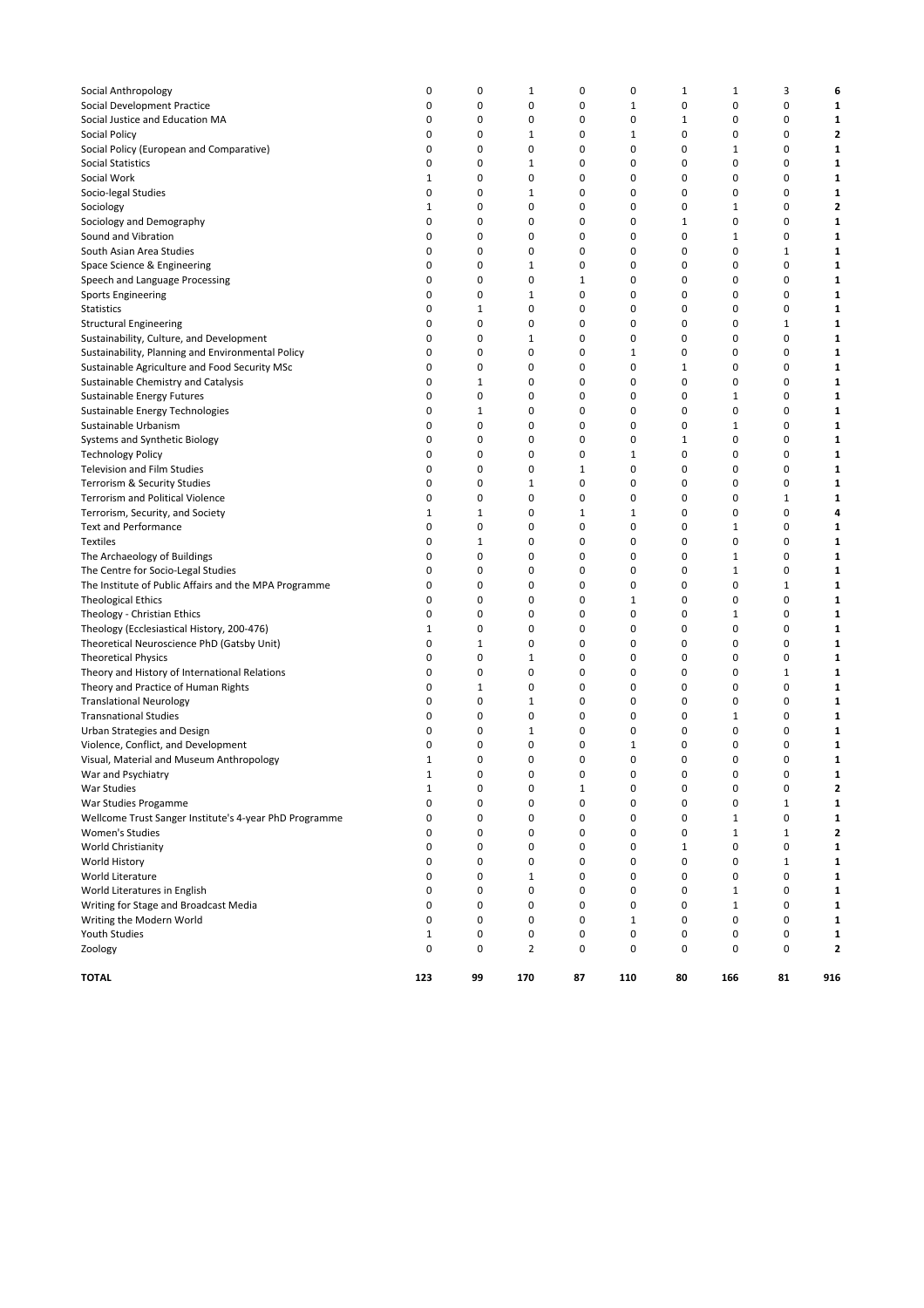# **Preferred UK University - Endorsed**

|                                                                                                                  | ATI. | BOS                | <b>CHIG</b>                 | DC                      | HOU                     | LA                            | NY                   | SF                             | <b>TOTAL</b>        |                |
|------------------------------------------------------------------------------------------------------------------|------|--------------------|-----------------------------|-------------------------|-------------------------|-------------------------------|----------------------|--------------------------------|---------------------|----------------|
| Birkbeck, University of London                                                                                   |      | 1                  | 0                           | 0                       | 0                       | 0                             | 0                    | 0                              | 0                   | 1              |
| Birmingham City University                                                                                       |      | 0                  | 0                           | 0                       | 0                       | 0                             | 0                    | $\mathbf 0$                    | 1                   | 1              |
| <b>Cardiff University</b>                                                                                        |      | 2                  | $\mathbf{1}$                | 2                       | 1                       | 1                             | 0                    | 1                              | 0                   | 8              |
| <b>City University</b>                                                                                           |      | 0                  | $\mathbf 1$                 | 0                       | 0                       | 0                             | 0                    | $\mathbf 0$                    | 0                   | 1              |
| Courtauld Institute of Art                                                                                       |      | $\mathbf{1}$       | $\mathbf{1}$                | 0                       | 2                       | $\mathbf 0$                   | $1\,$                | $\overline{2}$                 | 1                   | 8              |
| De Montfort University, Leicester                                                                                |      | 0                  | 0                           | 1                       | 0                       | 0                             | 0                    | $\mathbf 0$                    | 0                   | 1              |
| Durham University<br>Goldsmiths, University of London                                                            |      | $\mathbf{1}$<br>0  | $\mathbf{1}$<br>$\mathbf 1$ | 4<br>1                  | 1<br>0                  | 1<br>0                        | $1\,$<br>$\mathbf 1$ | $\overline{2}$<br>$\mathbf{1}$ | 0<br>$\mathbf 0$    | 11<br>4        |
| Guildhall School of Music and Drama                                                                              |      | 0                  | 0                           | 1                       | 0                       | 0                             | 0                    | 0                              | $\mathbf 0$         | 1              |
| Heriot-Watt University                                                                                           |      | $\mathbf{1}$       | 0                           | 0                       | 0                       | 0                             | 0                    | 0                              | 0                   | 1              |
| Imperial College London                                                                                          |      | 4                  | 9                           | 5                       | 3                       | 3                             | $\overline{2}$       | 9                              | 1                   | 36             |
| Institute of Education                                                                                           |      | $\mathbf{1}$       | 0                           | 0                       | 0                       | $\mathbf{1}$                  | 0                    | $\mathbf 0$                    | 0                   | $\overline{2}$ |
| Institute of English Studies                                                                                     |      | 0                  | 0                           | 0                       | 0                       | $\mathbf 0$                   | 0                    | 0                              | 1                   | 1              |
| Keele University<br>King's College London                                                                        |      | 0<br>7             | 0<br>$\overline{2}$         | 0<br>8                  | 0<br>5                  | 0<br>9                        | $1\,$<br>3           | $\mathbf 0$<br>12              | 0<br>$\overline{2}$ | 1<br>48        |
| Kingston University                                                                                              |      | 0                  | 0                           | 0                       | 1                       | 0                             | 0                    | $\mathbf 0$                    | $\mathbf 0$         | 1              |
| Lancaster University                                                                                             |      | 0                  | 0                           | 0                       | 0                       | 1                             | $\mathbf{1}$         | 0                              | 0                   | 2              |
| Liverpool John Moores University                                                                                 |      | 0                  | 0                           | 0                       | 0                       | $\mathbf{1}$                  | 0                    | 0                              | 0                   | 1              |
| London Academy of Music and Dramatic Art                                                                         |      | 1                  | $\mathbf{1}$                | $\mathbf{1}$            | 0                       | 0                             | $\mathbf{1}$         | 0                              | 0                   | 4              |
| London Film School                                                                                               |      | 0                  | 0                           | 0                       | 0<br>9                  | $\mathbf 0$                   | $\mathbf{1}$         | 0                              | 0<br>9              | 1              |
| London School of Economics and Political Science (LSE)<br>London School of Hygiene and Tropical Medicine (LSHTM) |      | 10<br>3            | 9<br>$\overline{2}$         | 17<br>$\overline{2}$    | 1                       | 10<br>$\mathbf{1}$            | 4<br>1               | 13<br>5                        | 0                   | 81<br>15       |
| <b>Newcastle University</b>                                                                                      |      | 0                  | 0                           | 1                       | 0                       | 0                             | $\overline{2}$       | 0                              | 0                   | 3              |
| Northumbria University                                                                                           |      | 0                  | 0                           | 1                       | 0                       | 0                             | 0                    | 0                              | 0                   | 1              |
| Queen Mary, University of London                                                                                 |      | 0                  | $\mathbf{1}$                | 0                       | $\overline{2}$          | 0                             | 1                    | 0                              | 1                   | 5              |
| Queen's University of Belfast                                                                                    |      | $\overline{2}$     | $1\,$                       | 2                       | 1                       | $\mathbf{1}$                  | 0                    | $\overline{2}$                 | 0                   | 9              |
| Roehampton University                                                                                            |      | $\mathbf{1}$       | 0                           | 1                       | 0                       | 0                             | 0                    | 0                              | 0                   | 2              |
| Royal Academy of Dramatic Art<br>Royal Academy of Music                                                          |      | 0<br>0             | 0<br>0                      | 0<br>0                  | 0<br>0                  | $\mathbf 0$<br>3              | 0<br>0               | 1<br>$\mathbf 0$               | 0<br>0              | 1<br>3         |
| Royal College of Art                                                                                             |      | $\mathbf{1}$       | $\mathbf{1}$                | 0                       | 0                       | $\pmb{0}$                     | 0                    | $\overline{2}$                 | 0                   | 4              |
| Royal College of Music                                                                                           |      | $\mathbf{1}$       | 0                           | 0                       | 0                       | 0                             | 1                    | 0                              | 1                   | 3              |
| Royal Conservatoire of Scotland                                                                                  |      | $\mathbf{1}$       | 0                           | 0                       | 0                       | 0                             | 0                    | $\mathbf 0$                    | 1                   | 2              |
| Royal Holloway, University of London                                                                             |      | 0                  | $\mathbf{1}$                | 0                       | 1                       | 1                             | 0                    | 1                              | 0                   | 4              |
| Royal Veterinary College                                                                                         |      | $\mathbf{1}$       | 0                           | 0                       | 0                       | $\mathbf 0$                   | 0                    | 0                              | 0                   | 1              |
| Royal Welsh College of Music and Drama<br>Sheffield Hallam University                                            |      | 0<br>0             | 0<br>0                      | $\mathbf{1}$<br>1       | 0<br>0                  | $\overline{2}$<br>$\mathbf 0$ | 0<br>0               | 0<br>$\mathbf 0$               | 0<br>0              | 3<br>1         |
| Swansea University                                                                                               |      | 0                  | 0                           | 0                       | 0                       | 0                             | 0                    | 1                              | 0                   | 1              |
| The Glasgow School of Art                                                                                        |      | 0                  | 0                           | 1                       | 0                       | $\mathbf 0$                   | 0                    | 0                              | 0                   | 1              |
| The Royal Central School of Speech and Drama                                                                     |      | 0                  | 0                           | 0                       | 0                       | 0                             | 0                    | 3                              | 0                   | 3              |
| The School of Oriental and African Studies (SOAS)                                                                |      | 4                  | $\mathbf{1}$                | 7                       | 5                       | 5                             | 3                    | $\overline{7}$                 | 5                   | 37             |
| Trinity Laban Conservatoire of Music and Drama                                                                   |      | 0                  | 0<br>6                      | 1                       | 0                       | 0                             | 0<br>6               | $\mathbf 0$                    | $\mathbf 0$         | 1              |
| University College London (UCL)<br>University of Aberdeen                                                        |      | 11<br>0            | 0                           | 10<br>0                 | 6<br>0                  | 7<br>$\mathbf{1}$             | 0                    | 9<br>0                         | 3<br>0              | 58<br>1        |
| University of Birmingham                                                                                         |      | $\mathbf{1}$       | 0                           | 1                       | 0                       | $\mathbf 0$                   | $1\,$                | 0                              | 0                   | 3              |
| University of Bristol                                                                                            |      | $\overline{2}$     | 2                           | 2                       | 1                       | 1                             | 0                    | $\overline{2}$                 | $\mathbf 0$         | 10             |
| University of Cambridge                                                                                          |      | 8                  | 8                           | 17                      | 8                       | 12                            | 10                   | 21                             | 10                  | 94             |
| University of Dundee                                                                                             |      | 0                  | 0                           | $\mathbf{1}$            | 0                       | 0                             | 0                    | $\mathbf 0$                    | 0                   | 1              |
| University of East Anglia<br>University of Edinburgh                                                             |      | $\mathbf{1}$<br>11 | 0<br>4                      | 2<br>11                 | 0<br>2                  | 3<br>5                        | 0<br>4               | $\mathbf{1}$<br>$\overline{7}$ | 0<br>9              | 7<br>53        |
| University of Essex                                                                                              |      | $\overline{2}$     | $\mathbf 1$                 | 0                       | 0                       | 0                             | 0                    | $\mathbf{1}$                   | 0                   | 4              |
| University of Exeter                                                                                             |      | 0                  | $\pmb{0}$                   | 1                       | 0                       | 1                             | $1\,$                | 0                              | 1                   | 4              |
| University of Glasgow                                                                                            |      | $\overline{2}$     | $\mathbf{1}$                | 3                       | $\overline{\mathbf{c}}$ | 0                             | $\overline{2}$       | $\overline{2}$                 | $\overline{2}$      | 14             |
| University of Greenwich                                                                                          |      | $\mathbf{1}$       | 0                           | 0                       | 0                       | 0                             | 0                    | 0                              | 0                   | 1              |
| University of Kent                                                                                               |      | $\overline{2}$     | 0<br>0                      | 0                       | 0<br>0                  | $\pmb{0}$                     | 0<br>0               | 0                              | 0<br>0              | 2<br>2         |
| University of Leeds<br>University of Leicester                                                                   |      | $\mathbf 1$<br>0   | 0                           | 0<br>0                  | 0                       | $\mathbf{1}$<br>0             | 0                    | 0<br>0                         | $1\,$               | 1              |
| University of Liverpool                                                                                          |      | 0                  | 0                           | 0                       | 0                       | $\mathbf 0$                   | 0                    | $\mathbf{1}$                   | 0                   | 1              |
| University of Manchester                                                                                         |      | $\mathbf 1$        | $\mathbf 1$                 | $\overline{\mathbf{c}}$ | $\overline{2}$          | $\mathbf 0$                   | $1\,$                | $1\,$                          | $1\,$               | 9              |
| University of Nottingham                                                                                         |      | 0                  | 0                           | $\mathbf{1}$            | $\mathbf 0$             | $\mathbf{1}$                  | $1\,$                | 0                              | $1\,$               |                |
| University of Oxford                                                                                             |      | 20                 | 30                          | 44                      | 25                      | 31                            | 28                   | 50                             | 25                  | 253            |
| University of Portsmouth<br>University of Reading                                                                |      | 1<br>0             | 0<br>$\mathbf 1$            | 0<br>0                  | 0<br>0                  | 0<br>$\mathbf{1}$             | 0<br>$\mathbf{1}$    | 0<br>$\pmb{0}$                 | 0<br>$1\,$          | 1<br>4         |
| University of Salford                                                                                            |      | 0                  | 0                           | $\mathbf{1}$            | 0                       | $\pmb{0}$                     | 0                    | 0                              | 0                   | 1              |
| University of Sheffield                                                                                          |      | $\mathbf{1}$       | $\mathbf{1}$                | 1                       | 1                       | 2                             | 0                    | 0                              | 1                   | 7              |
| University of Southampton                                                                                        |      | $\mathbf{1}$       | $\mathbf{1}$                | 0                       | 0                       | 0                             | 0                    | $\mathbf{1}$                   | 0                   | 3              |
| University of St Andrews                                                                                         |      | 3                  | 6                           | 6                       | 3                       | $\overline{2}$                | 0                    | 3                              | $1\,$               | 24             |
| University of Stirling                                                                                           |      | 0                  | 0                           | 1                       | 1                       | $\pmb{0}$                     | 0                    | 0                              | 0                   | $\overline{2}$ |
| University of Strathclyde                                                                                        |      | 0<br>$\mathbf{1}$  | 0<br>0                      | 0<br>$\mathbf{1}$       | 0<br>0                  | 0                             | 0<br>0               | 1<br>0                         | 0<br>0              | 1<br>2         |
| University of Surrey<br>University of Sussex                                                                     |      | 6                  | 0                           | 2                       | 1                       | 0<br>$\pmb{0}$                | $1\,$                | 0                              | 0                   | 10             |
| University of Ulster                                                                                             |      | 0                  | $\mathbf{1}$                | $\mathbf{1}$            | 0                       | $\pmb{0}$                     | 0                    | 0                              | 0                   | $\overline{2}$ |
| University of Warwick                                                                                            |      | $\overline{2}$     | 3                           | 2                       | $\mathbf{1}$            | 2                             | 0                    | $\mathbf{1}$                   | $\overline{2}$      | 13             |
| University of Westminster                                                                                        |      | 0                  | $\pmb{0}$                   | 0                       | 1                       | 0                             | 0                    | $\mathbf{1}$                   | $\pmb{0}$           | 2              |
| University of York                                                                                               |      | $\overline{2}$     | 0                           | $\mathbf{1}$            | $\mathbf{1}$            | 0                             | 0                    | $\mathbf 2$                    | 0                   | 6              |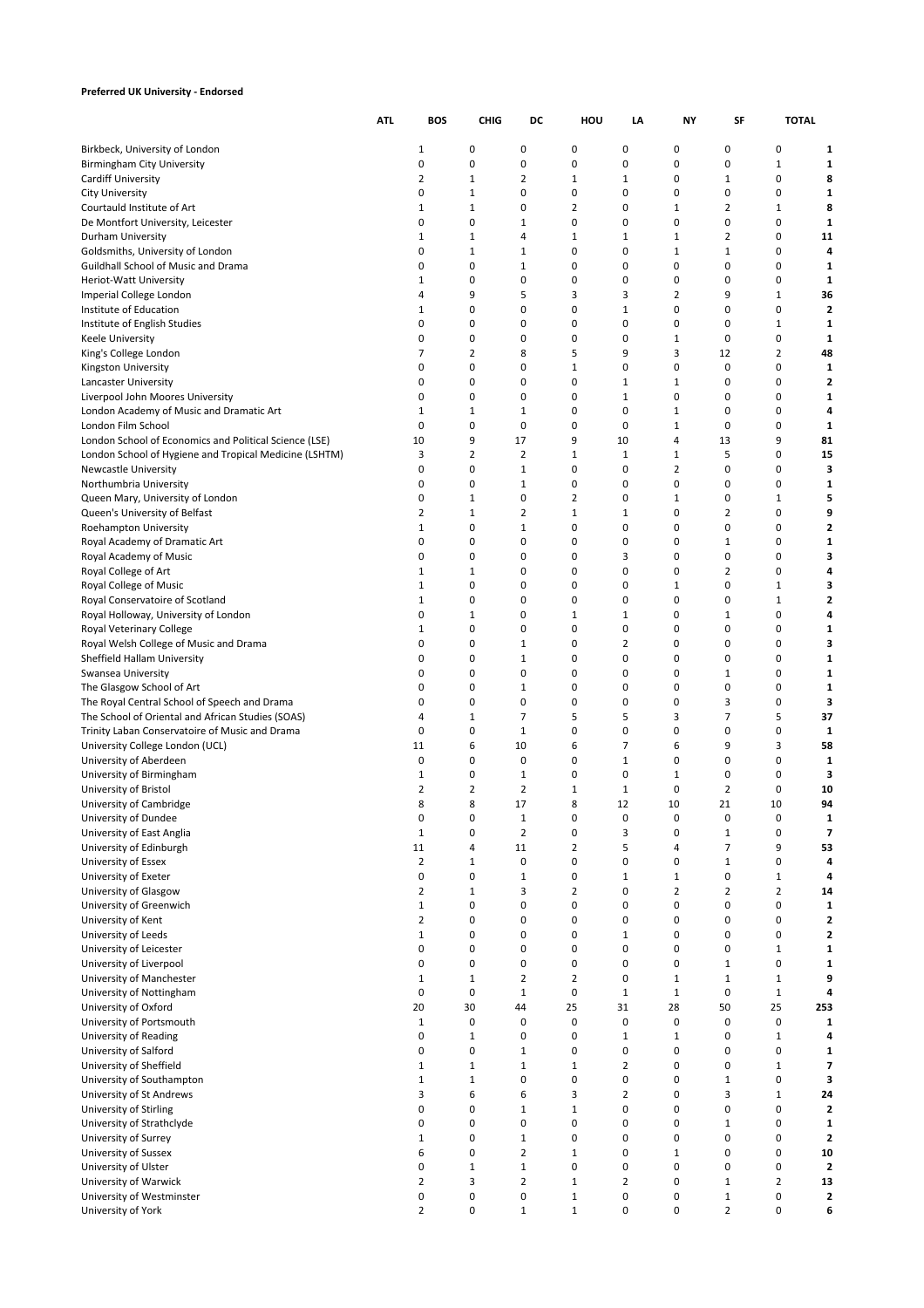| Warburg Institute | $\mathbf{0}$ |    |     |    | 0 1 0 0 0 0 0 1 |    |     |    |     |
|-------------------|--------------|----|-----|----|-----------------|----|-----|----|-----|
| <b>TOTAL</b>      | 123          | 99 | 170 | 87 | 110             | 80 | 166 | 81 | 916 |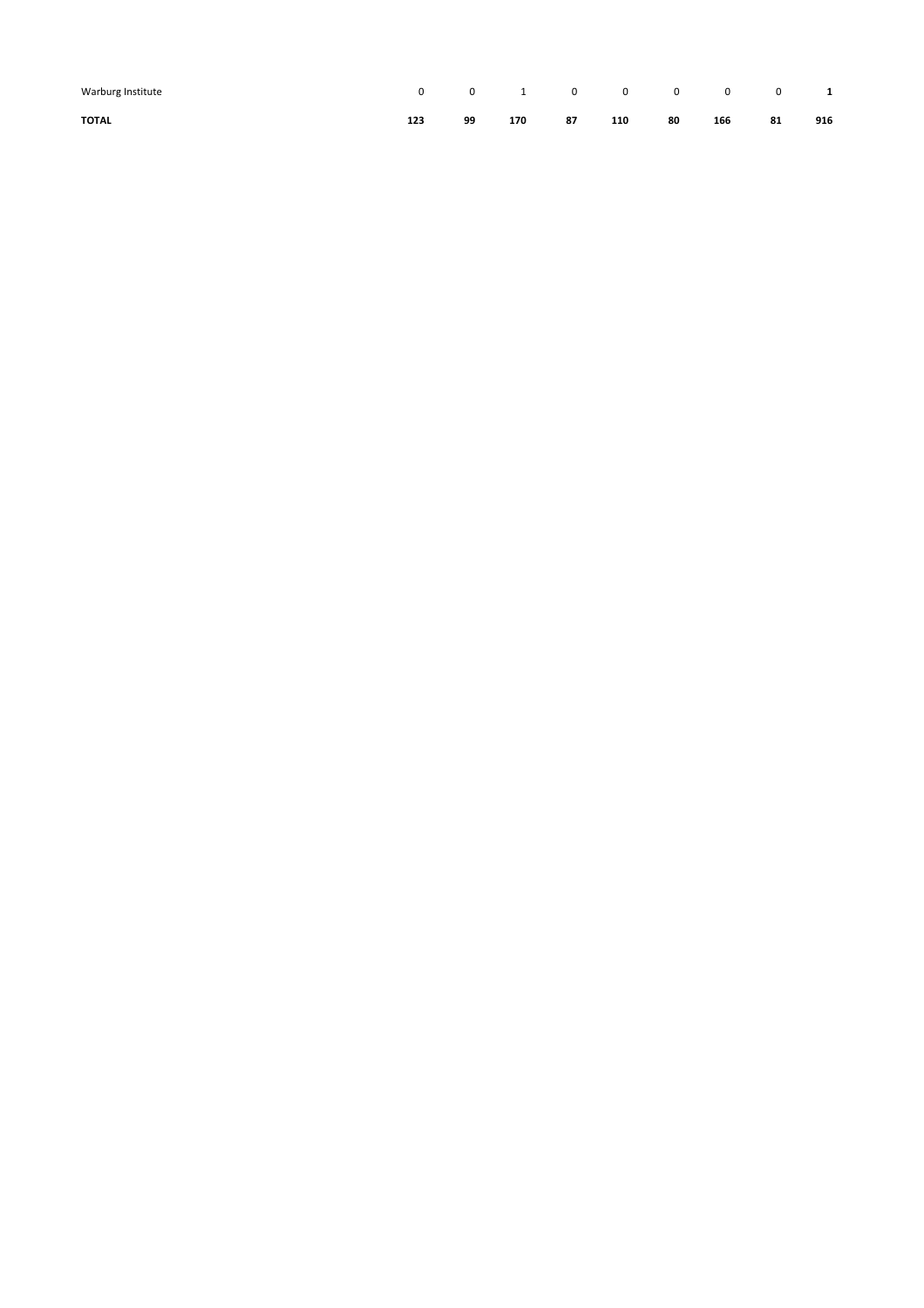# **Total Number of Interviewed**

|                                          | <b>ATL</b>     | <b>BOS</b> | <b>CHIG</b>    | DC             | HOU            | LA             | <b>NY</b>    | SF           | <b>TOTAL</b> |
|------------------------------------------|----------------|------------|----------------|----------------|----------------|----------------|--------------|--------------|--------------|
| <b>BY REGION</b>                         | 20             | 16         | 26             | 19             | 19             | 18             | 20           | 20           | 158          |
| % of National Pool                       | 12.7%          | 10.1%      | 16.5%          | 12.0%          | 12.0%          | 11.4%          | 12.7%        | 12.7%        |              |
| <b>GENDER</b>                            |                |            |                |                |                |                |              |              |              |
| Men                                      | $\overline{7}$ | 10         | 14             | 10             | 9              | 8              | 11           | 11           | 80           |
| % of Regional Pool                       | 35.0%          | 62.5%      | 53.8%          | 52.6%          | 47.4%          | 44.4%          | 55.0%        | 55.0%        |              |
| % of National Pool                       | 4.4%           | 6.3%       | 8.9%           | 6.3%           | 5.7%           | 5.1%           | 7.0%         | 7.0%         | 50.6%        |
| Women                                    | 13             | 6          | 12             | 9              | 10             | 10             | 9            | 9            | 78           |
| % of Regional Pool                       | 65.0%          | 37.5%      | 46.2%          | 47.4%          | 52.6%          | 55.6%          | 45.0%        | 45.0%        |              |
| % of National Pool                       | 8.2%           | 3.8%       | 7.6%           | 5.7%           | 6.3%           | 6.3%           | 5.7%         | 5.7%         | 49.4%        |
| UNIVERSITIES PRESENTING CANDIDATES       |                |            |                |                |                |                |              |              |              |
| <b>Ivy League</b>                        | $\overline{2}$ | 5          | 3              | $\overline{4}$ | $\mathbf{1}$   | 4              | 6            | 6            | 31           |
| % of Regional Pool                       | 10.0%          | 31.3%      | 11.5%          | 21.1%          | 5.3%           | 22.2%          | 30.0%        | 30.0%        |              |
| % of National Pool                       | 1.3%           | 3.2%       | 1.9%           | 2.5%           | 0.6%           | 2.5%           | 3.8%         | 3.8%         | 19.6%        |
| <b>Other Private Universities</b>        | 8              | 7          | 9              | 11             | 10             | 9              | 10           | 7            | 71           |
| % of Regional Pool                       | 40.0%          | 43.8%      | 34.6%          | 57.9%          | 52.6%          | 50.0%          | 50.0%        | 35.0%        |              |
| % of National Pool                       | 5.1%           | 4.4%       | 5.7%           | 7.0%           | 6.3%           | 5.7%           | 6.3%         | 4.4%         | 44.9%        |
| <b>State/Public Universities</b>         | 10             | 4          | 12             | $\overline{4}$ | 5              | 4              | 3            | 6            | 48           |
| % of Regional Pool                       | 50.0%          | 25.0%      | 46.2%          | 21.1%          | 26.3%          | 22.2%          | 15.0%        | 30.0%        |              |
| % of National Pool                       | 6.3%           | 2.5%       | 7.6%           | 2.5%           | 3.2%           | 2.5%           | 1.9%         | 3.8%         | 30.4%        |
| <b>Service Academies</b>                 | 0              | 0          | $\overline{2}$ | $\mathbf 0$    | 3              | $\mathbf{1}$   | $\mathbf{1}$ | $\mathbf{1}$ | 8            |
| % of Regional Pool                       | 0.0%           | 0.0%       | 7.7%           | 0.0%           | 15.8%          | 5.6%           | 5.0%         | 5.0%         |              |
| % of National Pool                       | 0.0%           | 0.0%       | 1.3%           | 0.0%           | 1.9%           | 0.6%           | 0.6%         | 0.6%         | 5.1%         |
| PREFERRED UK UNIVERSITY                  |                |            |                |                |                |                |              |              |              |
| <b>University of Oxford</b>              | $\overline{2}$ | 5          | 10             | 6              | 4              | 7              | 8            | 5            | 47           |
| % of Regional Pool                       | 10.0%          | 31.3%      | 38.5%          | 31.6%          | 21.1%          | 38.9%          | 40.0%        | 25.0%        |              |
| % of National Pool                       | 1.3%           | 3.2%       | 6.3%           | 3.8%           | 2.5%           | 4.4%           | 5.1%         | 3.2%         | 29.7%        |
| <b>University of Cambridge</b>           | $\mathbf{1}$   | 2          | $\overline{2}$ | 3              | $\overline{2}$ | $\mathbf{1}$   | $\mathbf{1}$ | 6            | 18           |
| % of Regional Pool                       | 5.0%           | 12.5%      | 7.7%           | 15.8%          | 10.5%          | 5.6%           | 5.0%         | 30.0%        |              |
| % of National Pool                       | 0.6%           | 1.3%       | 1.3%           | 1.9%           | 1.3%           | 0.6%           | 0.6%         | 3.8%         | 11.4%        |
| <b>University of London</b>              | 12             | 6          | 8              | 4              | 9              | 7              | 6            | 4            | 56           |
| % of Regional Pool                       | 60.0%          | 37.5%      | 30.8%          | 21.1%          | 47.4%          | 38.9%          | 30.0%        | 20.0%        |              |
| % of National Pool                       | 7.6%           | 3.8%       | 5.1%           | 2.5%           | 5.7%           | 4.4%           | 3.8%         | 2.5%         | 35.4%        |
| <b>Other English Universities</b>        | $\overline{a}$ | 3          | 5              | 3              | 3              | $\overline{2}$ | 4            | 4            | 28           |
| % of Regional Pool                       | 20.0%          | 18.8%      | 19.2%          | 15.8%          | 15.8%          | 11.1%          | 20.0%        | 20.0%        |              |
| % of National Pool                       | 2.5%           | 1.9%       | 3.2%           | 1.9%           | 1.9%           | 1.3%           | 2.5%         | 2.5%         | 17.7%        |
| <b>Northern Irish Universities</b>       | $\mathbf 1$    | 0          | 0              | $\pmb{0}$      | 0              | 0              | $\pmb{0}$    | 0            | 1            |
| % of Regional Pool                       | 5.0%           | 0.0%       | 0.0%           | 0.0%           | 0.0%           | 0.0%           | 0.0%         | 0.0%         |              |
| % of National Pool                       | 0.6%           | 0.0%       | 0.0%           | 0.0%           | 0.0%           | 0.0%           | 0.0%         | 0.0%         | 0.6%         |
| <b>Scottish Universities</b>             | 0              | 0          | $\mathbf{1}$   | $\overline{2}$ | 1              | $\mathbf{1}$   | $\mathbf 0$  | $\mathbf{1}$ | 6            |
| % of Regional Pool                       | 0.0%           | 0.0%       | 3.8%           | 10.5%          | 5.3%           | 5.6%           | 0.0%         | 5.0%         |              |
| % of National Pool                       | 0.0%           | 0.0%       | 0.6%           | 1.3%           | 0.6%           | 0.6%           | 0.0%         | 0.6%         | 3.8%         |
| <b>Welsh Universities</b>                | 0              | 0          | 0              | $\mathbf{1}$   | 0              | 0              | $\mathbf{1}$ | 0            | 2            |
| % of Regional Pool<br>% of National Pool | 0.0%<br>0.0%   | 0.0%       | 0.0%           | 5.3%           | 0.0%           | 0.0%           | 5.0%         | 0.0%<br>0.0% |              |
|                                          |                | 0.0%       | 0.0%           | 0.6%           | 0.0%           | 0.0%           | 0.6%         |              | 1.3%         |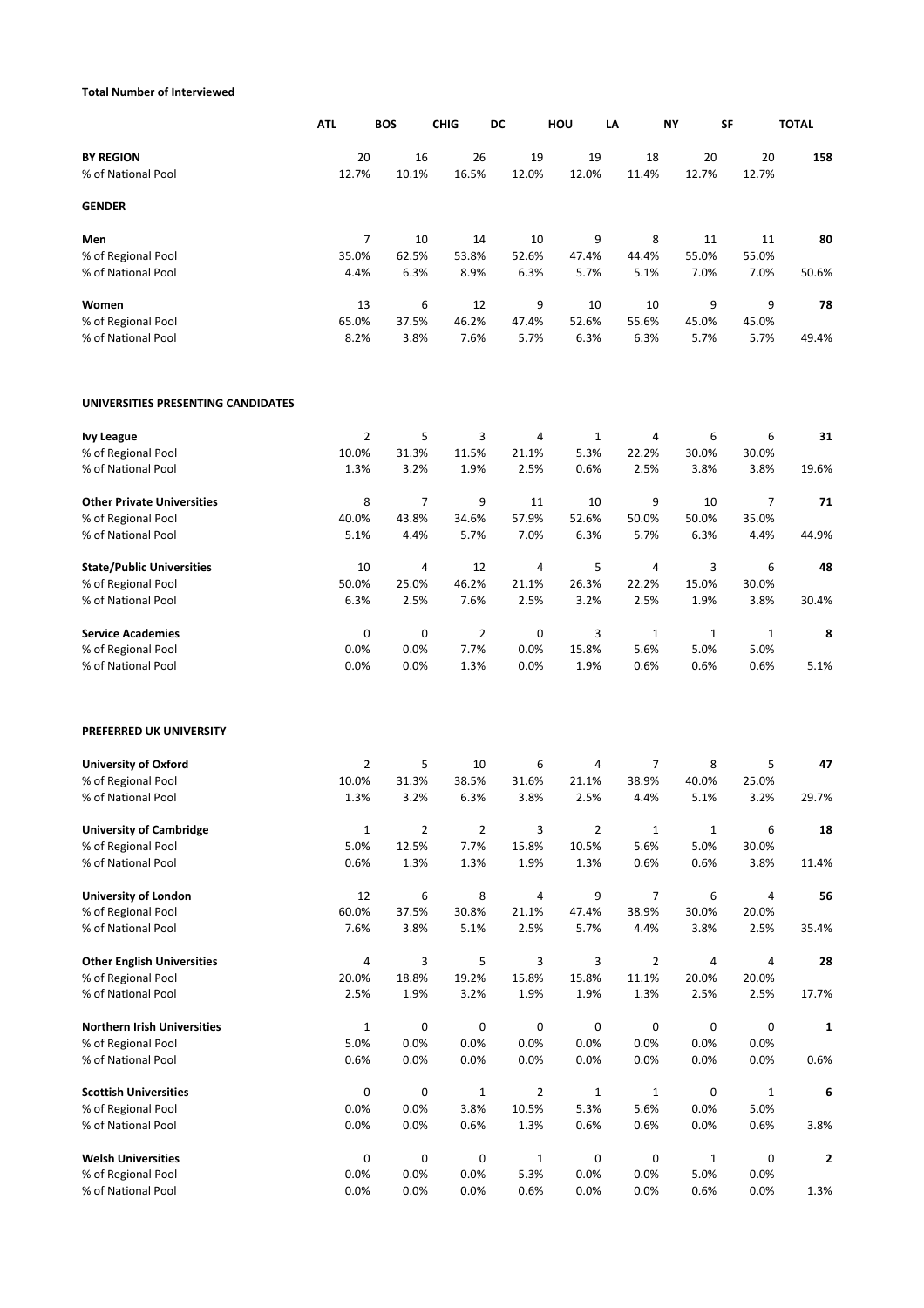|                                                                               | <b>ATL</b>                   | <b>BOS</b>             | <b>CHIG</b><br>DC |                     | HOU<br>LA         | ΝY                             | SF                            |                | <b>TOTAL</b> |
|-------------------------------------------------------------------------------|------------------------------|------------------------|-------------------|---------------------|-------------------|--------------------------------|-------------------------------|----------------|--------------|
| <b>ALABAMA</b>                                                                |                              |                        |                   |                     |                   |                                |                               |                |              |
| University of Alabama - Birmingham                                            | $\mathbf{1}$                 | 0                      | 0                 | 0                   | 0                 | $\pmb{0}$                      | $\mathbf 0$                   | 0              | 1            |
| <b>ARIZONA</b><br>Arizona State University                                    | 0                            | 0                      | 0                 | 0                   | 0                 | $\mathbf{1}$                   | 0                             | 0              | 1            |
| <b>ARKANSAS</b>                                                               |                              |                        |                   |                     |                   |                                |                               |                |              |
| <b>Hendrix College</b><br>University of Arkansas - Fayetteville               | 0<br>0                       | 0<br>0                 | 0<br>$\pmb{0}$    | 0<br>0              | 1<br>$\mathbf 1$  | 0<br>$\pmb{0}$                 | 0<br>0                        | 0<br>0         | 1<br>1       |
| <b>CALIFORNIA</b>                                                             |                              |                        |                   |                     |                   |                                |                               |                |              |
| California Institute of Technology<br>California State University - Fullerton | 0<br>0                       | 0<br>0                 | 0<br>$\mathbf 0$  | 0<br>0              | 0<br>0            | $\mathbf{1}$<br>$\mathbf 1$    | 0<br>0                        | 0<br>0         | 1<br>1       |
| Pomona College                                                                | 0                            | 0                      | 0                 | 0                   | 0                 | $\overline{2}$                 | 0                             | 0              | 2            |
| <b>Stanford University</b>                                                    | 0                            | 0                      | 3                 | 0                   | 0                 | 0                              | 0                             | 0              | 3            |
| University of California - Davis                                              | $\mathbf 0$                  | 0                      | $\mathbf 0$       | 0                   | 0                 | 0                              | 0                             | $\overline{2}$ | 2            |
| University of California - Riverside<br>University of Southern California     | 0<br>0                       | 0<br>0                 | 0<br>$\mathbf 1$  | 0<br>0              | 0<br>0            | $\mathbf{1}$<br>$\overline{2}$ | 0<br>0                        | 0<br>0         | 1<br>3       |
| University of the Pacific                                                     | 0                            | 0                      | 0                 | 0                   | 0                 | 0                              | 0                             | $\mathbf{1}$   | 1            |
|                                                                               |                              |                        |                   |                     |                   |                                |                               |                |              |
| <b>COLORADO</b><br>United States Air Force Academy                            | 0                            | 0                      | $\overline{2}$    | 0                   | 2                 | 0                              | $\mathbf 0$                   | 0              | 4            |
| University of Colorado System - Boulder                                       | 0                            | 0                      | 0                 | 0                   | $\mathbf{1}$      | $\pmb{0}$                      | $\mathbf 0$                   | 0              | 1            |
| University of Denver                                                          | 0                            | 0                      | 0                 | 0                   | $\mathbf{1}$      | 0                              | 0                             | 0              | 1            |
| <b>CONNECTICUT</b>                                                            |                              |                        |                   |                     |                   |                                |                               |                |              |
| University of Connecticut                                                     | 0                            | $\mathbf{1}$           | 0                 | $\pmb{0}$           | 0                 | 0                              | $\mathbf 0$                   | 0              | 1            |
| <b>Yale University</b>                                                        | $\mathbf{1}$                 | $\mathbf{1}$           | $\mathbf{1}$      | $\mathbf 0$         | 0                 | 0                              | 3                             | $\overline{2}$ | 8            |
| <b>DISTRICT OF COLUMBIA</b>                                                   |                              |                        |                   |                     |                   |                                |                               |                |              |
| American University                                                           | 0                            | 0                      | 0                 | 2                   | 0                 | 0                              | 0                             | 0              | 2            |
| George Washington University<br>Georgetown University                         | $\mathbf{1}$<br>0            | 0<br>$\mathbf{1}$      | $\mathbf 0$<br>0  | 0<br>$\overline{2}$ | 0<br>0            | 0<br>0                         | 0<br>0                        | 0<br>0         | 1<br>3       |
| Howard University                                                             | $\mathbf 0$                  | 0                      | 0                 | $\mathbf{1}$        | $\mathbf 0$       | 0                              | $\mathbf 0$                   | 0              | $\mathbf{1}$ |
| <b>FLORIDA</b>                                                                |                              |                        |                   |                     |                   |                                |                               |                |              |
| Florida State University                                                      | $\mathbf{1}$                 | 0                      | 0                 | 0                   | 0                 | 0                              | 0                             | 0              | 1            |
| <b>Rollins College</b>                                                        | 0                            | 0                      | $\pmb{0}$         | 0                   | $\mathbf 1$       |                                | 0                             | 0              | 1            |
| <b>GEORGIA</b>                                                                |                              |                        |                   |                     |                   |                                |                               |                |              |
| Agnes Scott College                                                           | 1                            | 0                      | 0                 | $\pmb{0}$           | 0                 | 0                              | 0                             | 0              | 1            |
| <b>Emory University</b>                                                       | $\overline{2}$               | $\mathbf 0$            | $\mathbf 0$       | $\Omega$            | 0                 | $\mathbf 0$                    | $\Omega$                      | 0              | $\mathbf{2}$ |
| Georgia Institute of Technology<br>University of Georgia                      | $\mathbf{1}$<br>$\mathbf{1}$ | $\pmb{0}$<br>$\pmb{0}$ | 0<br>$\mathbf 1$  | 0<br>$\pmb{0}$      | 0<br>$\mathbf{1}$ | $\pmb{0}$<br>0                 | $\pmb{0}$<br>$\boldsymbol{0}$ | 0<br>0         | 1<br>3       |
| <b>IDAHO</b>                                                                  |                              |                        |                   |                     |                   |                                |                               |                |              |
| <b>Boise State University</b>                                                 | 0                            | $\pmb{0}$              | $\mathbf 0$       | 0                   | $\pmb{0}$         | $\pmb{0}$                      | $\pmb{0}$                     | $\mathbf{1}$   | 1            |
|                                                                               |                              |                        |                   |                     |                   |                                |                               |                |              |
| <b>ILLINOIS</b><br>Northwestern University                                    | 0                            | 0                      | 0                 | 0                   | 1                 | $\pmb{0}$                      | 0                             | 0              | 1            |
| University of Chicago                                                         | 0                            | $\mathbf{1}$           | 0                 | 0                   | $\pmb{0}$         | 0                              | 0                             | 0              | 1            |
| University of Illinois - Chicago                                              | 0                            | $\pmb{0}$              | $\mathbf 1$       | $\pmb{0}$           | 0                 | $\pmb{0}$                      | $\pmb{0}$                     | 0              | 1            |
| University of Illinois - Urbana-Champaign                                     | $\mathbf 0$                  | 0                      | $\mathbf{1}$      | $\mathbf 0$         | 0                 | 0                              | $\mathbf 0$                   | 0              | $\mathbf{1}$ |
| <b>INDIANA</b>                                                                |                              |                        |                   |                     |                   |                                |                               |                |              |
| <b>Purdue University</b>                                                      | 0                            | 0                      | $\mathbf{1}$      | 0                   | 0                 | 0                              | $\pmb{0}$                     | 0              | 1            |
| University of Notre Dame                                                      | 0                            | $\pmb{0}$              | $\mathbf 0$       | $\pmb{0}$           | $\overline{2}$    | $\pmb{0}$                      | $\mathbf{1}$                  | 0              | 3            |
| <b>IOWA</b>                                                                   |                              |                        |                   |                     |                   |                                |                               |                |              |
| University of Iowa                                                            | 0                            | 0                      | $\mathbf{1}$      | 0                   | 0                 | 0                              | $\pmb{0}$                     | 0              | 1            |
| <b>KANSAS</b>                                                                 |                              |                        |                   |                     |                   |                                |                               |                |              |
| Kansas State University                                                       | 0                            | 0                      | $\mathbf{1}$      | $\pmb{0}$           | $\pmb{0}$         | $\pmb{0}$                      | $\pmb{0}$                     | 0              | 1            |
| <b>MAINE</b>                                                                  |                              |                        |                   |                     |                   |                                |                               |                |              |
| <b>Bowdoin College</b>                                                        | 0                            | $\pmb{0}$              | $\mathbf 0$       | 0                   | 0                 | $1\,$                          | $\pmb{0}$                     | 0              | $\mathbf{1}$ |
| <b>MARYLAND</b>                                                               |                              |                        |                   |                     |                   |                                |                               |                |              |
| Johns Hopkins University                                                      | 0                            | $\pmb{0}$              | $\mathbf 0$       | $\overline{2}$      | 0                 | 0                              | 0                             | 0              | 2            |

**Universities Presenting Candidates -Interviewed**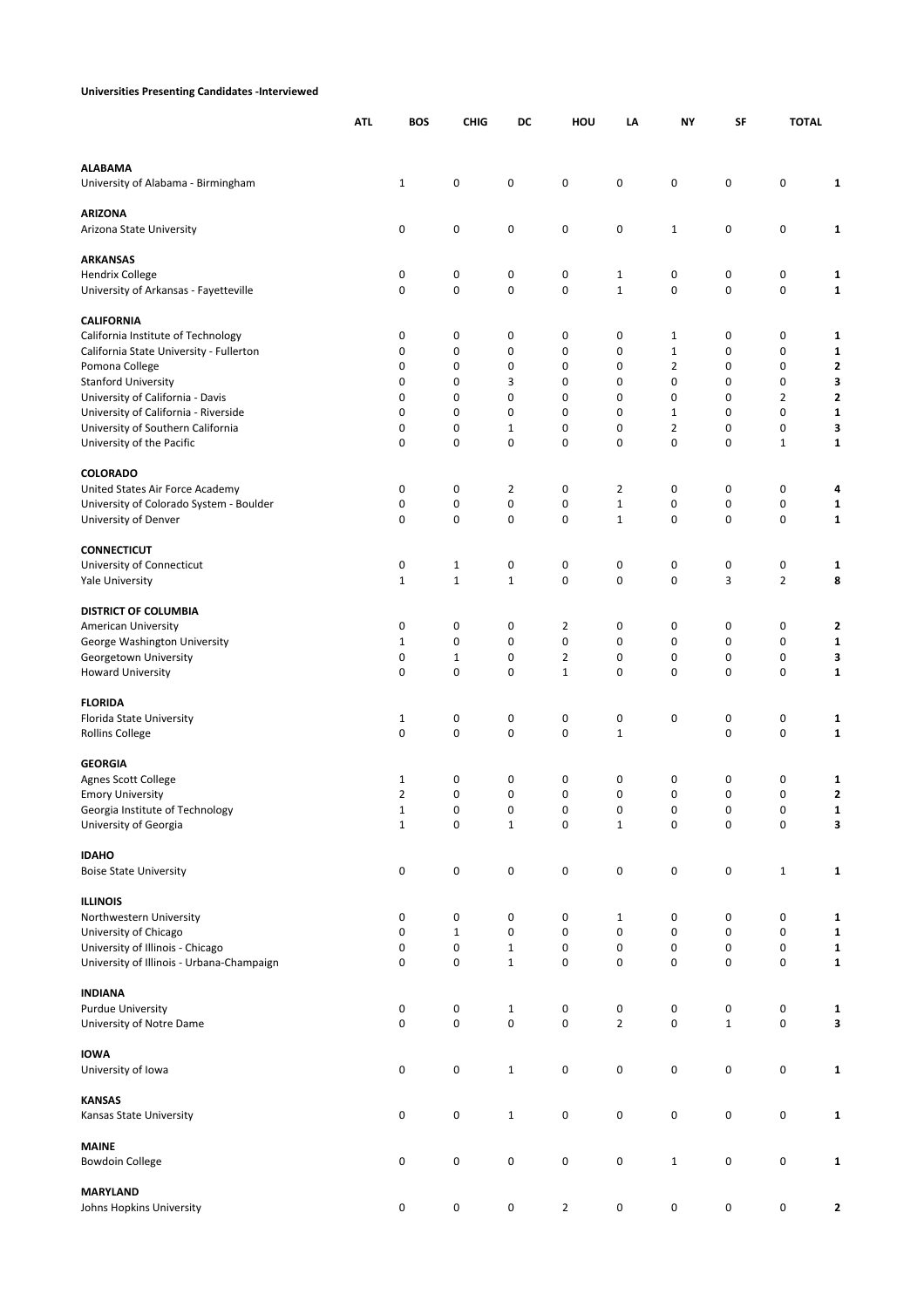| <b>Towson University</b><br>United States Naval Academy          | 0<br>0                        | $\pmb{0}$<br>$\mathbf 0$ | 0<br>2            | 1<br>0           | 0<br>$\mathbf{1}$      | 0<br>0            | 0<br>0                    | 0<br>$\mathbf{1}$ | 1<br>4            |
|------------------------------------------------------------------|-------------------------------|--------------------------|-------------------|------------------|------------------------|-------------------|---------------------------|-------------------|-------------------|
|                                                                  |                               |                          |                   |                  |                        |                   |                           |                   |                   |
| <b>MASSACHUSETTS</b>                                             |                               |                          |                   |                  |                        |                   |                           |                   |                   |
| Amherst College                                                  | 0                             | $\mathbf{1}$             | 0                 | 1                | 0                      | 0                 | 0                         | 0                 | 2                 |
| <b>Boston College</b>                                            | 0                             | $\mathbf{1}$             | 0                 | 0                | 0                      | 0                 | 0                         | 0                 | 1                 |
| <b>Boston University</b>                                         | $\mathbf 1$                   | 0                        | 0                 | 0                | 0                      | 0                 | 0                         | 0                 | 1                 |
| Harvard University                                               | $\mathbf 1$                   | 4                        | 0                 | 0                | 0                      | 3                 | 0                         | $\overline{2}$    | 10                |
| Massachusetts Institute of Technology<br>Northeastern University | $\mathbf 1$<br>$\mathbf 0$    | 0<br>$\mathbf 0$         | 0<br>$\mathbf{1}$ | 0<br>0           | 0<br>0                 | $\mathbf{1}$<br>0 | 2<br>0                    | 0<br>0            | 4<br>1            |
| Smith College                                                    | 0                             | $\mathbf{1}$             | 0                 | 0                | 0                      | 0                 | 0                         | 0                 | 1                 |
| University of Massachusetts- Amherst                             | 0                             | $\mathbf{1}$             | 0                 | 0                | 0                      | 0                 | 0                         | 0                 | 1                 |
| Williams College                                                 | $\mathbf 0$                   | $\mathbf 0$              | $\mathbf{1}$      | 0                | 0                      | 0                 | $\mathbf 0$               | 0                 | 1                 |
| <b>MONTANA</b>                                                   |                               |                          |                   |                  |                        |                   |                           |                   |                   |
| Montana State University System - Bozeman                        | 0                             | 0                        | 0                 | 0                | 0                      | 0                 | 0                         | $\mathbf{1}$      | 1                 |
| University of Montana - Missoula                                 | $\mathbf 0$                   | $\mathbf 0$              | 0                 | 0                | $\boldsymbol{0}$       | 0                 | $\mathbf 0$               | $\mathbf{1}$      | $\mathbf{1}$      |
| <b>MINNESOTA</b>                                                 |                               |                          |                   |                  |                        |                   |                           |                   |                   |
| Carleton College                                                 | 0                             | $\pmb{0}$                | 0                 | 0                | $\mathbf{1}$           | 0                 | 0                         | 0                 | 1                 |
| University of Minnesota - Twin Cities                            | 0                             | $\mathbf 0$              | $\mathbf{1}$      | 0                | 0                      | 0                 | 0                         | 0                 | 1                 |
| <b>NEW HAMPSHIRE</b>                                             |                               |                          |                   |                  |                        |                   |                           |                   |                   |
| Dartmouth College                                                | 0                             | 0                        | 1                 | 0                | $\mathbf{1}$           | 0                 | 0                         | 0                 | 2                 |
| <b>NEW JERSEY</b>                                                |                               |                          |                   |                  |                        |                   |                           |                   |                   |
| <b>Princeton University</b>                                      | 0                             | 0                        | 1                 | 2                | 0                      | $\mathbf{1}$      | 0                         | 1                 | 5                 |
| Rutgers University - New Brunswick                               | $\mathbf 0$                   | $\mathbf 0$              | 0                 | 0                | $\mathbf 0$            | 0                 | $\mathbf{1}$              | 0                 | 1                 |
| <b>NEW YORK</b>                                                  |                               |                          |                   |                  |                        |                   |                           |                   |                   |
| City University of New York - Hunter College                     | 0                             | 0                        | 0                 | 0                | 0                      | 0                 | 1                         | 0                 | 1                 |
| <b>Colgate University</b>                                        | 0                             | $\mathbf 0$              | 0                 | 0                | 0                      | 0                 | $\mathbf{1}$              | 0                 | 1                 |
| Columbia University                                              | 0                             | $\mathbf 0$              | 0                 | 0                | 0                      | 0                 | $\mathbf{1}$              | $\mathbf{1}$      | 2                 |
| <b>Cornell University</b>                                        | 0                             | 0                        | 0                 | 0                | 0                      | 0                 | $\mathbf{1}$              | 0                 | 1                 |
| New York University                                              | $\mathbf 0$                   | 0                        | 0                 | 0                | 0                      | 0                 | $\mathbf{1}$              | 0                 | 1                 |
| Saint John's University                                          | $\mathbf 0$                   | 0                        | 0                 | 1                | 0                      | 0                 | 0                         | 0                 | 1                 |
| State University of New York - Buffalo                           | 0                             | $\mathbf 0$              | 0                 | 0                | 0                      | 0                 | $\mathbf{1}$              | 0                 | 1                 |
| <b>Syracuse University</b>                                       | $\mathbf 0$                   | 0                        | 0                 | 0                | 0                      | 0                 | $\mathbf{1}$              | 0                 | 1                 |
| United States Military Academy                                   | 0                             | 0                        | 0                 | 0                | $\mathbf{1}$           | 1                 | $\mathbf{1}$              | $\mathbf{1}$      | 4                 |
| Yeshiva University                                               | $\mathbf 0$                   | $\mathbf 0$              | 0                 | 0                | $\mathbf 0$            | 0                 | $\mathbf{1}$              | 0                 | 1                 |
| <b>NORTH CAROLINA</b>                                            |                               |                          |                   |                  |                        |                   |                           |                   |                   |
| Duke University                                                  | $\mathbf{1}$                  | 0                        | 1                 | 1                | 0                      | 1                 | 0                         | $\mathbf{1}$      | 5                 |
| University of North Carolina - Chapel Hill                       | 3                             | $\mathbf 0$              | 0                 | 0                | 0                      | 0                 | 0                         | 0                 | 3                 |
| OHIO                                                             |                               |                          |                   |                  |                        |                   |                           |                   |                   |
| <b>Denison University</b>                                        | 0                             | $\pmb{0}$                | 1                 | 0                | 0                      | 0                 | 0                         | 0                 | 1                 |
| Oberlin College                                                  | 0                             | $\pmb{0}$                | $\mathbf{1}$      | 0                | 0                      | 0                 | $\pmb{0}$                 | 0                 | 1                 |
| Youngstown State University                                      | $\boldsymbol{0}$              | $\pmb{0}$                | $\mathbf{1}$      | 0                | $\pmb{0}$              | 0                 | $\pmb{0}$                 | 0                 | 1                 |
| <b>OREGON</b>                                                    |                               |                          |                   |                  |                        |                   |                           |                   |                   |
| Lewis & Clark College                                            | $\pmb{0}$                     | $\pmb{0}$                | 0                 | 0                | 0                      | 0                 | 0                         | $\overline{2}$    | $\mathbf{2}$      |
| PENNSYLVANIA                                                     |                               |                          |                   |                  |                        |                   |                           |                   |                   |
| Lafayette College                                                | 0                             | $\mathbf{1}$             | 0                 | 0                | 0                      | 0                 | 0                         | 0                 | 1                 |
| University of Pennsylvania                                       | 0                             | $\mathbf{1}$             | 0                 | 0                | 0                      | 0                 | $\mathbf{1}$              | $\mathbf 1$       | 3                 |
| University of Scranton<br>Villanova University                   | 0<br>$\mathbf 0$              | $\pmb{0}$<br>$\mathbf 0$ | 0<br>0            | $\mathbf 1$<br>0 | 0<br>$\pmb{0}$         | 0<br>0            | 0<br>$\mathbf{1}$         | 0<br>0            | 1<br>$\mathbf{1}$ |
|                                                                  |                               |                          |                   |                  |                        |                   |                           |                   |                   |
| <b>RHODE ISLAND</b>                                              |                               |                          |                   |                  |                        |                   |                           |                   |                   |
| <b>Brown University</b><br>University of Rhode Island            | 0<br>$\boldsymbol{0}$         | $\pmb{0}$<br>$1\,$       | 0<br>0            | 2<br>0           | $\pmb{0}$<br>$\pmb{0}$ | 0<br>0            | $\mathbf{1}$<br>$\pmb{0}$ | 0<br>0            | 3<br>$\mathbf 1$  |
|                                                                  |                               |                          |                   |                  |                        |                   |                           |                   |                   |
| <b>TENNESSEE</b>                                                 |                               |                          |                   |                  |                        |                   |                           |                   |                   |
| Middle Tennessee State University<br>Vanderbilt University       | $\overline{2}$<br>$\mathbf 1$ | $\pmb{0}$<br>$\pmb{0}$   | 0<br>0            | 0<br>0           | 0<br>$\pmb{0}$         | 0<br>0            | $\pmb{0}$<br>0            | 0<br>0            | 2<br>1            |
|                                                                  |                               |                          |                   |                  |                        |                   |                           |                   |                   |
| <b>TEXAS</b><br><b>Baylor University</b>                         | 0                             | $\mathbf 0$              | 0                 | 0                | 0                      | 0                 | 0                         | 1                 | 1                 |
| <b>Rice University</b>                                           | 0                             | $\pmb{0}$                | 0                 | 0                | $\overline{2}$         | 0                 | 0                         | 0                 | 2                 |
| Southern Methodist University                                    | 0                             | $\pmb{0}$                | 0                 | 0                | $\mathbf 1$            | 0                 | $\pmb{0}$                 | 0                 | 1                 |
| University of Texas - Austin                                     | 0                             | $\mathbf 0$              | 0                 | 0                | $\mathbf{1}$           | 0                 | 0                         | 0                 | 1                 |
|                                                                  |                               |                          |                   |                  |                        |                   |                           |                   |                   |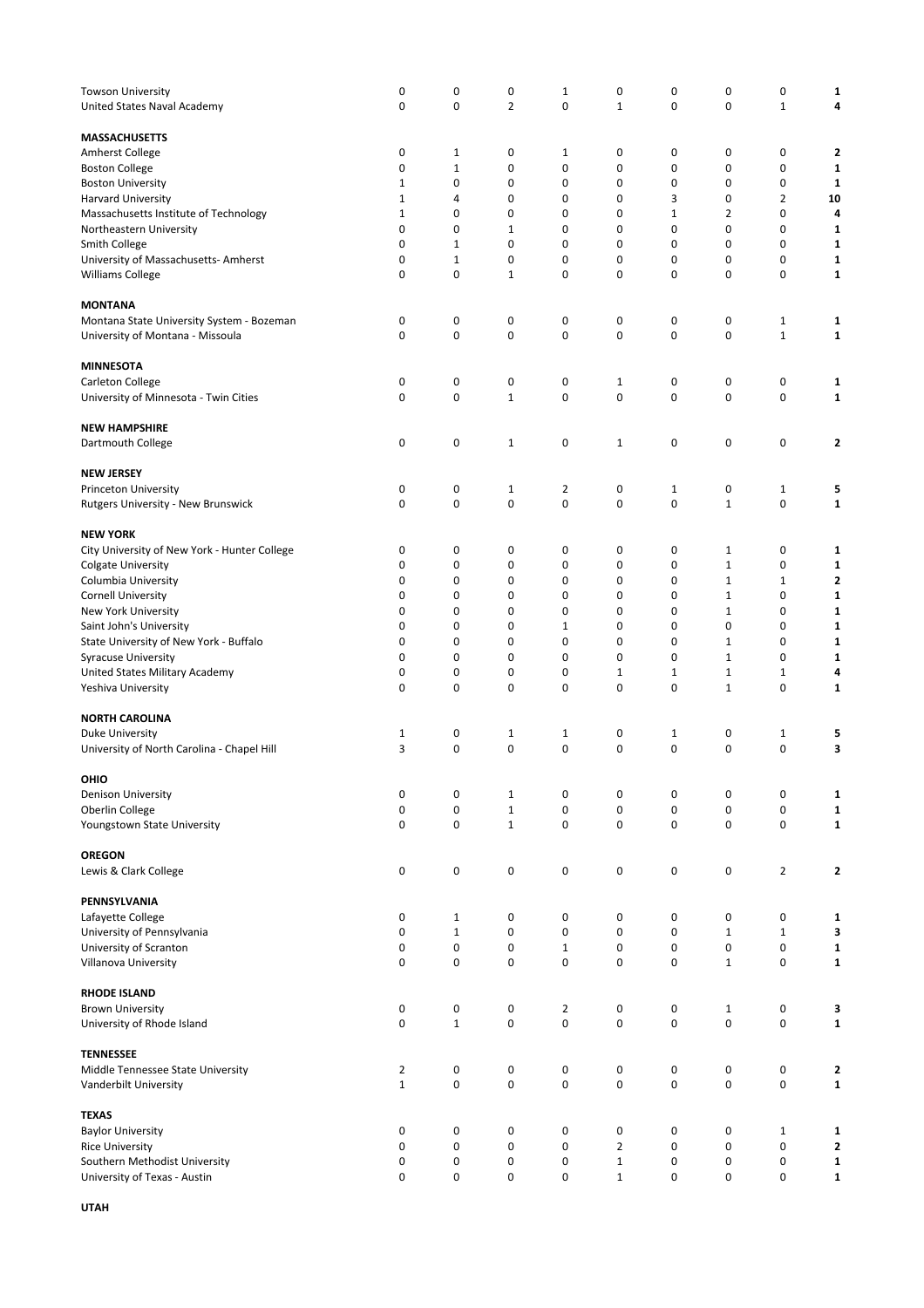| <b>Brigham Young University</b>                     | 0            | 0            | 0              | 0           | 0           | 1            | 0            | 0            |                |
|-----------------------------------------------------|--------------|--------------|----------------|-------------|-------------|--------------|--------------|--------------|----------------|
| University of Utah                                  | 0            | 0            | 0              | $\mathbf 0$ | 0           | $\mathbf{1}$ | 0            | 0            | 1              |
| <b>VERMONT</b>                                      |              |              |                |             |             |              |              |              |                |
| Middlebury College                                  | 0            | $\mathbf 0$  | $\mathbf 0$    | $\mathbf 0$ | $\mathbf 0$ | $\mathbf 0$  | $\mathbf{1}$ | $\mathbf 0$  | 1              |
| <b>VIRGINIA</b>                                     |              |              |                |             |             |              |              |              |                |
| University of Virginia                              | 0            | $\mathbf{1}$ | 0              | 3           | 0           | 0            | 0            | 0            | 4              |
| Virginia Polytechnic Institute and State University | $\mathbf{1}$ | 0            | $\mathbf 0$    | $\mathbf 0$ | $\mathbf 0$ | $\mathbf 0$  | 0            | $\mathbf 0$  | 1              |
| <b>WASHINGTON</b>                                   |              |              |                |             |             |              |              |              |                |
| Whitman College                                     | 0            | $\mathbf 0$  | $\mathbf 0$    | $\mathbf 0$ | $\mathbf 0$ | $\mathbf 0$  | $\mathbf 0$  | $\mathbf{1}$ |                |
| <b>WISCONSIN</b>                                    |              |              |                |             |             |              |              |              |                |
| University of Wisconsin - Madison                   | 0            | 0            | $\overline{2}$ | 0           | $\mathbf 0$ | $\mathbf 0$  | $\mathbf 0$  | $\mathbf 0$  | $\overline{2}$ |
| <b>TOTAL</b>                                        | 20           | 16           | 26             | 19          | 19          | 18           | 20           | 20           | 158            |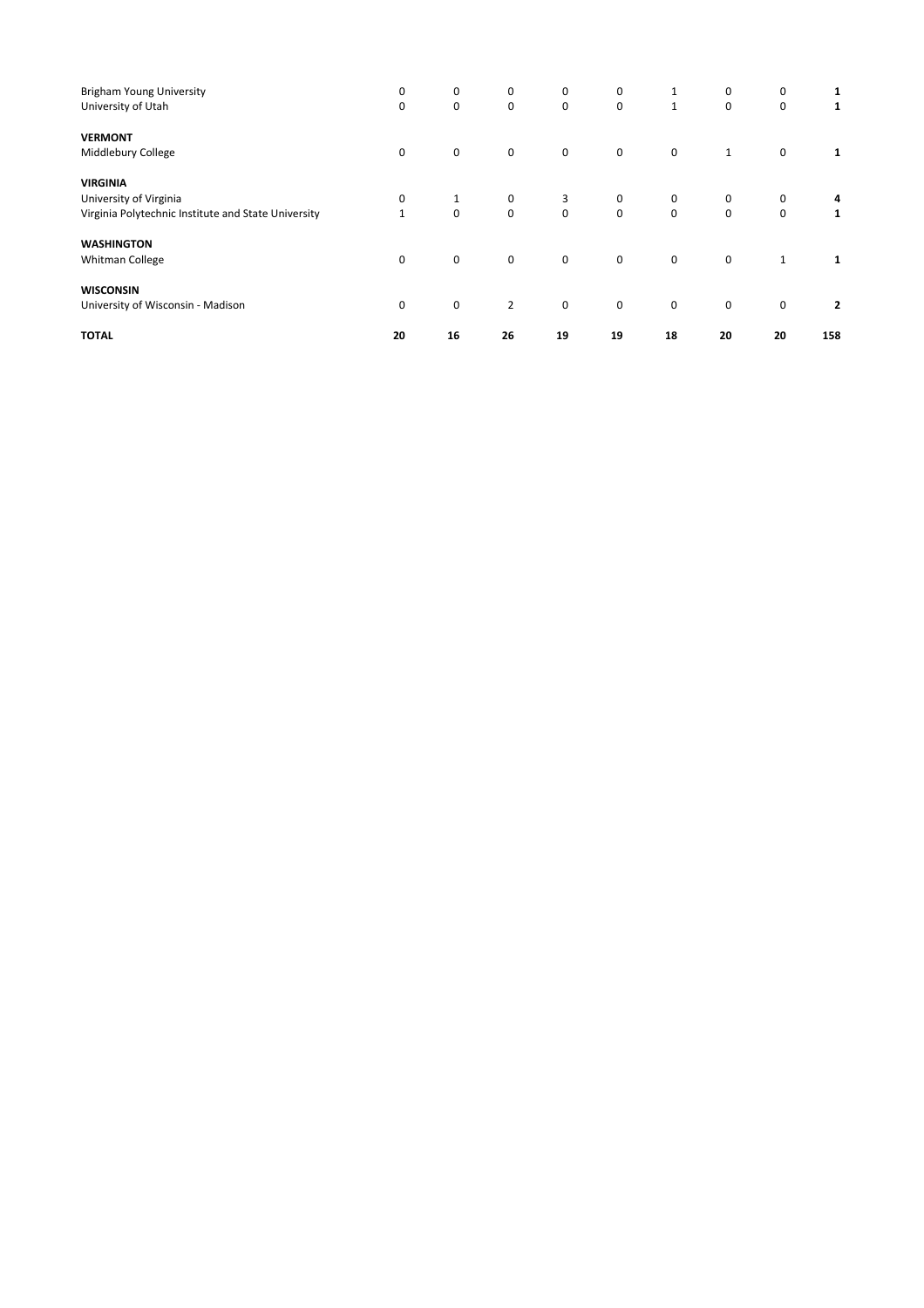| <b>Proposed Study Interviewed</b>                                                                                    |            |                   |          |                             |                   |                  |                  |              |                   |                         |
|----------------------------------------------------------------------------------------------------------------------|------------|-------------------|----------|-----------------------------|-------------------|------------------|------------------|--------------|-------------------|-------------------------|
|                                                                                                                      | <b>ATL</b> | BOS               | CHIG     | DC                          | HOU               | LA               | NΥ               | SF           | <b>TOTAL</b>      |                         |
| Advanced Aeronautical Engineering                                                                                    |            | 0                 | 0        | 0                           | 0                 | 0                | 1                | 0            | 0                 | 1                       |
| African Studies                                                                                                      |            | 0                 | 0        | 0                           | 0                 | $\,1\,$          | 0                | 0            | $\mathbf 1$       | $\overline{\mathbf{2}}$ |
| American Studies                                                                                                     |            | 0                 | 0        | $\mathbf 0$                 | $\mathbf{1}$      | $\mathbf 0$      | 0                | 0            | 0                 | 1                       |
| <b>Applicable Mathematics</b>                                                                                        |            | 0                 | 0        | 0                           | 0                 | $\,1\,$          | 0                | 0            | 0                 | $\mathbf{1}$            |
| Applied Mathematics and Theoretical Physics                                                                          |            | 0<br>0            | 0<br>0   | $\mathbf 0$<br>$\mathbf 0$  | 0<br>$\mathbf{1}$ | $\mathbf 0$<br>0 | 1<br>0           | 0<br>0       | 0<br>0            | 1                       |
| Applied Theatre<br><b>Asian Politics</b>                                                                             |            | 0                 | 0        | 1                           | 0                 | $\mathbf 0$      | 0                | 0            | 0                 | 1<br>1                  |
| <b>Biological Science (Genetics)</b>                                                                                 |            | 0                 | 0        | $1\,$                       | 0                 | 0                | 0                | 0            | 0                 | 1                       |
| Biological Science (MRC Cognition and Brain Sciences Unit)                                                           |            | 0                 | 0        | 0                           | 0                 | 0                | 0                | 0            | 1                 | 1                       |
| <b>Biomedical Engineering</b>                                                                                        |            | 0                 | 0        | $\mathbf 0$                 | 0                 | $\mathbf 0$      | $\mathbf 0$      | $\mathbf 1$  | 0                 | 1                       |
| <b>BPhil in Philosophy</b>                                                                                           |            | 0                 | 1        | 0                           | 0                 | 0                | 0                | 0            | 0                 | 1                       |
| Brazil in Global Perspective                                                                                         |            | 0                 | 0        | 0                           | 0                 | 0                | $1\,$            | 0            | 0                 | 1                       |
| <b>Clinical Neurosciences</b>                                                                                        |            | 0                 | 0        | $\mathbf{1}$<br>$\mathbf 0$ | 0                 | 0<br>$\mathbf 0$ | 0                | 0            | 0<br>0            | 1                       |
| Clinical Research: Translational Medicine Pathway<br><b>Community Organizing</b>                                     |            | 0<br>0            | 0<br>0   | 0                           | 1<br>$\mathbf{1}$ | 0                | 0<br>0           | 0<br>0       | 0                 | 1<br>1                  |
| <b>Comparative Social Policy</b>                                                                                     |            | 0                 | 1        | $\mathbf 0$                 | $\mathbf{1}$      | $\mathbf 0$      | $\mathbf 0$      | 0            | 0                 | $\overline{2}$          |
| Conflict Transformation and Social Justice                                                                           |            | $\mathbf{1}$      | 0        | $\mathbf 0$                 | 0                 | 0                | 0                | 0            | 0                 | 1                       |
| <b>Creative Producing</b>                                                                                            |            | 0                 | 0        | 0                           | 0                 | 0                | 0                | 1            | 0                 | 1                       |
| Criminology                                                                                                          |            | 0                 | 0        | 0                           | 0                 | 0                | 0                | 0            | $\mathbf{1}$      | 1                       |
| Data Assimilation and Inverse Modeling                                                                               |            | 0                 | 1        | 0                           | 0                 | 0                | 0                | 0            | 0                 | 1                       |
| Developmental Economics                                                                                              |            | $\mathbf{1}$      | 0        | $\mathbf 0$                 | 0                 | $\mathbf 0$      | 0                | 0            | 0                 | 1                       |
| Doctor of Philosophy in New and Sustainable Photovoltaics<br>DPhil in International Relations                        |            | 0<br>0            | 0<br>0   | 0<br>1                      | 0<br>0            | 0<br>$\mathbf 0$ | 0<br>$\mathbf 0$ | 0<br>0       | $\mathbf{1}$<br>0 | 1<br>1                  |
| Earth Sciences                                                                                                       |            | 0                 | 0        | 0                           | 0                 | 0                | 0                | $\mathbf 1$  | 0                 | 1                       |
| <b>Ecology and Environment</b>                                                                                       |            | 0                 | 0        | $\mathbf 0$                 | 1                 | $\mathbf 0$      | 0                | 0            | 0                 | 1                       |
| <b>Economic and Social History</b>                                                                                   |            | 0                 | 0        | $1\,$                       | 0                 | 0                | 0                | 0            | 0                 | 1                       |
| Economics                                                                                                            |            | 0                 | 0        | $\overline{2}$              | 0                 | 0                | 0                | 0            | 0                 | 2                       |
| <b>Electroacoustic Music Theory</b>                                                                                  |            | 0                 | 0        | $1\,$                       | 0                 | $\mathbf 0$      | $\mathbf 0$      | 0            | 0                 | 1                       |
| <b>Environmental Governance</b>                                                                                      |            | 0                 | 0        | $1\,$                       | 0                 | 0                | 0                | 0            | $\mathbf{1}$      | $\overline{\mathbf{c}}$ |
| <b>Environmental Management</b>                                                                                      |            | 0                 | 0        | 0                           | 0                 | 0                | $\,1\,$          | 0            | 0                 | 1                       |
| Epidemiology                                                                                                         |            | $\mathbf{1}$      | 0        | 0                           | 0                 | 0                | 0                | 0            | 0                 | 1                       |
| Ethical Problems in Medical Research or Clinical Care (Ethox Centre for Bioethics)                                   |            | 0                 | 0        | $\mathbf 0$                 | 0<br>0            | 0                | 0                | 1<br>0       | 0                 | 1                       |
| Evidence Based Social Intervention and Policy Evaluation<br>Evidence-Based Social Intervention and Policy Evaluation |            | 0<br>0            | 0<br>0   | $1\,$<br>1                  | 0                 | 0<br>1           | 0<br>0           | 0            | 0<br>0            | 1<br>$\overline{2}$     |
| Evolutionary and Comparative Psychology                                                                              |            | 0                 | 0        | $\mathbf 0$                 | $\mathbf 1$       | $\mathbf 0$      | 0                | 0            | 0                 | 1                       |
| <b>Experimental Psychology</b>                                                                                       |            | 0                 | 1        | 0                           | 0                 | 0                | 0                | 0            | 0                 | 1                       |
| Food Security and Development                                                                                        |            | 0                 | 0        | 0                           | 0                 | $\,1\,$          | 0                | 0            | 0                 | 1                       |
| General Structural Engineering                                                                                       |            | $\mathbf{1}$      | 0        | 0                           | 0                 | 0                | 0                | 0            | 0                 | 1                       |
| Global Health and Development                                                                                        |            | 0                 | 0        | 1                           | 0                 | 1                | 0                | 0            | 0                 | $\overline{2}$          |
| Global Health and Social Justice                                                                                     |            | 0                 | 0        | 0                           | 0                 | 0                | 0                | 0            | $\mathbf{1}$      | 1                       |
| Global Mental Health                                                                                                 |            | 0                 | 0        | 0                           | 0                 | $\mathbf 0$      | 0                | 0            | $\mathbf 1$       | 1                       |
| Global Politics and Law                                                                                              |            | $\mathbf{1}$      | 0        | 0                           | 0                 | 0                | 0                | 0            | 0                 | 1                       |
| Gravitational Wave Detection                                                                                         |            | 0                 | 0        | $\mathbf 0$                 | 0                 | $\mathbf 0$      | 0                | $\mathbf 1$  | 0                 | 1                       |
| History<br><b>History MA</b>                                                                                         |            | 0<br>0            | 1<br>0   | 0<br>1                      | 0<br>0            | 0<br>0           | 0<br>0           | 0<br>0       | 0<br>0            | 1<br>1                  |
| History of Art and Architecture                                                                                      |            | $\mathbf{1}$      | 0        | $\mathbf 0$                 | 0                 | $\mathbf 0$      | 0                | 0            | 0                 | 1                       |
| History of Art and Architecture of the Islamic Middle East                                                           |            | 1                 | 0        | 0                           | 0                 | 0                | 0                | 0            | 0                 | 1                       |
| History of International Relations                                                                                   |            | 0                 | 0        | $\mathbf 0$                 | 0                 | 1                | 0                | 0            | 0                 | 1                       |
| History, Philosophy and Sociology of Science, Technology and Medicine                                                |            | 0                 | 0        | 0                           | 0                 | 0                | 0                | 0            | $\mathbf 1$       | 1                       |
| Human Computer Interaction MSc                                                                                       |            | 0                 | 0        | 1                           | 0                 | $\mathbf 0$      | 0                | 0            | 0                 | 1                       |
| Human Rights                                                                                                         |            | $\mathbf{1}$      | 0        | 0                           | 0                 | 0                | 0                | 0            | 0                 | 1                       |
| Industrial/Organisational and Business Psychology                                                                    |            | 0                 | $\Omega$ | $\mathbf 0$                 | 0                 | 0                | 0                | $\mathbf{1}$ | 0                 | 1                       |
| Integrated Immunology                                                                                                |            | $\mathbf{1}$<br>0 | 0<br>0   | $\mathbf{1}$<br>0           | 0<br>0            | 0<br>0           | 0<br>1           | 0<br>0       | 0<br>0            | 2<br>1                  |
| Integrated Management of Freshwater Environments<br>International Health and Tropical Medicine                       |            | 0                 | 0        | 0                           | 0                 | 0                | $\,1\,$          | 0            | 0                 | 1                       |
| International Health Policy (Health Economics)                                                                       |            | 0                 | 1        | 0                           | 0                 | 0                | 0                | 0            | 0                 | 1                       |
| International Peace & Security                                                                                       |            | $\mathbf{1}$      | 0        | $\mathbf 0$                 | 0                 | 0                | 0                | 0            | 0                 | 1                       |
| <b>International Relations</b>                                                                                       |            | 0                 | 0        | $1\,$                       | $\mathbf 1$       | 0                | 0                | $\mathbf 1$  | 0                 | 3                       |
| International Relations and Politics                                                                                 |            | 0                 | 0        | 1                           | 0                 | 0                | 0                | 0            | 0                 | 1                       |
| Islamic Society and Culture and Intensive Language (Arabic)                                                          |            | 0                 | 0        | $1\,$                       | 0                 | 0                | 0                | 0            | 0                 | 1                       |
| <b>Islamic Studies and History</b>                                                                                   |            | 0                 | 0        | 0                           | 0                 | 0                | 0                | 0            | 1                 | 1                       |
| Law, Development and Globalisation                                                                                   |            | 0<br>0            | 0        | $\,1\,$<br>0                | 0<br>0            | 0<br>0           | 0                | 0<br>0       | 0<br>0            | 1                       |
| Legal and Political Theory<br>Life Sciences                                                                          |            | 0                 | 1<br>0   | 0                           | 0                 | $\mathbf{1}$     | 0<br>0           | 0            | 0                 | 1<br>1                  |
| M.Phil in Music Studies                                                                                              |            | 0                 | 0        | 0                           | $\mathbf{1}$      | 0                | 0                | 0            | 0                 | 1                       |
| M.Phil. in Islamic Studies and History                                                                               |            | 0                 | 0        | 0                           | 0                 | $\mathbf{1}$     | 0                | 0            | 0                 | 1                       |
| MA History of Art and Archaeology of East Asia                                                                       |            | 0                 | 0        | 0                           | 0                 | 0                | $\,1\,$          | 0            | 0                 | 1                       |
| MA in Education: Language and Education                                                                              |            | 0                 | 0        | $\mathbf 0$                 | 0                 | 0                | $\mathbf 0$      | 0            | $\mathbf 1$       | 1                       |
| MA in Politics                                                                                                       |            | 0                 | 1        | 0                           | 0                 | 0                | 0                | 0            | 0                 | $\mathbf 1$             |
| MA in Public Policy                                                                                                  |            | 0                 | 0        | 0                           | 0                 | 0                | 0                | 0            | $\mathbf 1$       | 1                       |
| Master of Public Health                                                                                              |            | 0                 | 1        | 0                           | 0                 | 0                | 0                | 0            | 0                 | $\mathbf 1$             |
| Mathematics of Systems                                                                                               |            | 0                 | 0        | 0                           | 0                 | 0                | 0                | 0            | $\mathbf{1}$      | 1                       |
| Medical Device Design and Entrepreneurship<br>Medical Ethics and Palliative Care                                     |            | $\mathbf{1}$<br>0 | 0<br>0   | 0<br>0                      | 0<br>0            | 0<br>0           | $\,1\,$<br>$1\,$ | 0<br>0       | 0<br>0            | 2<br>1                  |
| Medical History and Humanities                                                                                       |            | 1                 | 0        | 0                           | 0                 | 0                | 0                | 0            | 0                 | 1                       |
| Medical Technology Entrepreneurship                                                                                  |            | 1                 | 0        | 0                           | 0                 | 0                | 0                | 0            | 0                 | 1                       |
| MFA in Fine Art                                                                                                      |            | 0                 | 1        | 0                           | 0                 | 0                | 0                | 0            | 0                 | 1                       |
| <b>Migration Studies</b>                                                                                             |            | 0                 | 0        | 0                           | 0                 | $\,1\,$          | $\,1\,$          | 0            | 0                 | 2                       |
| Modern Middle Eastern Studies                                                                                        |            | 0                 | 0        | 0                           | 0                 | 0                | 0                | 2            | 0                 | $\overline{\mathbf{c}}$ |
| MPhil Criminology and Criminal Justice                                                                               |            | $\mathbf{1}$      | 0        | 0                           | 0                 | 0                | 0                | 0            | 0                 | 1                       |
| MPhil in Chemistry                                                                                                   |            | 0                 | 0        | 0                           | $\mathbf{1}$      | 0                | 0                | 0            | 0                 | 1                       |
| <b>MPhil in Classics</b>                                                                                             |            | 0                 | 0        | $\mathbf 0$                 | 1                 | $\mathbf 0$      | 0                | 0            | 0                 | 1                       |
| MPhil in Comparative Social Policy                                                                                   |            | 0                 | 0        | 0                           | 0                 | 1                | 0                | 0            | 0                 | $\mathbf 1$             |
| MPhil in Computational Biology<br><b>MPhil in Economics</b>                                                          |            | 0<br>0            | 0<br>0   | 0<br>0                      | 0<br>$\mathbf 1$  | 0<br>0           | 0<br>0           | 0<br>0       | $\mathbf 1$<br>0  | 1<br>1                  |
| MPhil in Innovation, Strategy and Organization                                                                       |            | 0                 | 0        | 0                           | 0                 | 0                | 0                | 0            | $\mathbf{1}$      | 1                       |
| MPhil in Islamic Studies and History                                                                                 |            | 0                 | 0        | 0                           | $\mathbf 1$       | 0                | $\mathbf{1}$     | 0            | 0                 | 2                       |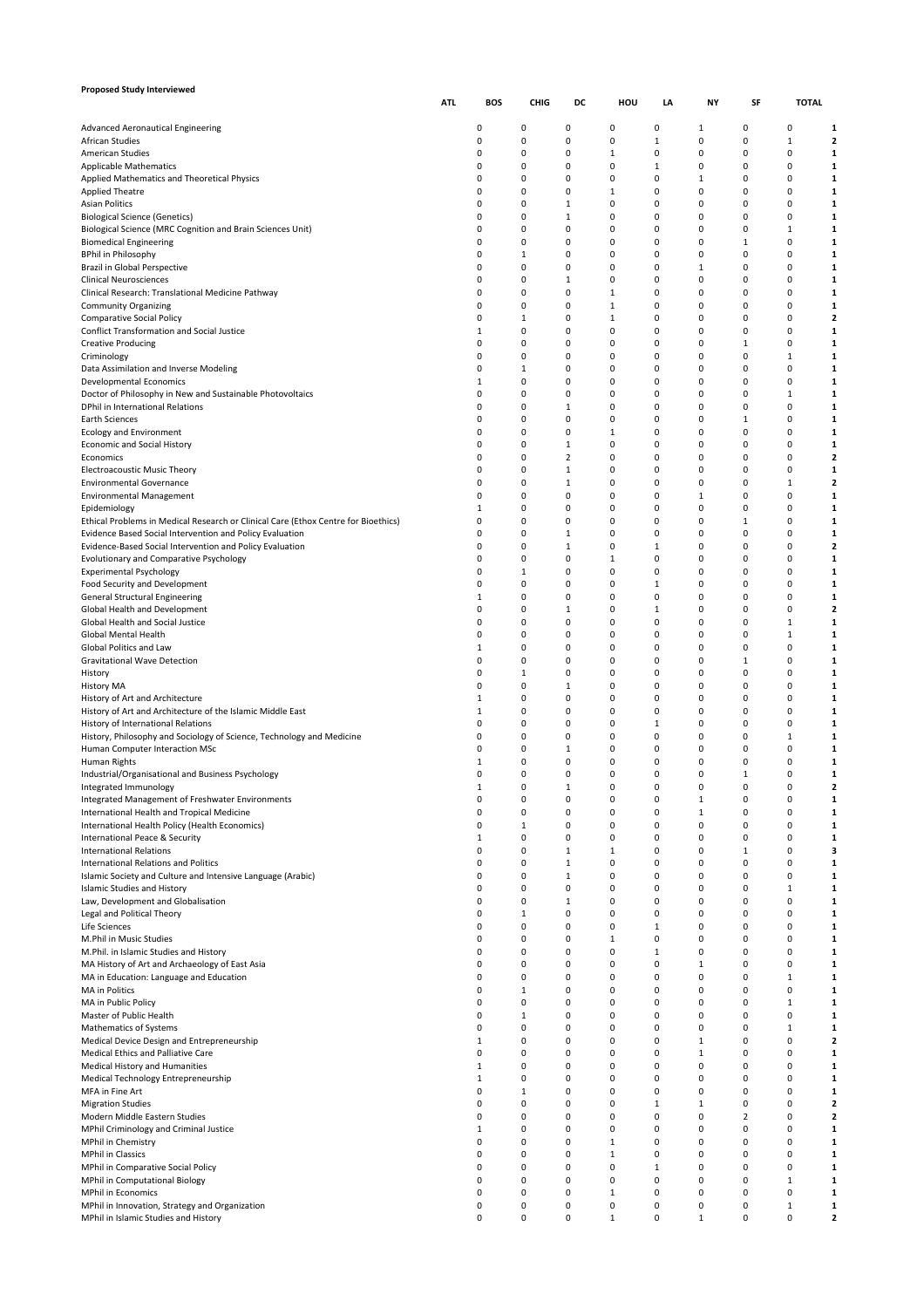| MPhil in Medieval History                                       | 0            | 0            | 0            | 0        | 0            | 1              | 0            | 0           | 1            |
|-----------------------------------------------------------------|--------------|--------------|--------------|----------|--------------|----------------|--------------|-------------|--------------|
| <b>MPhil in Physics</b>                                         | 0            | 0            | 0            | 0        | 0            | 0              | 1            | 0           | $\mathbf 1$  |
| MPhil in Political Theory                                       | 0            | 0            | 1            | 0        | 0            | 0              | 0            | 0           | 1            |
| MPhil in the Department of War Studies                          | 0            | 0            | $\mathbf 0$  | 0        | 1            | 0              | 0            | $\mathbf 0$ | 1            |
| MPhil in Theoretical and Applied Linguistics (French)           | 0            | $\mathbf{1}$ | 0            | 0        | 0            | 0              | 0            | 0           | $\mathbf 1$  |
| MSc by Research in Materials                                    | 0            | 1            | 0            | 0        | 0            | 0              | 0            | 0           | 1            |
| MSc by Research in Musculoskeletal Sciences                     | 0            | 0            | 0            | 0        | 0            | 0              | 0            | 1           | $\mathbf{1}$ |
| MSc by Research in Zoology                                      | 0            | 0            | 0            | 0        | 0            | 0              | $\mathbf{1}$ | 0           | 1            |
| MSc in Computer Science                                         | 0            | 0            | 0            | 0        | 0            | $\overline{2}$ | 0            | 0           | $\mathbf{2}$ |
| MSc in Conflict Studies                                         | 0            | 0            | 0            | 0        | 0            | 0              | $\mathbf{1}$ | 0           | $\mathbf 1$  |
| MSc in Economics                                                | 1            | 0            | 0            | 0        | $\mathbf 0$  | $\mathbf 0$    | 0            | 0           | 1            |
| MSc in Pharmacology                                             | 0            | 0            | $\mathbf{1}$ | 0        | 0            | 0              | 0            | 0           | $\mathbf 1$  |
| MSc in Public Health                                            | 0            | 0            | 0            | 1        | 0            | $\mathbf 0$    | 0            | 0           | $\mathbf{1}$ |
| MSc in Public Policy and Administration                         | 0            | 0            | 0            | 0        | 0            | 0              | 0            | 1           | 1            |
| MSc in Refugee and Forced Migration Studies                     | 0            | 0            | 0            | 0        | 0            | 1              | 0            | 0           | 1            |
| MSc in Social Science of the Internet                           | 0            | 0            | $\mathbf{1}$ | 0        | 0            | 0              | 0            | 0           | $\mathbf 1$  |
| Music (Composition)                                             | 0            | 0            | 0            | 0        | 0            | 0              | 0            | 1           | 1            |
| Near and Middle Eastern Studies                                 | 0            | 0            | 0            | 1        | 0            | $\mathbf 0$    | 0            | 0           | 1            |
| Near and Middle Eastern Studies and Intensive Language (Arabic) | 0            | 0            | 0            | 0        | 1            | 0              | 0            | 0           | 1            |
| Philosophy                                                      | 1            | $\mathbf{1}$ | 0            | 0        | $\mathbf{1}$ | $\mathbf 0$    | 0            | 0           | 3            |
| Philosophy and Public Policy                                    | 0            | 0            | 0            | 0        | 1            | 0              | 0            | 0           | $\mathbf 1$  |
| Philosophy, Politics, and Economics of Health                   | 0            | 0            | 0            | 0        | 0            | 1              | 0            | 0           | 1            |
| Political Theory                                                | 0            | 0            | 0            | 1        | 0            | 0              | 0            | 1           | $\mathbf 2$  |
| Political Thought and Intellectual History                      | 0            | $\mathbf{1}$ | 0            | 0        | 0            | $\mathbf 0$    | 0            | 0           | $\mathbf 1$  |
| Politics (Comparative Government)                               | 0            | $\mathbf 0$  | 0            | 0        | $\mathbf 0$  | 0              | 1            | $\mathbf 0$ | 1            |
| Politics and Public Policy                                      | 0            | 0            | 0            | 1        | 0            | 0              | 0            | 0           | 1            |
| Politics of Conflict, Rights, and Justice                       | 1            | 0            | 0            | 0        | 0            | $\mathbf 0$    | 0            | 0           | $\mathbf 1$  |
| Post Colonial Studies                                           | 0            | 0            | 0            | 0        | 0            | 0              | 0            | 1           | 1            |
| Poverty and Development                                         | 1            | 0            | 0            | 0        | 0            | $\mathbf 0$    | 0            | 0           | $\mathbf 1$  |
| Psychiatry                                                      | 0            | 0            | 0            | 0        | 0            | 0              | 1            | 0           | $\mathbf 1$  |
| Public Health and Policy                                        | 0            | 1            | 0            | 0        | 0            | $\mathbf 0$    | 0            | 0           | 1            |
| <b>Public Policy</b>                                            | 0            | 0            | 0            | 0        | 0            | 0              | 1            | 0           | $\mathbf{1}$ |
| Public Policy and Administration                                | $\mathbf{1}$ | 0            | 0            | 0        | 0            | 0              | 0            | 0           | 1            |
| Refugee and Forced Migration Studies                            | 0            | 0            | 0            | 1        | 0            | $\mathbf 0$    | 0            | 0           | $\mathbf 1$  |
| Reproductive & Sexual Health Research                           | 0            | 0            | 0            | 0        | 0            | $\mathbf 0$    | 1            | 0           | $\mathbf 1$  |
| Science and Technology of Fusion Energy                         | 0            | 0            | 0            | 0        | $\mathbf 0$  | 1              | 0            | 0           | 1            |
| <b>Science Communication</b>                                    | 0            | 0            | $\mathbf{1}$ | 0        | 0            | 0              | 0            | 0           | 1            |
| <b>Security Studies</b>                                         | 0            | 0            | 0            | 0        | 1            | $\mathbf 0$    | 0            | 0           | 1            |
| Shakespeare Studies                                             | 0            | 0            | 0            | 0        | 1            | 0              | 0            | 0           | 1            |
| Social Anthropology                                             | 0            | 0            | 0            | $\Omega$ | 0            | 0              | 1            | 1           | $\mathbf{2}$ |
| Social Policy                                                   | 0            | 0            | 0            | 0        | 1            | 0              | 0            | 0           | $\mathbf 1$  |
| <b>Social Statistics</b>                                        | 0            | 0            | 1            | 0        | 0            | 0              | 0            | 0           | 1            |
| Sociology                                                       | 0            | 0            | 0            | 0        | 0            | 0              | 1            | 0           | $\mathbf 1$  |
| Space Science & Engineering                                     | 0            | 0            | 1            | 0        | 0            | 0              | 0            | 0           | 1            |
| Speech and Language Processing                                  | 0            | 0            | 0            | 1        | 0            | $\mathbf 0$    | 0            | 0           | $\mathbf 1$  |
| Sustainability, Culture, and Development                        | 0            | 0            | $\mathbf{1}$ | 0        | 0            | 0              | 0            | 0           | $\mathbf 1$  |
| Sustainable Urbanism                                            | 0            | 0            | 0            | 0        | 0            | 0              | 1            | 0           | 1            |
| Systems and Synthetic Biology                                   | 0            | 0            | 0            | 0        | 0            | $1\,$          | 0            | 0           | $\mathbf 1$  |
| <b>Technology Policy</b>                                        | 0            | 0            | 0            | 0        | 1            | $\mathbf 0$    | 0            | 0           | 1            |
| Terrorism, Security, and Society                                | 0            | 1            | 0            | 0        | 0            | 0              | 0            | 0           | 1            |
| <b>Text and Performance</b>                                     | 0            | 0            | 0            | 0        | 0            | 0              | $\mathbf{1}$ | 0           | 1            |
| War Studies                                                     | 1            | 0            | 0            | 0        | 0            | 0              | 0            | 0           | 1            |
| Writing the Modern World                                        | 0            | 0            | 0            | 0        | 1            | $\mathbf 0$    | 0            | 0           | 1            |
| <b>TOTAL</b>                                                    | 20           | 16           | 26           | 19       | 19           | 18             | 20           | 20          | 158          |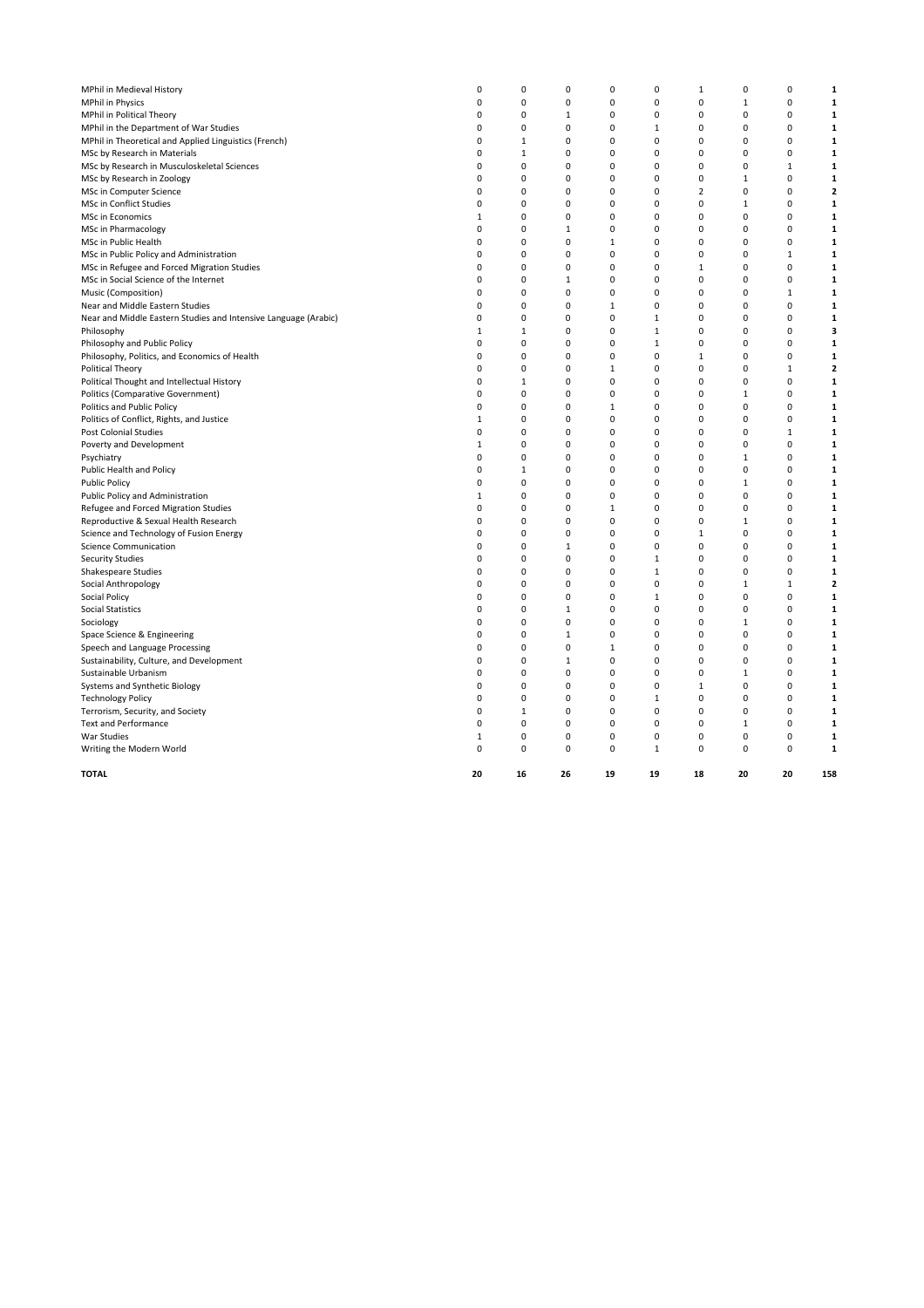# **Preferred UK University -Interviewed**

|                                                        | <b>ATL</b> | <b>BOS</b>   | CHIG        | DC             | HOU          | LA             | <b>NY</b>      | SF             | <b>TOTAL</b> |     |
|--------------------------------------------------------|------------|--------------|-------------|----------------|--------------|----------------|----------------|----------------|--------------|-----|
| Cardiff University                                     |            | 0            | 0           | 0              | $\mathbf{1}$ | 0              | 0              | $\mathbf{1}$   | 0            | 2   |
| De Montfort University, Leicester                      |            | $\Omega$     | $\mathbf 0$ | $\mathbf{1}$   | 0            | $\Omega$       | 0              | 0              | 0            | 1   |
| Durham University                                      |            | 0            | 0           | 1              | 0            | 0              | 0              | 0              | 0            | 1   |
| Goldsmiths, University of London                       |            | 0            | 1           | $\Omega$       | 0            | $\Omega$       | 0              | 0              | 0            | 1   |
| Imperial College London                                |            | 2            | 1           | 1              | 1            | 1              | 2              | 1              | $\Omega$     | 9   |
| Keele University                                       |            | $\Omega$     | 0           | $\Omega$       | 0            | 0              | 1              | 0              | 0            | 1   |
| King's College London                                  |            | 2            | 1           | 0              | 0            | 2              | 1              | 0              | 1            | 7   |
| London School of Economics and Political Science (LSE) |            | 3            | 1           | $\overline{2}$ | 0            | 3              | 0              | $\overline{2}$ | 1            | 12  |
| London School of Hygiene and Tropical Medicine (LSHTM) |            | 1            | 1           | $\Omega$       | 1            | 0              | 0              | 1              | 0            | 4   |
| Queen Mary, University of London                       |            | $\Omega$     | 0           | $\Omega$       | 1            | $\Omega$       | 1              | $\Omega$       | 0            | 2   |
| Queen's University of Belfast                          |            | 1            | 0           | $\Omega$       | 0            | $\Omega$       | 0              | $\Omega$       | $\Omega$     | 1   |
| Royal Academy of Dramatic Art                          |            | $\Omega$     | $\Omega$    | $\Omega$       | 0            | $\Omega$       | $\Omega$       | 1              | $\Omega$     | 1   |
| Royal Central School of Speech and Drama               |            | 0            | 0           | 0              | 0            | 0              | 0              | 1              | 0            | 1   |
| School of Oriental and African Studies (SOAS)          |            | 3            | 0           | 3              | 1            | 1              | 1              | 0              | 2            | 11  |
| University College London (UCL)                        |            | $\mathbf{1}$ | 1           | $\overline{2}$ | 0            | $\overline{2}$ | $\overline{2}$ | 2              | 0            | 10  |
| University of Bristol                                  |            | 0            | 0           | 0              | 0            | 1              | 0              | 2              | 0            | 3   |
| University of Cambridge                                |            | 1            | 2           | 2              | 3            | $\overline{2}$ | 1              | 1              | 6            | 18  |
| University of East Anglia                              |            | $\Omega$     | 0           | $\Omega$       | 0            | $\mathbf{1}$   | 0              | 0              | 0            | 1   |
| University of Edinburgh                                |            | $\Omega$     | 0           | 0              | 1            | 1              | 1              | 0              | 0            | 3   |
| University of Essex                                    |            | 1            | 0           | 0              | 0            | $\Omega$       | 0              | 0              | 0            | 1   |
| University of Glasgow                                  |            | $\Omega$     | $\mathbf 0$ | $\mathbf{1}$   | 0            | $\Omega$       | $\Omega$       | 0              | 1            | 2   |
| University of Manchester                               |            | 0            | 1           | 2              | 2            | 0              | 0              | 0              | 1            | 6   |
| University of Nottingham                               |            | $\Omega$     | 0           | 1              | $\Omega$     | $\Omega$       | 0              | 0              | $\Omega$     | 1   |
| University of Oxford                                   |            | 2            | 5           | 10             | 6            | 4              | 7              | 8              | 5            | 47  |
| University of Reading                                  |            | 0            | 1           | $\Omega$       | 0            | 1              | 1              | 0              | 0            | 3   |
| University of Sheffield                                |            | 1            | 1           | 0              | 1            | 0              | 0              | 0              | 1            | 4   |
| University of St Andrews                               |            | 0            | 0           | $\mathbf 0$    | $\mathbf{1}$ | 0              | 0              | 0              | 0            | 1   |
| University of Sussex                                   |            | 1            | 0           | $\mathbf 0$    | 0            | 0              | 0              | 0              | 0            | 1   |
| University of Warwick                                  |            | $\Omega$     | 0           | $\mathbf 0$    | 0            | $\Omega$       | 0              | 0              | 2            | 2   |
| University of York                                     |            | 1            | $\Omega$    | $\Omega$       | $\Omega$     | $\Omega$       | $\Omega$       | $\Omega$       | $\Omega$     | 1   |
| <b>TOTAL</b>                                           |            | 20           | 16          | 26             | 19           | 19             | 18             | 20             | 20           | 158 |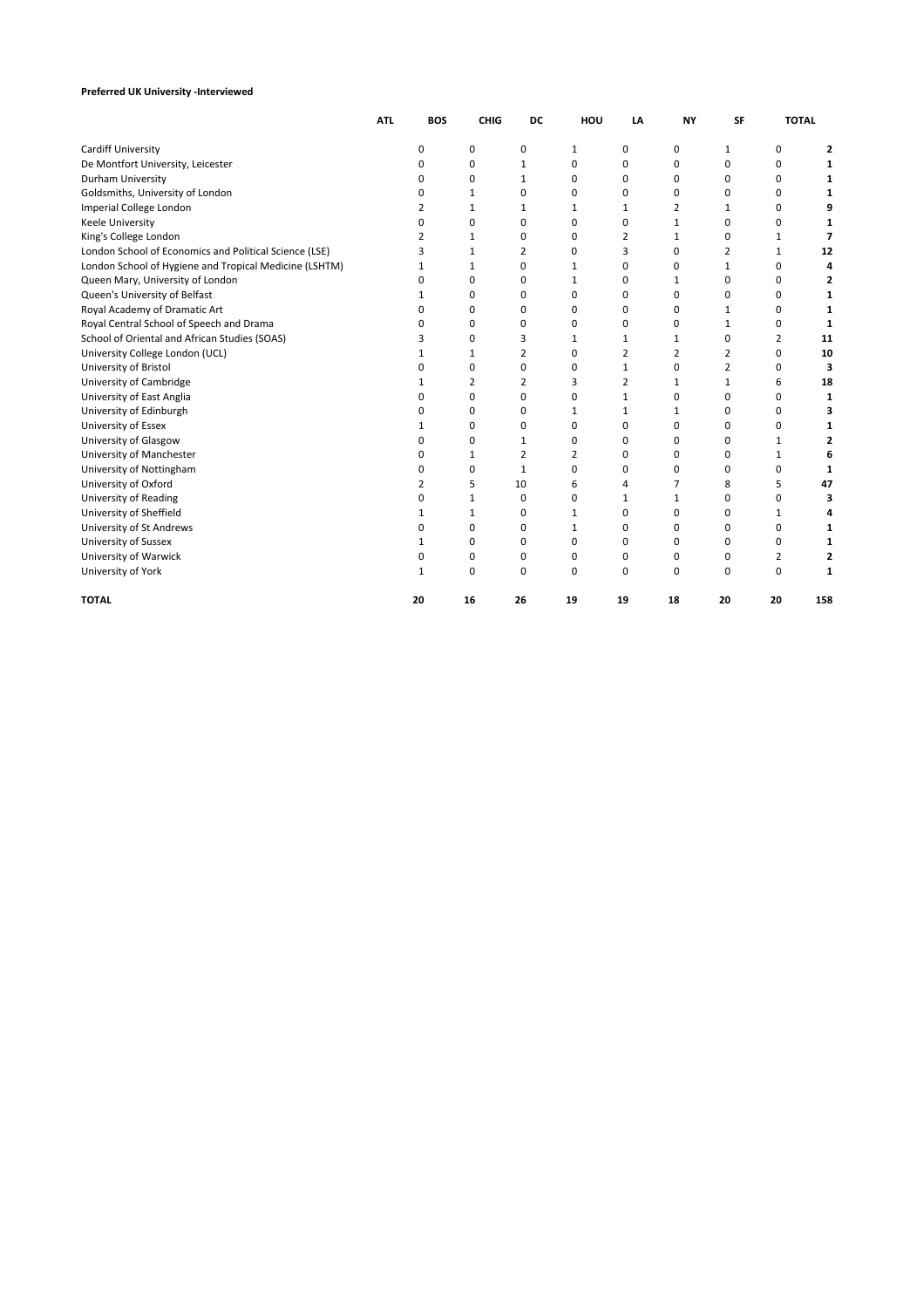| <b>Total Number Selected Scholars</b>   |                  |                |                |              |                |                |                |                |              |
|-----------------------------------------|------------------|----------------|----------------|--------------|----------------|----------------|----------------|----------------|--------------|
|                                         | <b>ATL</b>       | <b>BOS</b>     | <b>CHIG</b>    | DC           | HOU            | LA             | <b>NY</b>      | SF             | <b>TOTAL</b> |
| <b>BY REGION</b>                        | 4                | 4              | 6              | 3            | 4              | 3              | 5              | 3              | 32           |
| % of National Pool                      | 12.5%            | 12.5%          | 18.8%          | 9.4%         | 12.5%          | 9.4%           | 15.6%          | 9.4%           |              |
| <b>GENDER</b>                           |                  |                |                |              |                |                |                |                |              |
| Men                                     | $\mathbf{1}$     | 3              | 3              | 2            | 3              | 1              | 5              | 3              | 21           |
| % of Regional Pool                      | 25.0%            | 75.0%          | 50.0%          | 66.7%        | 75.0%          | 33.3%          | 100.0%         | 100.0%         |              |
| % of National Pool                      | 3.1%             | 9.4%           | 9.4%           | 6.3%         | 9.4%           | 3.1%           | 15.6%          | 9.4%           | 65.6%        |
| Women                                   | 3                | $\mathbf{1}$   | 3              | $\mathbf{1}$ | $\mathbf{1}$   | 2              | 0              | 0              | 11           |
| % of Regional Pool                      | 75.0%            | 25.0%          | 50.0%          | 33.3%        | 25.0%          | 66.7%          | 0.0%           | 0.0%           |              |
| % of National Pool                      | 9.4%             | 3.1%           | 9.4%           | 3.1%         | 3.1%           | 6.3%           | 0.0%           | 0.0%           | 34.4%        |
| UNIVERSITIES PRESENTING CANDIDATES      |                  |                |                |              |                |                |                |                |              |
|                                         | $\mathbf{1}$     | $\mathbf{1}$   | $\mathbf{1}$   | 0            | $\mathbf{1}$   | 1              | $\overline{2}$ | $\mathbf{1}$   |              |
| <b>Ivy League</b><br>% of Regional Pool | 25.0%            | 25.0%          | 16.7%          | 0.0%         | 25.0%          | 33.3%          | 40.0%          | 33.3%          | 8            |
| % of National Pool                      | 3.1%             | 3.1%           | 3.1%           | 0.0%         | 3.1%           | 3.1%           | 6.3%           | 3.1%           | 25.0%        |
|                                         |                  |                |                |              |                |                |                |                |              |
| <b>Other Private Universities</b>       | $\mathbf{1}$     | $\overline{2}$ | $\overline{2}$ | 3            | 2              | 2              | $\overline{2}$ | $\mathbf{1}$   | 15           |
| % of Regional Pool                      | 25.0%            | 50.0%          | 33.3%          | 100.0%       | 50.0%          | 66.7%          | 40.0%          | 33.3%          |              |
| % of National Pool                      | 3.1%             | 6.3%           | 6.3%           | 9.4%         | 6.3%           | 6.3%           | 6.3%           | 3.1%           | 46.9%        |
| <b>State/Public Universities</b>        | $\overline{2}$   | $\mathbf{1}$   | 3              | 0            | 0              | 0              | $\mathbf{1}$   | $\mathbf{1}$   | 8            |
| % of Regional Pool                      | 50.0%            | 25.0%          | 50.0%          | 0.0%         | 0.0%           | 0.0%           | 20.0%          | 33.3%          |              |
| % of National Pool                      | 6.3%             | 3.1%           | 9.4%           | 0.0%         | 0.0%           | 0.0%           | 3.1%           | 3.1%           | 25.0%        |
| <b>Service Academies</b>                | 0                | 0              | 0              | 0            | $\mathbf{1}$   | 0              | 0              | 0              | 1            |
| % of Regional Pool                      | 0.0%             | 0.0%           | 0.0%           | 0.0%         | 25.0%          | 0.0%           | 0.0%           | 0.0%           |              |
| % of National Pool                      | 0.0%             | 0.0%           | 0.0%           | 0.0%         | 3.1%           | 0.0%           | 0.0%           | 0.0%           | 3.1%         |
| PREFERRED UK UNIVERSITY                 |                  |                |                |              |                |                |                |                |              |
| <b>University of Oxford</b>             | 0                | 0              | 2              | 0            | $\mathbf{1}$   | 0              | 2              | $\overline{2}$ | 7            |
| % of Regional Pool                      | 0.0%             | 0.0%           | 33.3%          | 0.0%         | 25.0%          | 0.0%           | 40.0%          | 66.7%          |              |
| % of National Pool                      | 0.0%             | 0.0%           | 6.3%           | 0.0%         | 3.1%           | 0.0%           | 6.3%           | 6.3%           | 21.9%        |
| <b>University of Cambridge</b>          | $\boldsymbol{0}$ | $1\,$          | $\pmb{0}$      | $1\,$        | 0              | 0              | $\mathbf{1}$   | $\bf{0}$       | 3            |
| % of Regional Pool                      | 0.0%             | 25.0%          | 0.0%           | 33.3%        | 0.0%           | 0.0%           | 20.0%          | 0.0%           |              |
| % of National Pool                      | 0.0%             | 3.1%           | 0.0%           | 3.1%         | 0.0%           | 0.0%           | 3.1%           | 0.0%           | 9.4%         |
| <b>University of London</b>             | $\overline{4}$   | $\overline{2}$ | 0              | $1\,$        | $\overline{2}$ | $\overline{2}$ | $\mathbf{1}$   | $1\,$          | 13           |
| % of Regional Pool                      | 100.0%           | 50.0%          | 0.0%           | 33.3%        | 50.0%          | 66.7%          | 20.0%          | 33.3%          |              |
| % of National Pool                      | 12.5%            | 6.3%           | 0.0%           | 3.1%         | 6.3%           | 6.3%           | 3.1%           | 3.1%           | 40.6%        |
| <b>Other English Universities</b>       | $\mathsf 0$      | $\mathbf{1}$   | 3              | $\mathbf{1}$ | $\mathbf{1}$   | $\mathsf 0$    | $\mathbf{1}$   | 0              | 7            |
| % of Regional Pool                      | 0.0%             | 25.0%          | 50.0%          | 33.3%        | 25.0%          | 0.0%           | 20.0%          | 0.0%           |              |
| % of National Pool                      | 0.0%             | 3.1%           | 9.4%           | 3.1%         | 3.1%           | 0.0%           | 3.1%           | 0.0%           | 21.9%        |
| <b>Northern Irish Universities</b>      | 0                | 0              | 0              | $\pmb{0}$    | 0              | $\mathsf 0$    | 0              | 0              | 0            |
| % of Regional Pool                      | 0.0%             | 0.0%           | 0.0%           | 0.0%         | 0.0%           | 0.0%           | 0.0%           | 0.0%           |              |
| % of National Pool                      | 0.0%             | 0.0%           | 0.0%           | 0.0%         | 0.0%           | 0.0%           | 0.0%           | 0.0%           | 0.0%         |
| <b>Scottish Universities</b>            | 0                | 0              | $\mathbf{1}$   | 0            | 0              | $\mathbf{1}$   | 0              | 0              | 2            |
| % of Regional Pool                      | 0.0%             | 0.0%           | 16.7%          | 0.0%         | 0.0%           | 33.3%          | 0.0%           | 0.0%           |              |
| % of National Pool                      | 0.0%             | 0.0%           | 3.1%           | 0.0%         | 0.0%           | 3.1%           | 0.0%           | 0.0%           | 6.3%         |
| <b>Welsh Universities</b>               | 0                | 0              | 0              | $\pmb{0}$    | 0              | $\mathsf 0$    | 0              | 0              | 0            |
| % of Regional Pool                      | 0.0%             | 0.0%           | 0.0%           | 0.0%         | 0.0%           | 0.0%           | 0.0%           | 0.0%           |              |
| % of National Pool                      | 0.0%             | 0.0%           | 0.0%           | 0.0%         | 0.0%           | 0.0%           | 0.0%           | 0.0%           | 0.0%         |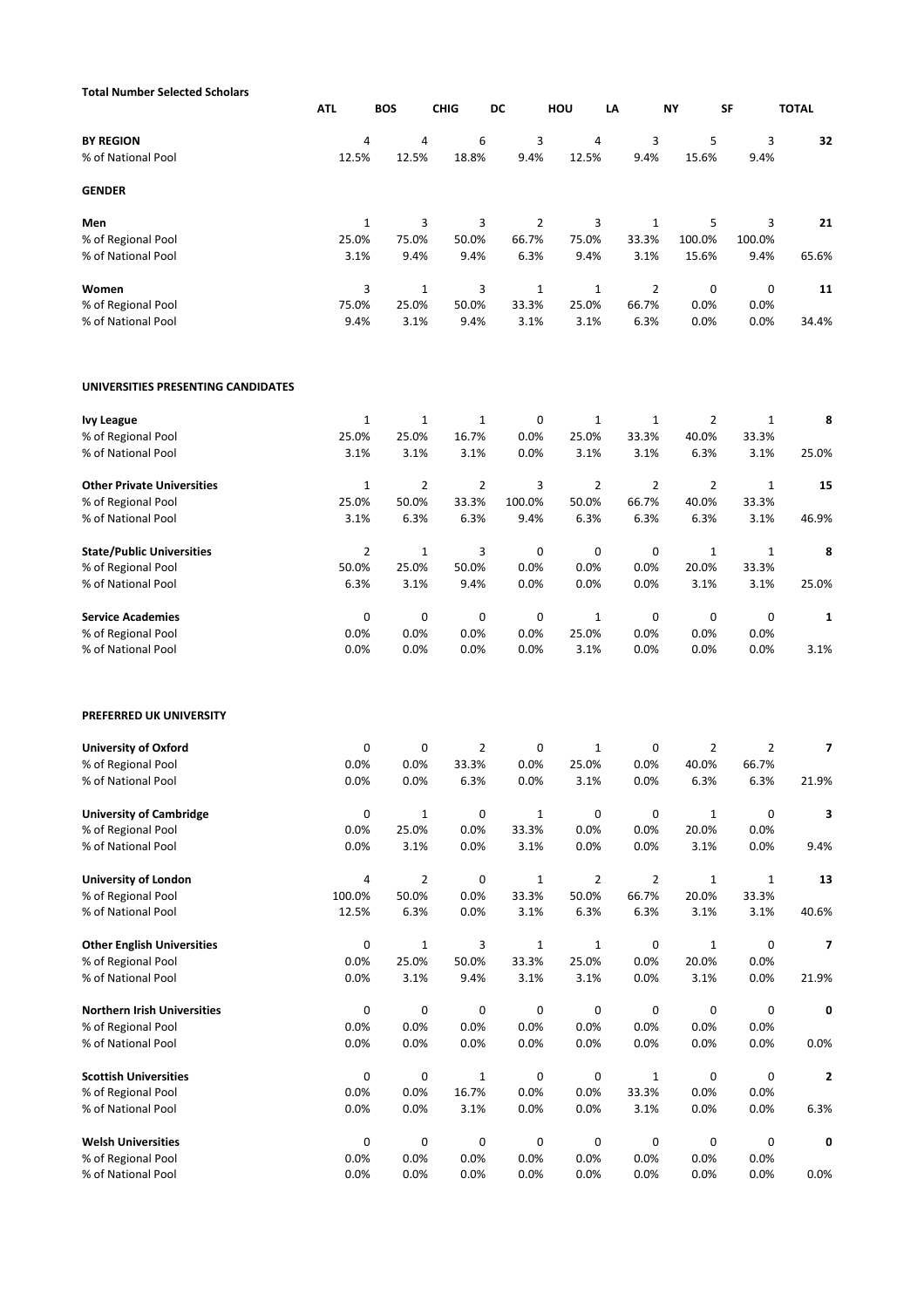# **Universities Presenting Candidates - Selected**

|                                                                     | <b>ATL</b> | <b>BOS</b>                  | <b>CHIG</b>  | DC           | HOU            | LA           | NY               | SF                           | <b>TOTAL</b> |                             |
|---------------------------------------------------------------------|------------|-----------------------------|--------------|--------------|----------------|--------------|------------------|------------------------------|--------------|-----------------------------|
| <b>ALABAMA</b>                                                      |            |                             |              |              |                |              |                  |                              |              |                             |
| University of Alabama - Birmingham                                  |            | $\mathbf{1}$                | 0            | $\pmb{0}$    | 0              | $\pmb{0}$    | $\pmb{0}$        | 0                            | 0            | $\mathbf{1}$                |
| <b>ARIZONA</b>                                                      |            |                             |              |              |                |              |                  |                              |              |                             |
| <b>Hendrix College</b>                                              |            | 0                           | 0            | 0            | 0              | 1            | 0                | 0                            | 0            | $\mathbf{1}$                |
| <b>CALIFORNIA</b>                                                   |            |                             |              |              |                |              |                  |                              |              |                             |
| California Institute of Technology                                  |            | 0                           | 0            | 0            | 0              | 0            | 1                | 0                            | 0            | 1                           |
| <b>Stanford University</b>                                          |            | 0                           | 0            | 1            | 0              | 0            | 0                | 0                            | 0            | 1                           |
| University of Southern California                                   |            | 0                           | 0            | 0            | 0              | 0            | $\mathbf{1}$     | 0                            | 0            | 1                           |
| <b>CONNECTICUT</b>                                                  |            |                             |              |              |                |              |                  |                              |              |                             |
| University of Connecticut                                           |            | 0                           | 1            | 0            | 0              | 0            | 0                | 0                            | 0            | 1                           |
| <b>Yale University</b>                                              |            | $\mathbf 0$                 | 0            | $\mathbf 0$  | $\mathbf 0$    | 0            | $\mathbf 0$      | $\mathbf{1}$                 | $\mathbf 0$  | 1                           |
| <b>DISTRICT OF COLUMBIA</b>                                         |            |                             |              |              |                |              |                  |                              |              |                             |
| Georgetown University                                               |            | 0                           | $\mathbf{1}$ | 0            | 0              | 0            | 0                | 0                            | 0            | 1                           |
| <b>Howard University</b>                                            |            | $\mathbf 0$                 | 0            | $\mathbf 0$  | $\mathbf{1}$   | 0            | $\mathbf 0$      | 0                            | 0            | 1                           |
|                                                                     |            |                             |              |              |                |              |                  |                              |              |                             |
| <b>GEORGIA</b>                                                      |            |                             |              |              |                |              |                  |                              |              |                             |
| Agnes Scott College<br>University of Georgia                        |            | $\mathbf{1}$<br>$\mathbf 0$ | 0<br>0       | 0<br>1       | 0<br>0         | 0<br>0       | 0<br>$\mathbf 0$ | 0<br>0                       | 0<br>0       | 1<br>1                      |
|                                                                     |            |                             |              |              |                |              |                  |                              |              |                             |
| <b>IDAHO</b>                                                        |            |                             |              |              |                |              |                  |                              |              |                             |
| <b>Boise State University</b>                                       |            | 0                           | 0            | 0            | 0              | 0            | $\pmb{0}$        | 0                            | $\mathbf 1$  | $\mathbf{1}$                |
| <b>ILLINOIS</b>                                                     |            |                             |              |              |                |              |                  |                              |              |                             |
| Northwestern University                                             |            | 0                           | 0            | 0            | 0              | $\mathbf{1}$ | 0                | 0                            | 0            | 1                           |
| University of Chicago                                               |            | 0                           | $\mathbf{1}$ | 0            | 0              | 0            | $\mathbf 0$      | 0                            | 0            | 1                           |
| University of Illinois - Urbana-Champaign                           |            | 0                           | 0            | 1            | 0              | 0            | 0                | 0                            | 0            | 1                           |
|                                                                     |            |                             |              |              |                |              |                  |                              |              |                             |
| <b>KANSAS</b><br>Kansas State University                            |            | 0                           | 0            | 1            | 0              | 0            | $\pmb{0}$        | 0                            | 0            | $\mathbf{1}$                |
|                                                                     |            |                             |              |              |                |              |                  |                              |              |                             |
| <b>MASSACHUSETTS</b>                                                |            |                             |              |              |                |              |                  |                              |              |                             |
| Harvard University                                                  |            | 1                           | $\mathbf{1}$ | 0            | 0              | 0            | 0                | 0                            | 0            | 2                           |
| Massachusetts Institute of Technology                               |            | 0                           | 0            | 0            | $\mathbf 0$    | 0            | 0                | $\mathbf 1$                  | 0            | 1                           |
| <b>MARYLAND</b>                                                     |            |                             |              |              |                |              |                  |                              |              |                             |
| Johns Hopkins University                                            |            | 0                           | U            | $\mathsf{U}$ | 2              | 0            | 0                | U                            | O            | 2                           |
|                                                                     |            |                             |              |              |                |              |                  |                              |              |                             |
| <b>NORTH CAROLINA</b><br>University of North Carolina - Chapel Hill |            | $\mathbf{1}$                | 0            | 0            | 0              | 0            | 0                | 0                            | 0            | $\mathbf{1}$                |
|                                                                     |            |                             |              |              |                |              |                  |                              |              |                             |
| <b>NEW HAMPSHIRE</b>                                                |            |                             |              |              |                |              |                  |                              |              |                             |
| Dartmouth College                                                   |            | $\boldsymbol{0}$            | $\pmb{0}$    | $\pmb{0}$    | 0              | $\mathbf{1}$ | $\pmb{0}$        | 0                            | $\pmb{0}$    | $\mathbf 1$                 |
| <b>NEW JERSEY</b>                                                   |            |                             |              |              |                |              |                  |                              |              |                             |
| Princeton University                                                |            | 0                           | $\pmb{0}$    | $\mathbf{1}$ | 0              | 0            | $\mathbf{1}$     | 0                            | $1\,$        | 3                           |
|                                                                     |            |                             |              |              |                |              |                  |                              |              |                             |
| <b>NEW YORK</b>                                                     |            |                             |              |              |                |              |                  |                              |              |                             |
| <b>Cornell University</b>                                           |            | 0                           | 0            | 0<br>0       | 0<br>$\pmb{0}$ | 0<br>0       | 0<br>$\mathsf 0$ | $\mathbf{1}$                 | 0            | 1                           |
| New York University<br>State University of New York - Buffalo       |            | 0<br>0                      | 0<br>0       | 0            | 0              | 0            | 0                | $\mathbf{1}$<br>$\mathbf{1}$ | 0<br>0       | $\mathbf 1$<br>$\mathbf{1}$ |
| United States Military Academy                                      |            | 0                           | 0            | 0            | $\pmb{0}$      | $\mathbf{1}$ | $\boldsymbol{0}$ | $\pmb{0}$                    | 0            | $\mathbf{1}$                |
|                                                                     |            |                             |              |              |                |              |                  |                              |              |                             |
| OHIO                                                                |            |                             |              |              |                |              |                  |                              |              |                             |
| Oberlin College                                                     |            | $\pmb{0}$                   | 0            | $\mathbf{1}$ | 0              | 0            | 0                | 0                            | 0            | $\mathbf 1$                 |
| <b>TEXAS</b>                                                        |            |                             |              |              |                |              |                  |                              |              |                             |
| <b>Baylor University</b>                                            |            | 0                           | $\pmb{0}$    | 0            | 0              | 0            | $\mathsf 0$      | 0                            | $1\,$        | 1                           |
| <b>TOTAL</b>                                                        |            | 4                           | 4            | 6            | 3              | 4            | 3                | 5                            | 3            | 32                          |
|                                                                     |            |                             |              |              |                |              |                  |                              |              |                             |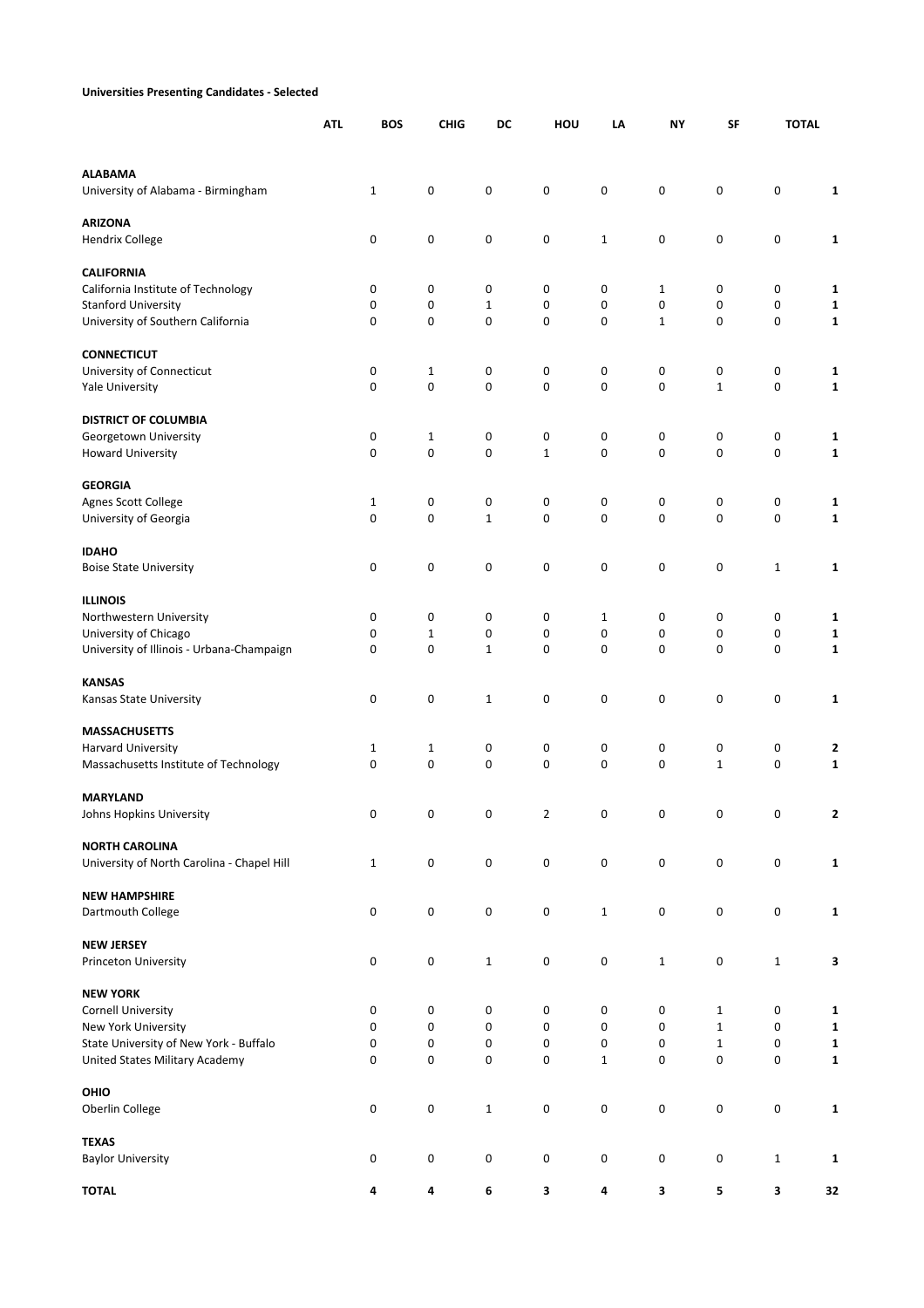# **Proposed Field of Study - Selected**

|                                                           | <b>ATL</b> | BOS      | <b>CHIG</b>  | DC           | HOU      | LA           | <b>NY</b> | <b>SF</b>   | <b>TOTAL</b> |    |
|-----------------------------------------------------------|------------|----------|--------------|--------------|----------|--------------|-----------|-------------|--------------|----|
| <b>American Studies</b>                                   |            | 0        | 0            | 0            | 1        | 0            | 0         | 0           | 0            | 1  |
| <b>Applicable Mathematics</b>                             |            | $\Omega$ | 0            | 0            | 0        | 1            | 0         | 0           | 0            |    |
| <b>Creative Producing</b>                                 |            | $\Omega$ | $\mathbf 0$  | 0            | 0        | 0            | 0         | 1           | 0            |    |
| <b>Developmental Economics</b>                            |            | 1        | $\Omega$     | $\Omega$     | $\Omega$ | $\Omega$     | $\Omega$  | $\Omega$    | 0            |    |
| Doctor of Philosophy in New and Sustainable Photovoltaics |            | ŋ        | 0            | 0            | 0        | 0            | $\Omega$  | $\Omega$    | 1            |    |
| <b>DPhil in International Relations</b>                   |            | ŋ        | 0            | $\mathbf{1}$ | 0        | 0            | 0         | 0           | 0            |    |
| <b>Economic and Social History</b>                        |            | $\Omega$ | 0            | $\mathbf{1}$ | 0        | 0            | 0         | 0           | $\Omega$     |    |
| <b>Electroacoustic Music Theory</b>                       |            | $\Omega$ | $\mathbf 0$  | 1            | 0        | $\Omega$     | 0         | $\Omega$    | 0            |    |
| Epidemiology                                              |            | 1        | 0            | 0            | 0        | 0            | 0         | 0           | 0            |    |
| Food Security and Development                             |            | n        | 0            | 0            | 0        | 1            | 0         | 0           | 0            |    |
| History                                                   |            | n        | 1            | 0            | $\Omega$ | $\Omega$     | $\Omega$  | 0           | $\Omega$     |    |
| <b>History MA</b>                                         |            | n        | $\Omega$     | 1            | 0        | 0            | 0         | 0           | 0            |    |
| Integrated Management of Freshwater Environments          |            |          | 0            | 0            | 0        | 0            | 1         | 0           | 0            |    |
| <b>Islamic Studies and History</b>                        |            | 0        | $\Omega$     | $\Omega$     | $\Omega$ | $\Omega$     | $\Omega$  | $\Omega$    | $\mathbf{1}$ |    |
| M.Phil. in Islamic Studies and History                    |            | $\Omega$ | 0            | $\Omega$     | 0        | 1            | 0         | $\Omega$    | $\mathbf 0$  |    |
| Medical Device Design and Entrepreneurship                |            | 1        | 0            | 0            | 0        | 0            | 0         | 0           | 0            |    |
| MFA in Fine Art                                           |            | 0        | 1            | 0            | 0        | 0            | 0         | 0           | 0            |    |
| MPhil in Chemistry                                        |            | n        | $\Omega$     | 0            | 1        | 0            | 0         | $\Omega$    | $\Omega$     |    |
| MPhil in Medieval History                                 |            | ŋ        | 0            | 0            | 0        | 0            | 1         | $\Omega$    | 0            |    |
| <b>MPhil in Physics</b>                                   |            | 0        | 0            | 0            | 0        | 0            | 0         | 1           | 0            |    |
| MSc by Research in Zoology                                |            | ŋ        | $\Omega$     | 0            | $\Omega$ | 0            | 0         | 1           | 0            |    |
| <b>MSc in Economics</b>                                   |            |          | 0            | 0            | 0        | 0            | 0         | 0           | $\Omega$     |    |
| MSc in Public Health                                      |            | n        | $\Omega$     | 0            | 1        | 0            | 0         | 0           | 0            |    |
| MSc in Public Policy and Administration                   |            | n        | $\Omega$     | 0            | $\Omega$ | $\Omega$     | $\Omega$  | $\Omega$    | 1            |    |
| Political Thought and Intellectual History                |            | ŋ        | $\mathbf{1}$ | 0            | 0        | 0            | $\Omega$  | 0           | $\mathbf 0$  |    |
| <b>Politics (Comparative Government)</b>                  |            | 0        | 0            | 0            | 0        | 0            | 0         | 1           | 0            |    |
| Public Health and Policy                                  |            | $\Omega$ | 1            | 0            | 0        | 0            | 0         | 0           | 0            |    |
| Shakespeare Studies                                       |            | $\Omega$ | 0            | 0            | 0        | $\mathbf{1}$ | $\Omega$  | $\Omega$    | $\mathbf 0$  |    |
| <b>Social Statistics</b>                                  |            | 0        | $\mathbf 0$  | 1            | 0        | 0            | 0         | $\Omega$    | 0            |    |
| Sustainability, Culture, and Development                  |            | n        | 0            | 1            | 0        | 0            | 0         | $\mathbf 0$ | $\mathbf 0$  |    |
| Sustainable Urbanism                                      |            | O        | 0            | 0            | 0        | 0            | 0         | 1           | $\mathbf 0$  |    |
| Systems and Synthetic Biology                             |            | $\Omega$ | 0            | 0            | 0        | $\Omega$     | 1         | $\Omega$    | $\Omega$     |    |
| <b>TOTAL</b>                                              |            |          | 4            | 6            | 3        | Δ            | 3         | 5           | 3            | 32 |